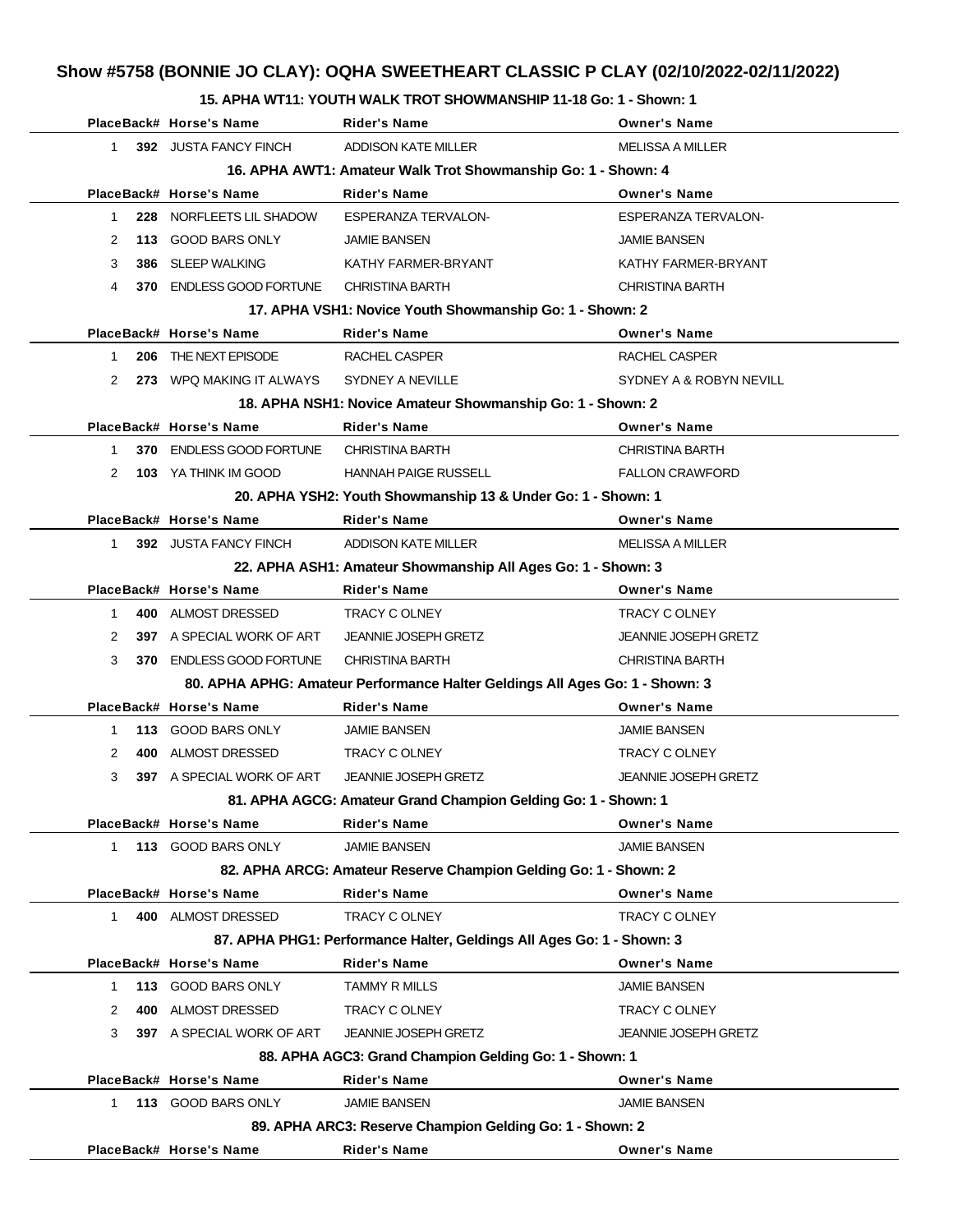| 1            |     | 400 ALMOST DRESSED          | <b>TAMMY R MILLS</b>                                                          | TRACY C OLNEY             |
|--------------|-----|-----------------------------|-------------------------------------------------------------------------------|---------------------------|
|              |     |                             | 114. APHA APHM: Amateur Performance Halter Mares All Ages Go: 1 - Shown: 2    |                           |
|              |     | PlaceBack# Horse's Name     | <b>Rider's Name</b>                                                           | <b>Owner's Name</b>       |
| 1.           |     | <b>103 YA THINK IM GOOD</b> | <b>HANNAH PAIGE RUSSELL</b>                                                   | <b>FALLON CRAWFORD</b>    |
| 2            | 386 | SLEEP WALKING               | KATHY FARMER-BRYANT                                                           | KATHY FARMER-BRYANT       |
|              |     |                             | 121. APHA PHM1: Performance Halter, Mares All Ages Go: 1 - Shown: 3           |                           |
|              |     | PlaceBack# Horse's Name     | <b>Rider's Name</b>                                                           | <b>Owner's Name</b>       |
| 1.           |     | 415 MS GOODWRENCH           | <b>TAMMY R MILLS</b>                                                          | LINDSEY STIER-JOHNSTON    |
| 2            | 103 | YA THINK IM GOOD            | <b>FALLON CRAWFORD</b>                                                        | <b>FALLON CRAWFORD</b>    |
| 3            |     | 386 SLEEP WALKING           | KATHY FARMER-BRYANT                                                           | KATHY FARMER-BRYANT       |
|              |     |                             | 122. APHA AGC2: Grand Champion Mare Go: 1 - Shown: 2                          |                           |
|              |     | PlaceBack# Horse's Name     | <b>Rider's Name</b>                                                           | <b>Owner's Name</b>       |
|              |     | 1 415 MS GOODWRENCH         | <b>TAMMY R MILLS</b>                                                          | LINDSEY STIER-JOHNSTON    |
|              |     |                             | 123. APHA ARC2: Reserve Champion Mare Go: 1 - Shown: 2                        |                           |
|              |     | PlaceBack# Horse's Name     | <b>Rider's Name</b>                                                           | <b>Owner's Name</b>       |
| $\mathbf{1}$ |     | 103 YA THINK IM GOOD        | <b>FALLON CRAWFORD</b>                                                        | <b>FALLON CRAWFORD</b>    |
|              |     |                             | 157. APHA YPHG: Youth Performance Halter Geldings - All Ages Go: 1 - Shown: 1 |                           |
|              |     | PlaceBack# Horse's Name     | <b>Rider's Name</b>                                                           | <b>Owner's Name</b>       |
| $1 \quad$    |     | 392 JUSTA FANCY FINCH       | ADDISON KATE MILLER                                                           | <b>MELISSA A MILLER</b>   |
|              |     |                             | 240. AQHA 243800: Amt Select Ranch Riding Go: 1 - Shown: 2                    |                           |
|              |     | PlaceBack# Horse's Name     | <b>Rider's Name</b>                                                           | <b>Owner's Name</b>       |
| 1            | 10. | RWS CUTTIN CLASS            | ADRIANNE STEWART                                                              | <b>JACQUELINE POTWORA</b> |
| 2            |     | 274 SHINERS LIL WHIZ        | PAMELA A MILLER                                                               | RICHARD & PAMELA MILLER   |
|              |     |                             | 241. AQHA 443000: Youth Ranch Riding Go: 1 - Shown: 2                         |                           |
|              |     | PlaceBack# Horse's Name     | <b>Rider's Name</b>                                                           | <b>Owner's Name</b>       |
| 1            | 285 | <b>GIBANJO</b>              | <b>KENNEDY MARSHALL</b>                                                       | <b>KENNEDY MARSHALL</b>   |
| DQ           |     | 236 POPPIN TAGS             | RACHEL SEMRAU                                                                 | <b>JOHN B SEMRAU</b>      |
|              |     |                             | 242. AQHA 143000: Ranch Riding Go: 1 - Shown: 5                               |                           |
|              |     | PlaceBack# Horse's Name     | <b>Rider's Name</b>                                                           | <b>Owner's Name</b>       |
| 1            | 366 | SMART CHROMED RINGO         | CHRISSA M WESTBROOKS                                                          | VICTORIA MARIE DAVIS      |
| 2            | 10  | RWS CUTTIN CLASS            | ADRIANNE STEWART                                                              | JACQUELINE POTWORA        |
| 3            | 274 | SHINERS LIL WHIZ            | <b>CHRISSA M WESTBROOKS</b>                                                   | RICHARD & PAMELA MILLER   |
| OP14         |     | 236 POPPIN TAGS             | RACHEL SEMRAU                                                                 | <b>JOHN B SEMRAU</b>      |
| <b>OP15</b>  |     | 250 TUF N COMMAND           | ROBERT C HARTLEY                                                              | SHAUNA GARZA              |
|              |     |                             | 249. AQHA 280000: VRH Amt Ranch Riding Go: 1 - Shown: 1                       |                           |
|              |     | PlaceBack# Horse's Name     | <b>Rider's Name</b>                                                           | <b>Owner's Name</b>       |
| $\mathbf{1}$ |     | 243 REDISGRAY               | <b>BREANNE MENDELL</b>                                                        | <b>BREANNE MENDELL</b>    |
|              |     |                             | 251. AQHA 280200: VRH Limited Amt Ranch Riding Go: 1 - Shown: 4               |                           |
|              |     | PlaceBack# Horse's Name     | <b>Rider's Name</b>                                                           | <b>Owner's Name</b>       |
|              |     | 10 RWS CUTTIN CLASS         | ADRIANNE STEWART                                                              | <b>JACQUELINE POTWORA</b> |
| $\mathbf{1}$ |     | PENNYS FROM PRIZE           | <b>BRUCE BLODGETT</b>                                                         | <b>BRUCE BLODGETT</b>     |
| 2            | 362 |                             |                                                                               |                           |
| 3            | 363 | MADD SKILLZ                 | <b>KATHIANNE LEWIS</b>                                                        | KATHIANNE LEWIS           |
| 4            |     | 34 GUNNALIKEME              | <b>JENIFFER M LEE</b>                                                         | <b>JENIFFER MLEE</b>      |
|              |     |                             | 252. AQHA 480200: VRH Limited Youth Ranch Riding Go: 1 - Shown: 2             |                           |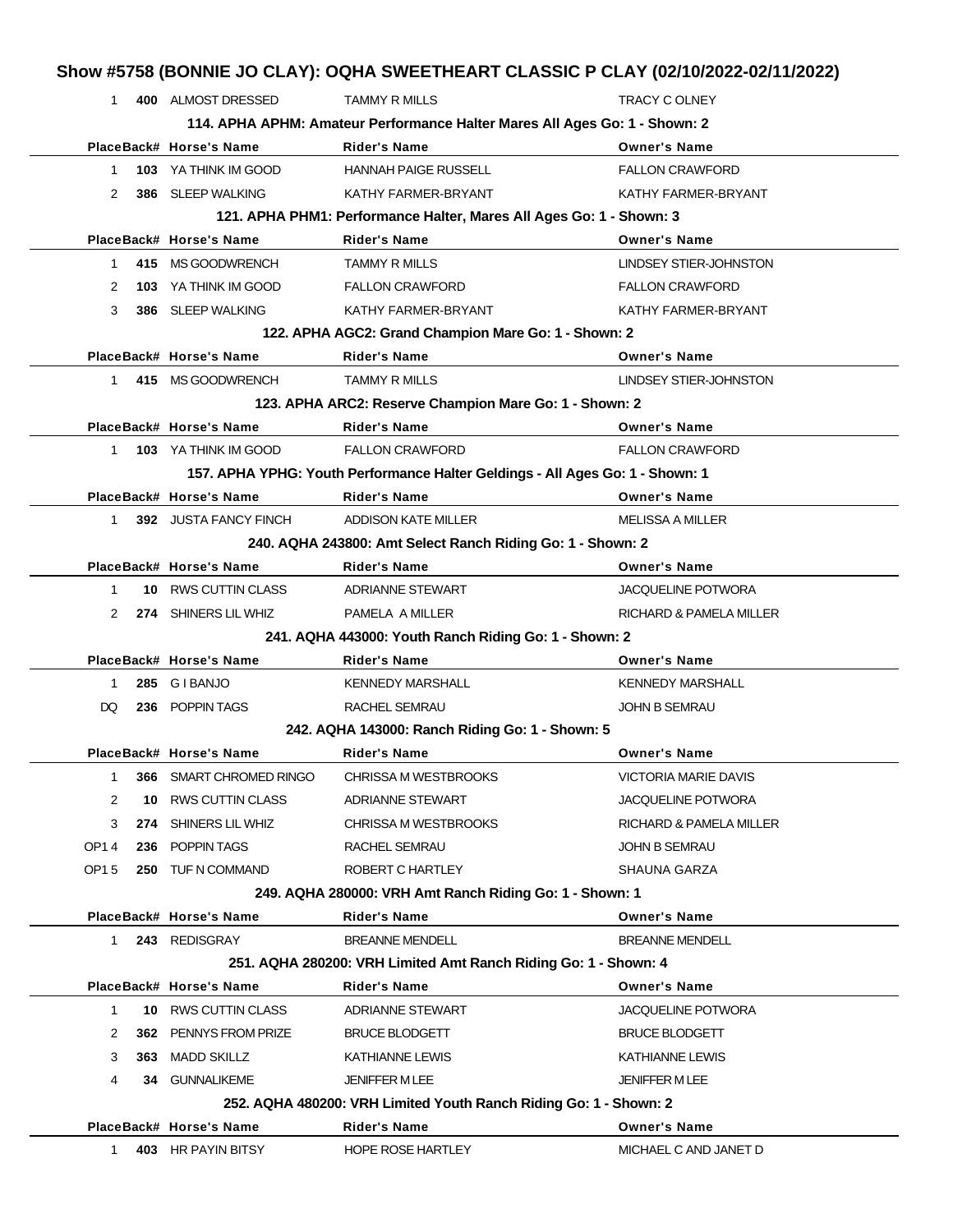#### **Show #5758 (BONNIE JO CLAY): OQHA SWEETHEART CLASSIC P CLAY (02/10/2022-02/11/2022)**

2 **390** TIVIOS DRIFTEN STAR RIDLEY FIFE RIDLEY FIFE **253. AQHA 180000: VRH Ranch Riding Go: 1 - Shown: 4 PlaceBack# Horse's Name Rider's Name Owner's Name** 1 **328** IMA GRACEFUL CAT TONNA L BROOKS TRACI SMITH 2 **257** DUNITWITHMYSLIDERSON DEBBI D OTLEY **DEBBIE D OTLEY** DEBBIE D OTLEY 3 **405** SHINE WONT RUST ROBERT C HARTLEY PERFORMANCE HORSE 4 **404** HESATUF LEOCOMMANDER STACY JO HARTLEY **HARTLEY PERFORMANCE 371. APHA RNG1: Reining All Ages Go: 1 - Shown: 1 PlaceBack# Horse's Name Rider's Name Owner's Name** DQ **413** RS MERLIN DANCER ALLISON YEAGER GARCIA LUCERO **717. OQHA AJPHDA: APHA JACKPOT HEADING AMA Go: 1 - Shown: 1 PlaceBack# Horse's Name Rider's Name Owner's Name** 0 **144** PLAYBOYS PEPPY ALSO BONNIE BROWN TEE JAY BROWN TEE JAY BROWN/WILLIAM &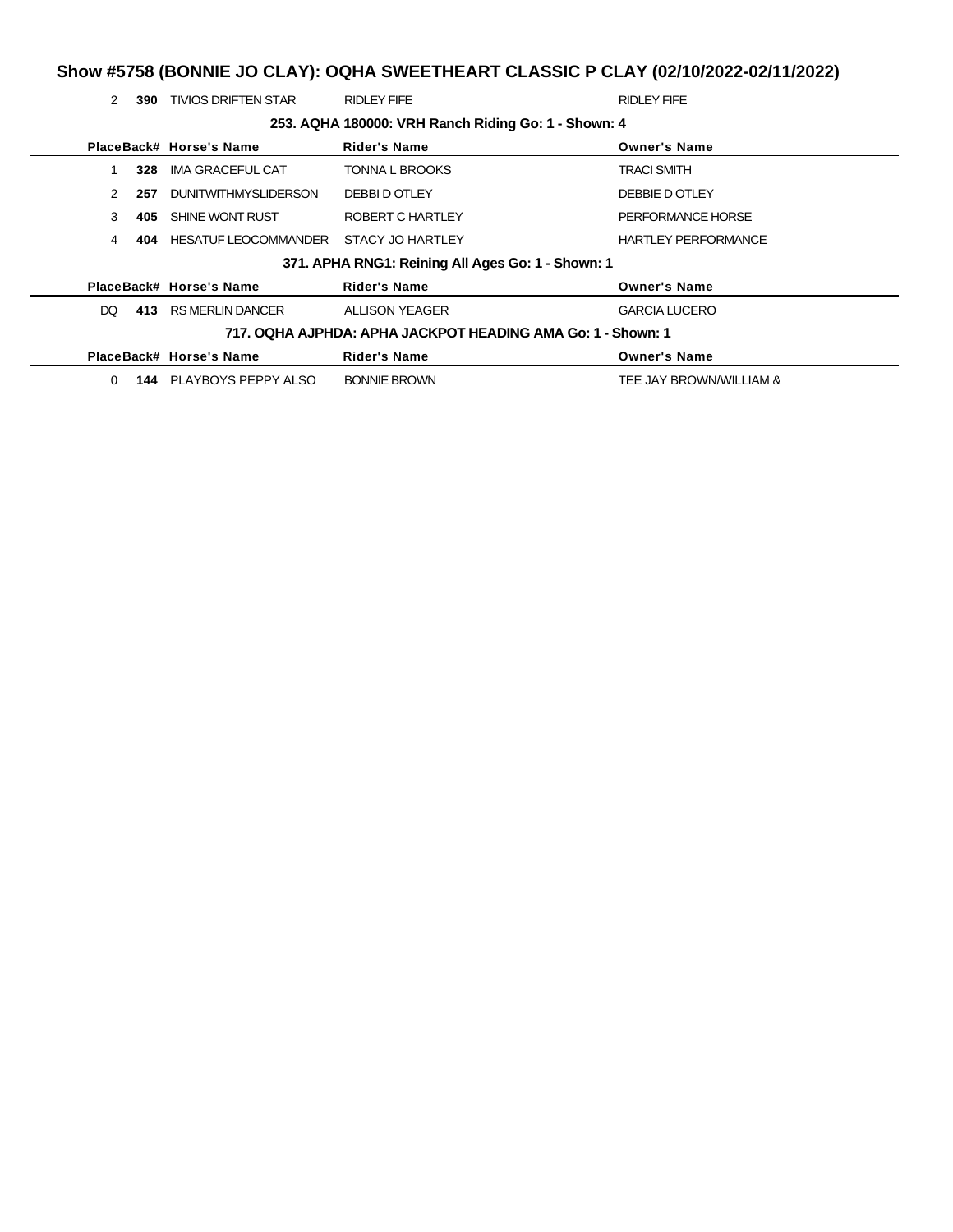#### **15. APHA WT11: YOUTH WALK TROT SHOWMANSHIP 11-18 Go: 1 - Shown: 1**

|              | PlaceBack# Horse's Name     | <b>Rider's Name</b>                                                          | <b>Owner's Name</b>         |
|--------------|-----------------------------|------------------------------------------------------------------------------|-----------------------------|
| $\mathbf{1}$ | 392 JUSTA FANCY FINCH       | ADDISON KATE MILLER                                                          | <b>MELISSA A MILLER</b>     |
|              |                             | 16. APHA AWT1: Amateur Walk Trot Showmanship Go: 1 - Shown: 4                |                             |
|              | PlaceBack# Horse's Name     | <b>Rider's Name</b>                                                          | <b>Owner's Name</b>         |
| 1            | 228 NORFLEETS LIL SHADOW    | ESPERANZA TERVALON-                                                          | ESPERANZA TERVALON-         |
| 2            | 113 GOOD BARS ONLY          | <b>JAMIE BANSEN</b>                                                          | <b>JAMIE BANSEN</b>         |
| 3<br>386     | SLEEP WALKING               | KATHY FARMER-BRYANT                                                          | KATHY FARMER-BRYANT         |
| 4            | 370 ENDLESS GOOD FORTUNE    | <b>CHRISTINA BARTH</b>                                                       | <b>CHRISTINA BARTH</b>      |
|              |                             | 17. APHA VSH1: Novice Youth Showmanship Go: 1 - Shown: 2                     |                             |
|              | PlaceBack# Horse's Name     | Rider's Name                                                                 | <b>Owner's Name</b>         |
| $\mathbf{1}$ | 206 THE NEXT EPISODE        | RACHEL CASPER                                                                | RACHEL CASPER               |
| 2            | 273 WPQ MAKING IT ALWAYS    | SYDNEY A NEVILLE                                                             | SYDNEY A & ROBYN NEVILL     |
|              |                             | 18. APHA NSH1: Novice Amateur Showmanship Go: 1 - Shown: 2                   |                             |
|              | PlaceBack# Horse's Name     | <b>Rider's Name</b>                                                          | <b>Owner's Name</b>         |
| 1            | <b>103 YA THINK IM GOOD</b> | <b>HANNAH PAIGE RUSSELL</b>                                                  | <b>FALLON CRAWFORD</b>      |
| 2            | 370 ENDLESS GOOD FORTUNE    | <b>CHRISTINA BARTH</b>                                                       | <b>CHRISTINA BARTH</b>      |
|              |                             | 20. APHA YSH2: Youth Showmanship 13 & Under Go: 1 - Shown: 1                 |                             |
|              | PlaceBack# Horse's Name     | <b>Rider's Name</b>                                                          | <b>Owner's Name</b>         |
| $\mathbf{1}$ | 392 JUSTA FANCY FINCH       | ADDISON KATE MILLER                                                          | <b>MELISSA A MILLER</b>     |
|              |                             | 22. APHA ASH1: Amateur Showmanship All Ages Go: 1 - Shown: 3                 |                             |
|              | PlaceBack# Horse's Name     | <b>Rider's Name</b>                                                          | <b>Owner's Name</b>         |
| $\mathbf{1}$ | 400 ALMOST DRESSED          | TRACY C OLNEY                                                                | TRACY C OLNEY               |
| 2            | 397 A SPECIAL WORK OF ART   | <b>JEANNIE JOSEPH GRETZ</b>                                                  | <b>JEANNIE JOSEPH GRETZ</b> |
| 3            | 370 ENDLESS GOOD FORTUNE    | <b>CHRISTINA BARTH</b>                                                       | <b>CHRISTINA BARTH</b>      |
|              |                             | 80. APHA APHG: Amateur Performance Halter Geldings All Ages Go: 1 - Shown: 3 |                             |
|              | PlaceBack# Horse's Name     | Rider's Name                                                                 | <b>Owner's Name</b>         |
| 1            | 113 GOOD BARS ONLY          | <b>JAMIE BANSEN</b>                                                          | <b>JAMIE BANSEN</b>         |
| 2            | 400 ALMOST DRESSED          | TRACY C OLNEY                                                                | <b>TRACY C OLNEY</b>        |
| 3            | 397 A SPECIAL WORK OF ART   | <b>JEANNIE JOSEPH GRETZ</b>                                                  | <b>JEANNIE JOSEPH GRETZ</b> |
|              |                             | 81. APHA AGCG: Amateur Grand Champion Gelding Go: 1 - Shown: 1               |                             |
|              | PlaceBack# Horse's Name     | <b>Rider's Name</b>                                                          | <b>Owner's Name</b>         |
| 1            | 113 GOOD BARS ONLY          | <b>JAMIE BANSEN</b>                                                          | <b>JAMIE BANSEN</b>         |
|              |                             | 82. APHA ARCG: Amateur Reserve Champion Gelding Go: 1 - Shown: 2             |                             |
|              | PlaceBack# Horse's Name     | <b>Rider's Name</b>                                                          | <b>Owner's Name</b>         |
| $\mathbf{1}$ | 400 ALMOST DRESSED          | <b>TRACY C OLNEY</b>                                                         | TRACY C OLNEY               |
|              |                             | 87. APHA PHG1: Performance Halter, Geldings All Ages Go: 1 - Shown: 3        |                             |
|              | PlaceBack# Horse's Name     | <b>Rider's Name</b>                                                          | <b>Owner's Name</b>         |
| 1            | 113 GOOD BARS ONLY          | <b>TAMMY R MILLS</b>                                                         | <b>JAMIE BANSEN</b>         |
| 400<br>2     | ALMOST DRESSED              | TRACY C OLNEY                                                                | TRACY C OLNEY               |
| 3            | 397 A SPECIAL WORK OF ART   | <b>JEANNIE JOSEPH GRETZ</b>                                                  | <b>JEANNIE JOSEPH GRETZ</b> |
|              |                             | 88. APHA AGC3: Grand Champion Gelding Go: 1 - Shown: 1                       |                             |
|              | PlaceBack# Horse's Name     | <b>Rider's Name</b>                                                          | <b>Owner's Name</b>         |
| $\mathbf{1}$ | 113 GOOD BARS ONLY          | <b>JAMIE BANSEN</b>                                                          | <b>JAMIE BANSEN</b>         |
|              |                             | 89. APHA ARC3: Reserve Champion Gelding Go: 1 - Shown: 2                     |                             |
|              | PlaceBack# Horse's Name     | <b>Rider's Name</b>                                                          | <b>Owner's Name</b>         |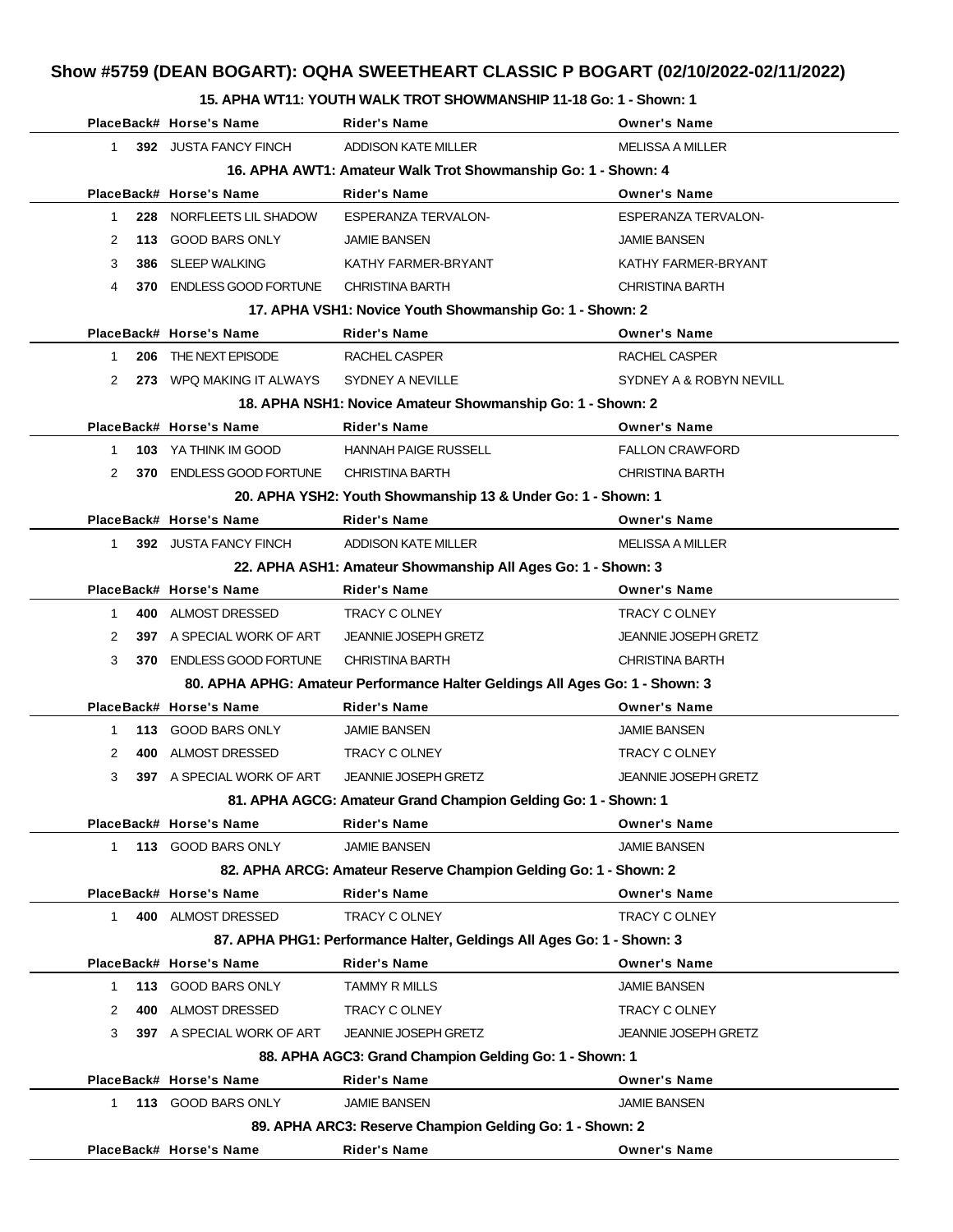| $\mathbf{1}$ |      | 400 ALMOST DRESSED             | <b>TAMMY R MILLS</b>                                                          | <b>TRACY C OLNEY</b>      |
|--------------|------|--------------------------------|-------------------------------------------------------------------------------|---------------------------|
|              |      |                                | 114. APHA APHM: Amateur Performance Halter Mares All Ages Go: 1 - Shown: 2    |                           |
|              |      | PlaceBack# Horse's Name        | <b>Rider's Name</b>                                                           | <b>Owner's Name</b>       |
| 1            |      | 103 YA THINK IM GOOD           | <b>HANNAH PAIGE RUSSELL</b>                                                   | <b>FALLON CRAWFORD</b>    |
| 2            | 386  | SLEEP WALKING                  | KATHY FARMER-BRYANT                                                           | KATHY FARMER-BRYANT       |
|              |      |                                | 121. APHA PHM1: Performance Halter, Mares All Ages Go: 1 - Shown: 3           |                           |
|              |      | PlaceBack# Horse's Name        | <b>Rider's Name</b>                                                           | <b>Owner's Name</b>       |
| 1            |      | 103 YA THINK IM GOOD           | <b>FALLON CRAWFORD</b>                                                        | <b>FALLON CRAWFORD</b>    |
| 2            | 415  | MS GOODWRENCH                  | <b>TAMMY R MILLS</b>                                                          | LINDSEY STIER-JOHNSTON    |
| 3            |      | 386 SLEEP WALKING              | KATHY FARMER-BRYANT                                                           | KATHY FARMER-BRYANT       |
|              |      |                                | 122. APHA AGC2: Grand Champion Mare Go: 1 - Shown: 2                          |                           |
|              |      | PlaceBack# Horse's Name        | <b>Rider's Name</b>                                                           | <b>Owner's Name</b>       |
| $\mathbf{1}$ |      | 103 YA THINK IM GOOD           | <b>FALLON CRAWFORD</b>                                                        | <b>FALLON CRAWFORD</b>    |
|              |      |                                | 123. APHA ARC2: Reserve Champion Mare Go: 1 - Shown: 2                        |                           |
|              |      | PlaceBack# Horse's Name        | <b>Rider's Name</b>                                                           | <b>Owner's Name</b>       |
| $\mathbf{1}$ |      | 415 MS GOODWRENCH              | <b>TAMMY R MILLS</b>                                                          | LINDSEY STIER-JOHNSTON    |
|              |      |                                | 157. APHA YPHG: Youth Performance Halter Geldings - All Ages Go: 1 - Shown: 1 |                           |
|              |      | PlaceBack# Horse's Name        | <b>Rider's Name</b>                                                           | <b>Owner's Name</b>       |
| 1            |      | 392 JUSTA FANCY FINCH          | ADDISON KATE MILLER                                                           | <b>MELISSA A MILLER</b>   |
|              |      |                                | 249. AQHA 280000: VRH Amt Ranch Riding Go: 1 - Shown: 1                       |                           |
|              |      | PlaceBack# Horse's Name        | <b>Rider's Name</b>                                                           | <b>Owner's Name</b>       |
| 1            |      | 243 REDISGRAY                  | <b>BREANNE MENDELL</b>                                                        | <b>BREANNE MENDELL</b>    |
|              |      |                                | 251. AQHA 280200: VRH Limited Amt Ranch Riding Go: 1 - Shown: 4               |                           |
|              |      | PlaceBack# Horse's Name        | <b>Rider's Name</b>                                                           | <b>Owner's Name</b>       |
| $\mathbf{1}$ | 10   | <b>RWS CUTTIN CLASS</b>        | ADRIANNE STEWART                                                              | <b>JACQUELINE POTWORA</b> |
| 2            | 362. | PENNYS FROM PRIZE              | <b>BRUCE BLODGETT</b>                                                         | <b>BRUCE BLODGETT</b>     |
| 3            | 363  | <b>MADD SKILLZ</b>             | <b>KATHIANNE LEWIS</b>                                                        | <b>KATHIANNE LEWIS</b>    |
| 4            | 34   | <b>GUNNALIKEME</b>             | <b>JENIFFER MLEE</b>                                                          | <b>JENIFFER MLEE</b>      |
|              |      |                                | 252. AQHA 480200: VRH Limited Youth Ranch Riding Go: 1 - Shown: 2             |                           |
|              |      | PlaceBack# Horse's Name        | <b>Rider's Name</b>                                                           | <b>Owner's Name</b>       |
| 1            | 403  | <b>HR PAYIN BITSY</b>          | <b>HOPE ROSE HARTLEY</b>                                                      | MICHAEL C AND JANET D     |
| 2            |      | <b>390 TIVIOS DRIFTEN STAR</b> | <b>RIDLEY FIFE</b>                                                            | RIDLEY FIFE               |
|              |      |                                | 371. APHA RNG1: Reining All Ages Go: 1 - Shown: 1                             |                           |
|              |      | PlaceBack# Horse's Name        | <b>Rider's Name</b>                                                           | <b>Owner's Name</b>       |
| DQ           |      | 413 RS MERLIN DANCER           | <b>ALLISON YEAGER</b>                                                         | <b>GARCIA LUCERO</b>      |
|              |      |                                | 717. OQHA AJPHDA: APHA JACKPOT HEADING AMA Go: 1 - Shown: 1                   |                           |
|              |      | PlaceBack# Horse's Name        | <b>Rider's Name</b>                                                           | <b>Owner's Name</b>       |
| $\Omega$     |      | 144 PLAYBOYS PEPPY ALSO        | <b>BONNIE BROWN</b>                                                           | TEE JAY BROWN/WILLIAM &   |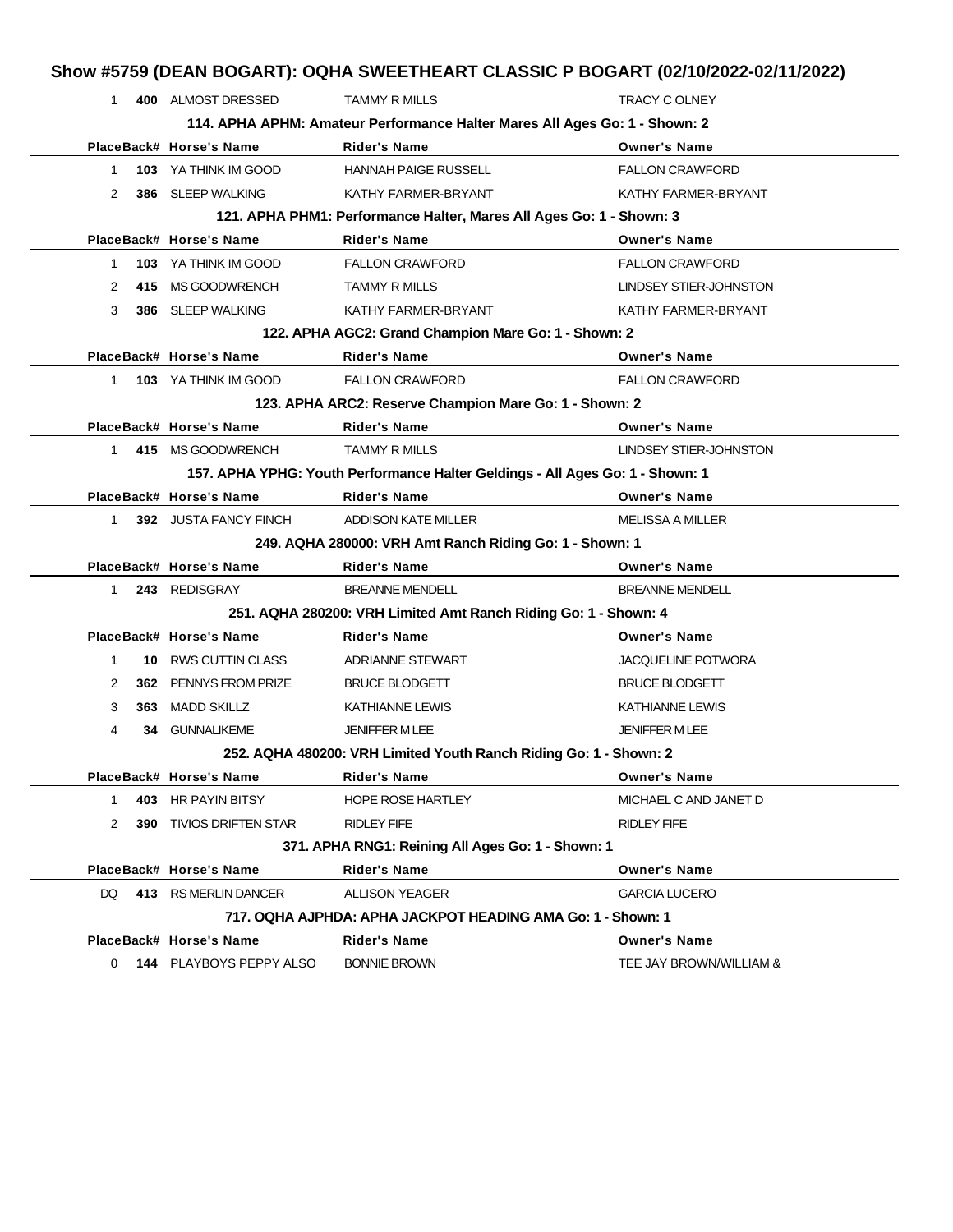# **Show #5760 (BRUCE ARMY): OQHA SWEETHEART CLASSIC P ARMY (02/10/2022-02/11/2022)**

#### **264. APHA AWT4: Amateur Walk Trot Trail Go: 1 - Shown: 1**

|           | PlaceBack# Horse's Name          | <b>Rider's Name</b>                                                       | <b>Owner's Name</b>         |
|-----------|----------------------------------|---------------------------------------------------------------------------|-----------------------------|
|           | 1 113 GOOD BARS ONLY             | <b>JAMIE BANSEN</b>                                                       | <b>JAMIE BANSEN</b>         |
|           |                                  | 272. APHA GTR: Green Trail All Ages Go: 1 - Shown: 5                      |                             |
|           | PlaceBack# Horse's Name          | <b>Rider's Name</b>                                                       | <b>Owner's Name</b>         |
| 1.        | <b>397</b> A SPECIAL WORK OF ART | <b>ROBIN BINKERD</b>                                                      | <b>JEANNIE JOSEPH GRETZ</b> |
| 2         | <b>106 ALWAYS LOPIN</b>          | <b>JOAN HORTON</b>                                                        | <b>HORTON FARMS INC</b>     |
| 3         | 206 THE NEXT EPISODE             | SAVANNAH C MCGUIRE                                                        | RACHEL CASPER               |
| 4         | 103 YA THINK IM GOOD             | <b>FALLON CRAWFORD</b>                                                    | <b>FALLON CRAWFORD</b>      |
|           |                                  | 274. APHA NT1: Novice Amateur Trail Go: 1 - Shown: 2                      |                             |
|           | PlaceBack# Horse's Name          | <b>Rider's Name</b>                                                       | <b>Owner's Name</b>         |
|           | 1 397 A SPECIAL WORK OF ART      | <b>JEANNIE JOSEPH GRETZ</b>                                               | <b>JEANNIE JOSEPH GRETZ</b> |
|           | 2 103 YA THINK IM GOOD           | <b>HANNAH PAIGE RUSSELL</b>                                               | <b>FALLON CRAWFORD</b>      |
|           |                                  | 282. APHA AT6: Amateur Trail 45 & Over Go: 1 - Shown: 1                   |                             |
|           | PlaceBack# Horse's Name          | <b>Rider's Name</b>                                                       | <b>Owner's Name</b>         |
|           | 1 397 A SPECIAL WORK OF ART      | <b>JEANNIE JOSEPH GRETZ</b>                                               | <b>JEANNIE JOSEPH GRETZ</b> |
|           |                                  | 301. APHA GHU: Green Hunter Under Saddle All Ages Go: 1 - Shown: 3        |                             |
|           | PlaceBack# Horse's Name          | <b>Rider's Name</b>                                                       | <b>Owner's Name</b>         |
| $1 \quad$ | 364 LOVE A GOOD TIME             | <b>BRITTNEY MELLOR BARR</b>                                               | <b>BRITTNEY MELLOR BARR</b> |
| 2         | 397 A SPECIAL WORK OF ART        | <b>JEANNIE JOSEPH GRETZ</b>                                               | <b>JEANNIE JOSEPH GRETZ</b> |
| 3         | 392 JUSTA FANCY FINCH            | ALLISON FREEMAN                                                           | MELISSA A MILLER            |
|           |                                  | 302. APHA WT15: YOUTH WALK TROT HUNTER UNDR SADDLE 11-18 Go: 1 - Shown: 1 |                             |
|           | PlaceBack# Horse's Name          | <b>Rider's Name</b>                                                       | <b>Owner's Name</b>         |
|           | 1 392 JUSTA FANCY FINCH          | ADDISON KATE MILLER                                                       | MELISSA A MILLER            |
|           |                                  | 303. APHA AWT5: Amateur Walk Trot Hunter Under Saddle Go: 1 - Shown: 1    |                             |
|           | PlaceBack# Horse's Name          | <b>Rider's Name</b>                                                       | <b>Owner's Name</b>         |
| $1 \quad$ | 386 SLEEP WALKING                | KATHY FARMER-BRYANT                                                       | KATHY FARMER-BRYANT         |
|           |                                  | 305. APHA NBH1: Novice Amateur Hunter Under Saddle Go: 1 - Shown: 1       |                             |
|           | PlaceBack# Horse's Name          | <b>Rider's Name</b>                                                       | <b>Owner's Name</b>         |
| 1         | 103 YA THINK IM GOOD             | <b>HANNAH PAIGE RUSSELL</b>                                               | <b>FALLON CRAWFORD</b>      |
|           |                                  | 308. APHA YBH2: Youth Hunter Under Saddle 13 & Under Go: 1 - Shown: 1     |                             |
|           | PlaceBack# Horse's Name          | Rider's Name                                                              | <b>Owner's Name</b>         |
| $1 \quad$ | <b>394 DUNIT FORTHE ARTIFACT</b> | <b>HALEY SMITH</b>                                                        | <b>HALEY SMITH</b>          |
|           |                                  | 310. APHA ABH1: Amateur Hunter Under Saddle Go: 1 - Shown: 1              |                             |
|           | PlaceBack# Horse's Name          | <b>Rider's Name</b>                                                       | <b>Owner's Name</b>         |
|           | 1 103 YA THINK IM GOOD           | <b>HANNAH PAIGE RUSSELL</b>                                               | <b>FALLON CRAWFORD</b>      |
|           |                                  | 326. APHA WT16: YOUTH WALK TROT EQUITATION 11-18 Go: 1 - Shown: 1         |                             |
|           | PlaceBack# Horse's Name          | <b>Rider's Name</b>                                                       | <b>Owner's Name</b>         |
| $1 \quad$ | 392 JUSTA FANCY FINCH            | ADDISON KATE MILLER                                                       | MELISSA A MILLER            |
|           |                                  | 327. APHA AWT6: Amateur Walk Trot Hunt Seat Equitation Go: 1 - Shown: 1   |                             |
|           | PlaceBack# Horse's Name          | <b>Rider's Name</b>                                                       | <b>Owner's Name</b>         |
| $1 \quad$ | 386 SLEEP WALKING                | KATHY FARMER-BRYANT                                                       | KATHY FARMER-BRYANT         |
|           |                                  | 329. APHA NHS1: Novice Amateur Hunt Seat Equitation Go: 1 - Shown: 2      |                             |
|           | PlaceBack# Horse's Name          | <b>Rider's Name</b>                                                       | <b>Owner's Name</b>         |
| 1         | 397 A SPECIAL WORK OF ART        | <b>JEANNIE JOSEPH GRETZ</b>                                               | <b>JEANNIE JOSEPH GRETZ</b> |
| 2         | 103 YA THINK IM GOOD             | <b>HANNAH PAIGE RUSSELL</b>                                               | <b>FALLON CRAWFORD</b>      |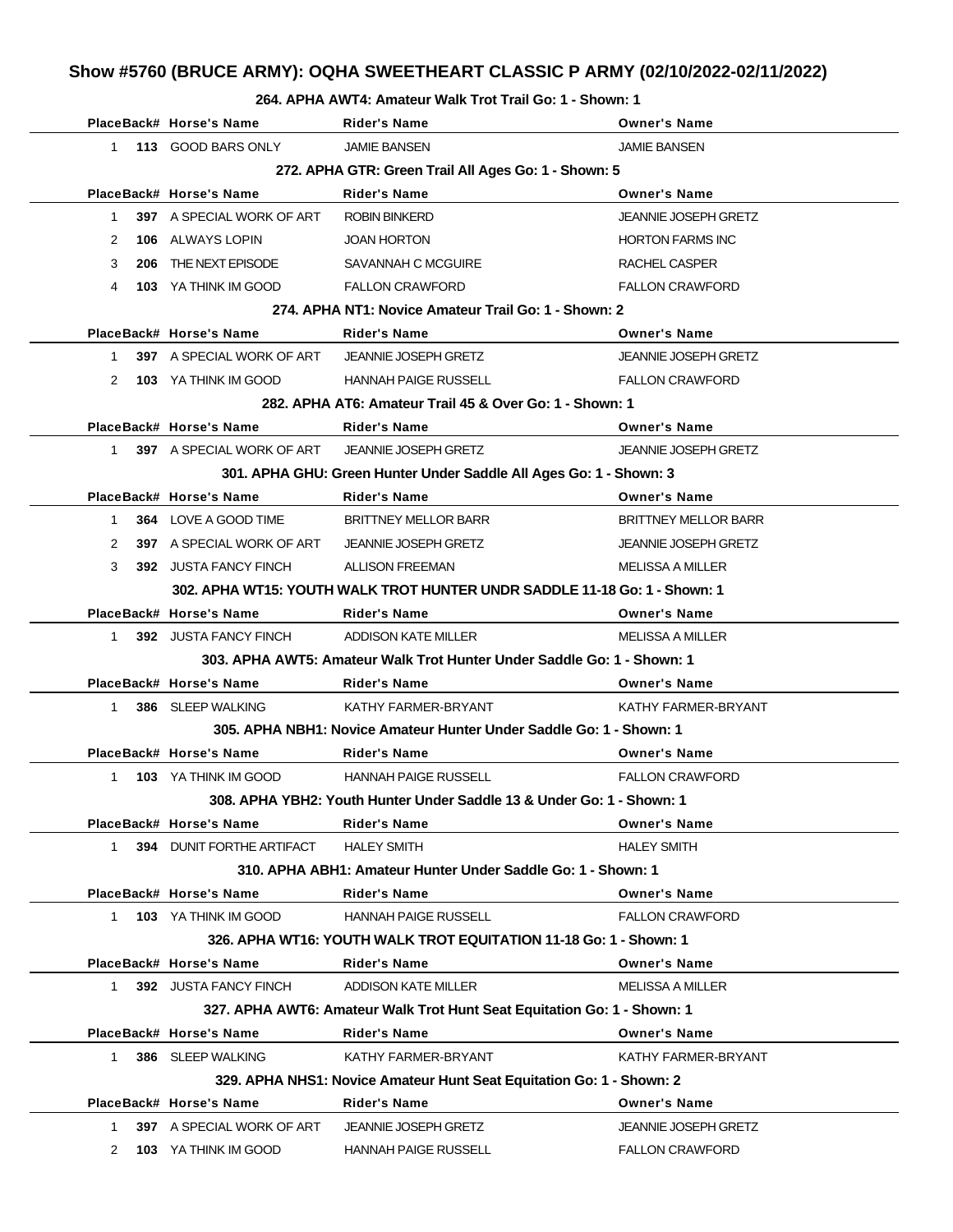## **Show #5760 (BRUCE ARMY): OQHA SWEETHEART CLASSIC P ARMY (02/10/2022-02/11/2022)**

#### **333. APHA AHS1: Amateur Hunt Seat Equitation All Ages Go: 1 - Shown: 2**

|              | PlaceBack# Horse's Name                          | <b>Rider's Name</b>                                                     | <b>Owner's Name</b>         |
|--------------|--------------------------------------------------|-------------------------------------------------------------------------|-----------------------------|
| 1            | 397 A SPECIAL WORK OF ART JEANNIE JOSEPH GRETZ   |                                                                         | <b>JEANNIE JOSEPH GRETZ</b> |
| DQ.          | <b>103</b> YA THINK IM GOOD                      | HANNAH PAIGE RUSSELL                                                    | <b>FALLON CRAWFORD</b>      |
|              |                                                  | 412. APHA GWP: Green Western Pleasure All Ages Go: 1 - Shown: 5         |                             |
|              | PlaceBack# Horse's Name                          | <b>Rider's Name</b>                                                     | <b>Owner's Name</b>         |
| $\mathbf{1}$ | <b>106</b> ALWAYS LOPIN                          | <b>JOAN HORTON</b>                                                      | <b>HORTON FARMS INC</b>     |
| 2            | 415 MS GOODWRENCH                                | <b>TAMMY R MILLS</b>                                                    | LINDSEY STIER-JOHNSTON      |
| 3            | 397 A SPECIAL WORK OF ART ROBIN BINKERD          |                                                                         | <b>JEANNIE JOSEPH GRETZ</b> |
| 4            | 103 YA THINK IM GOOD                             | <b>FALLON CRAWFORD</b>                                                  | <b>FALLON CRAWFORD</b>      |
| 5            | 364 LOVE A GOOD TIME                             | <b>BRITTNEY MELLOR BARR</b>                                             | <b>BRITTNEY MELLOR BARR</b> |
|              |                                                  | 413. APHA WT12: YOUTH WALK TROT WESTERN PLEASURE 11-18 Go: 1 - Shown: 1 |                             |
|              | PlaceBack# Horse's Name                          | <b>Rider's Name</b>                                                     | <b>Owner's Name</b>         |
| $1 \quad$    | <b>392 JUSTA FANCY FINCH</b>                     | ADDISON KATE MILLER                                                     | MELISSA A MILLER            |
|              |                                                  | 414, APHA AWT2: Amateur Walk Trot Western Pleasure Go: 1 - Shown: 4     |                             |
|              | PlaceBack# Horse's Name                          | <b>Rider's Name</b>                                                     | <b>Owner's Name</b>         |
| $1 \quad$    | 228 NORFLEETS LIL SHADOW                         | <b>ESPERANZA TERVALON-</b>                                              | <b>ESPERANZA TERVALON-</b>  |
| 2            | <b>113 GOOD BARS ONLY</b>                        | <b>JAMIE BANSEN</b>                                                     | <b>JAMIE BANSEN</b>         |
| 3            | 386 SLEEP WALKING                                | KATHY FARMER-BRYANT                                                     | KATHY FARMER-BRYANT         |
| 4            | <b>367 JZA GIMMETHATSPOT</b>                     | DONNA BERG SPANGLER                                                     | <b>DONNA BERG SPANGLER</b>  |
|              |                                                  | 416. APHA NWP1: Novice Amateur Western Pleasure Go: 1 - Shown: 1        |                             |
|              | PlaceBack# Horse's Name                          | <b>Rider's Name</b>                                                     | <b>Owner's Name</b>         |
|              | 1 103 YA THINK IM GOOD                           | HANNAH PAIGE RUSSELL                                                    | <b>FALLON CRAWFORD</b>      |
|              |                                                  | 421. APHA AWP1: Amateur Western Pleasure All Ages Go: 1 - Shown: 2      |                             |
|              | PlaceBack# Horse's Name                          | <b>Rider's Name</b>                                                     | <b>Owner's Name</b>         |
| 1            | 397 A SPECIAL WORK OF ART                        | JEANNIE JOSEPH GRETZ                                                    | <b>JEANNIE JOSEPH GRETZ</b> |
| 2            | <b>103</b> YA THINK IM GOOD                      | HANNAH PAIGE RUSSELL                                                    | <b>FALLON CRAWFORD</b>      |
|              |                                                  | 439. APHA WT13: YOUTH WALK TROT HORSEMANSHIP 11-18 Go: 1 - Shown: 1     |                             |
|              | PlaceBack# Horse's Name                          | <b>Rider's Name</b>                                                     | <b>Owner's Name</b>         |
| 1            | <b>392 JUSTA FANCY FINCH ADDISON KATE MILLER</b> |                                                                         | <b>MELISSA A MILLER</b>     |
|              |                                                  | 440. APHA AWT3: Amateur Walk Trot Western Horsemanship Go: 1 - Shown: 3 |                             |
|              | PlaceBack# Horse's Name                          | Rider's Name                                                            | <b>Owner's Name</b>         |
| 1            | 228 NORFLEETS LIL SHADOW                         | <b>ESPERANZA TERVALON-</b>                                              | <b>ESPERANZA TERVALON-</b>  |
| 2            | 113 GOOD BARS ONLY                               | <b>JAMIE BANSEN</b>                                                     | <b>JAMIE BANSEN</b>         |
| 3            | 386 SLEEP WALKING                                | KATHY FARMER-BRYANT                                                     | KATHY FARMER-BRYANT         |
|              |                                                  | 441. APHA VH1: Novice Youth Western Horsemanship Go: 1 - Shown: 1       |                             |
|              | PlaceBack# Horse's Name                          | <b>Rider's Name</b>                                                     | <b>Owner's Name</b>         |
| 1            | 206 THE NEXT EPISODE                             | RACHEL CASPER                                                           | RACHEL CASPER               |
|              |                                                  | 442. APHA NH1: Novice Amateur Western Horsemanship Go: 1 - Shown: 1     |                             |
|              | PlaceBack# Horse's Name                          | <b>Rider's Name</b>                                                     | <b>Owner's Name</b>         |
| $\mathbf{1}$ | 103 YA THINK IM GOOD                             | <b>HANNAH PAIGE RUSSELL</b>                                             | <b>FALLON CRAWFORD</b>      |
|              |                                                  | 446. APHA AH1: Amateur Western Horsemanship All Ages Go: 1 - Shown: 2   |                             |
|              | PlaceBack# Horse's Name                          | <b>Rider's Name</b>                                                     | <b>Owner's Name</b>         |
| 1.           | 397 A SPECIAL WORK OF ART                        | <b>JEANNIE JOSEPH GRETZ</b>                                             | <b>JEANNIE JOSEPH GRETZ</b> |
| 2            | <b>103</b> YA THINK IM GOOD                      | <b>HANNAH PAIGE RUSSELL</b>                                             | <b>FALLON CRAWFORD</b>      |
|              |                                                  | 3111. APHA BPH1: Hunter Under Saddle All Ages Go: 1 - Shown: 4          |                             |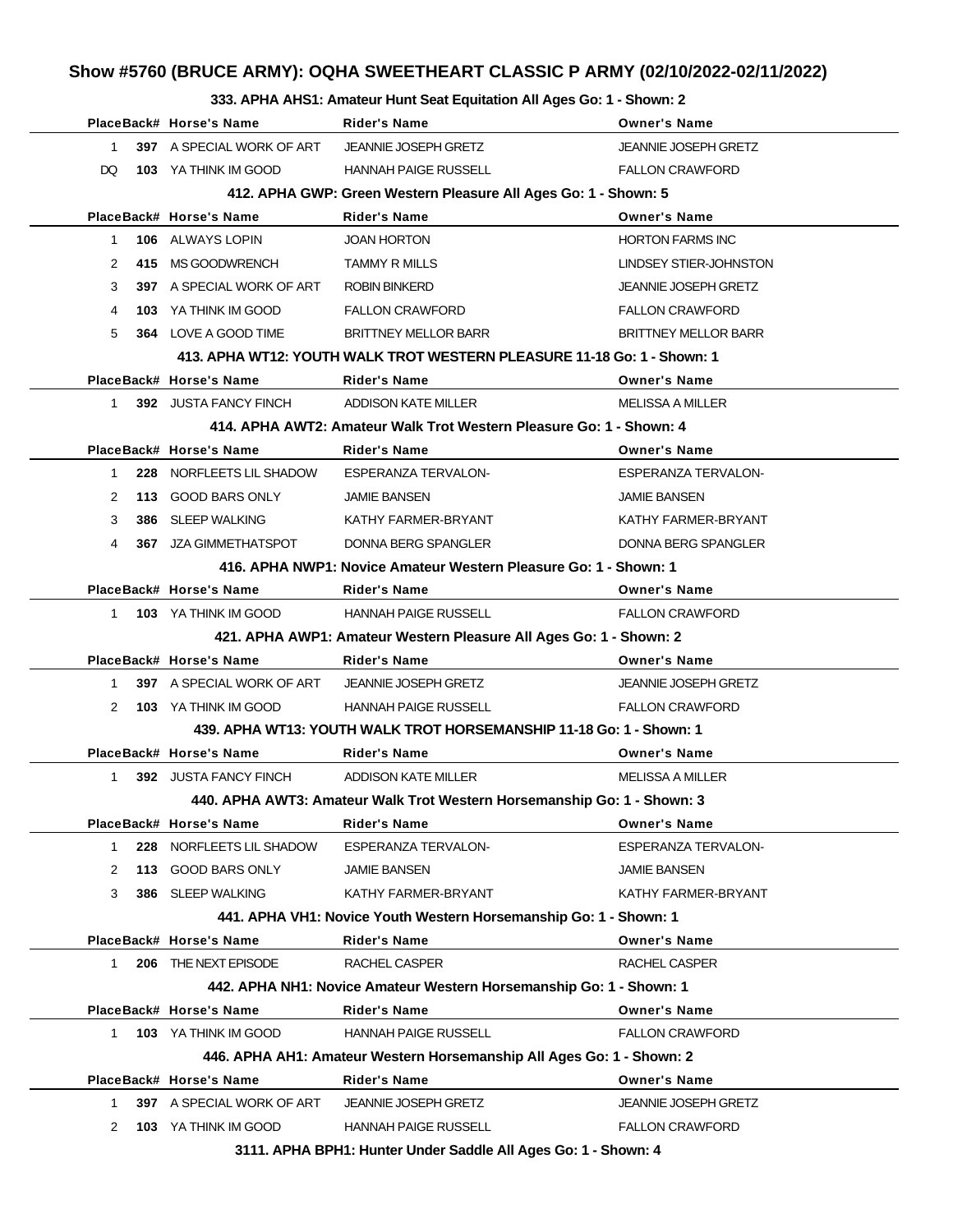# **Show #5760 (BRUCE ARMY): OQHA SWEETHEART CLASSIC P ARMY (02/10/2022-02/11/2022)**

|     | PlaceBack# Horse's Name   | Rider's Name                | <b>Owner's Name</b>  |
|-----|---------------------------|-----------------------------|----------------------|
|     | 397 A SPECIAL WORK OF ART | ALLISON FREEMAN             | JEANNIE JOSEPH GRETZ |
|     | 400 ALMOST DRESSED        | TAMMY R MILLS               | <b>TRACY C OLNEY</b> |
|     | 386 SLEEP WALKING         | <b>BRITTNEY MELLOR BARR</b> | KATHY FARMER-BRYANT  |
| 394 | DUNIT FORTHE ARTIFACT     | <b>HALEY SMITH</b>          | <b>HALEY SMITH</b>   |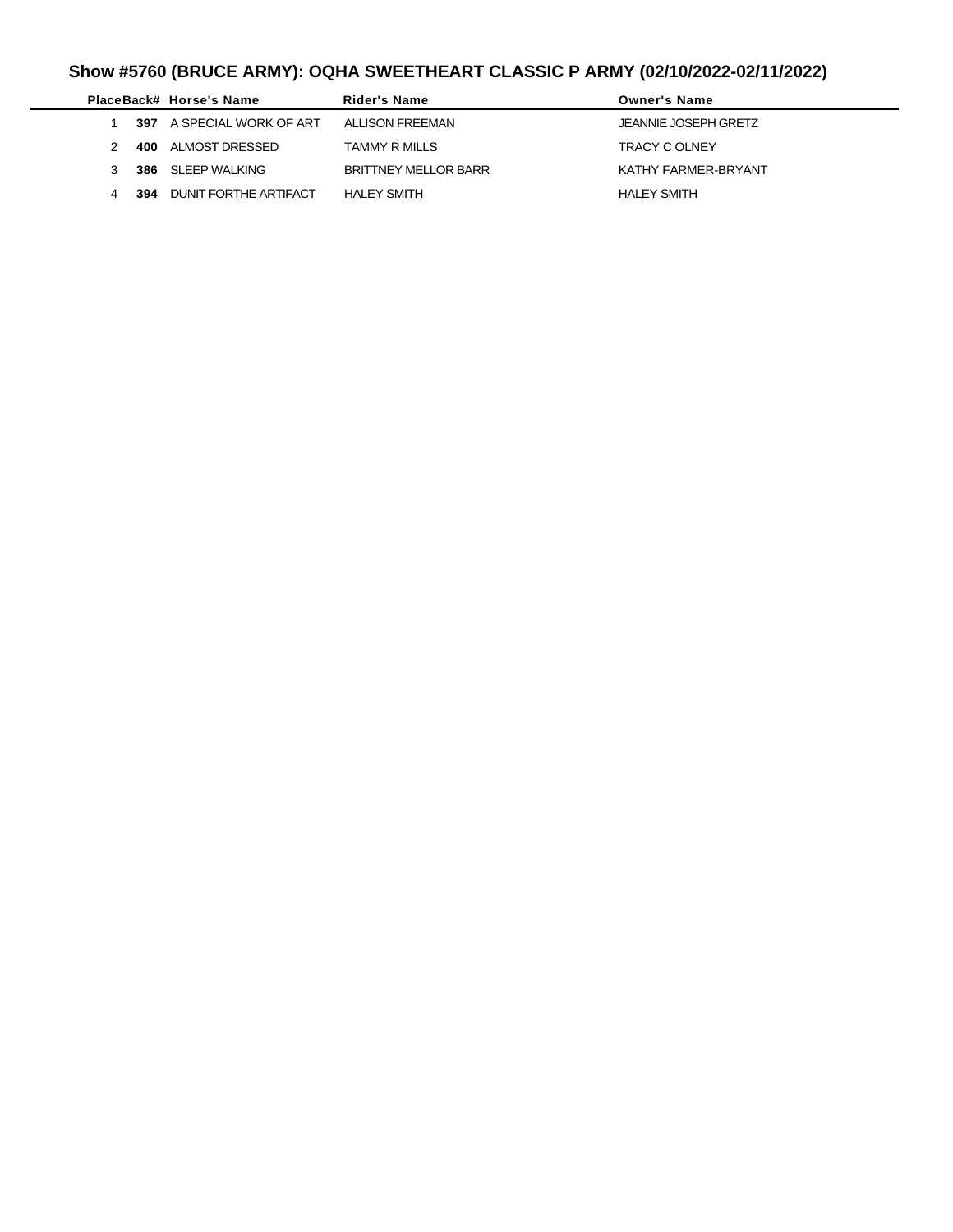## **Show #5761 (BRENDAN BROWN): OQHA SWEETHEART CLASSIC P BROWN (02/10/2022-02/11/2022)**

#### **264. APHA AWT4: Amateur Walk Trot Trail Go: 1 - Shown: 1**

|              | PlaceBack# Horse's Name          | <b>Rider's Name</b>                                                       | <b>Owner's Name</b>         |
|--------------|----------------------------------|---------------------------------------------------------------------------|-----------------------------|
| $1 \quad$    | 113 GOOD BARS ONLY               | <b>JAMIE BANSEN</b>                                                       | <b>JAMIE BANSEN</b>         |
|              |                                  | 272. APHA GTR: Green Trail All Ages Go: 1 - Shown: 5                      |                             |
|              | PlaceBack# Horse's Name          | <b>Rider's Name</b>                                                       | <b>Owner's Name</b>         |
| $\mathbf{1}$ | <b>397</b> A SPECIAL WORK OF ART | <b>ROBIN BINKERD</b>                                                      | <b>JEANNIE JOSEPH GRETZ</b> |
| 2            | <b>106 ALWAYS LOPIN</b>          | <b>JOAN HORTON</b>                                                        | <b>HORTON FARMS INC</b>     |
| 3            | 206 THE NEXT EPISODE             | SAVANNAH C MCGUIRE                                                        | RACHEL CASPER               |
| 4            | 103 YA THINK IM GOOD             | <b>FALLON CRAWFORD</b>                                                    | <b>FALLON CRAWFORD</b>      |
|              |                                  | 274. APHA NT1: Novice Amateur Trail Go: 1 - Shown: 2                      |                             |
|              | PlaceBack# Horse's Name          | <b>Rider's Name</b>                                                       | <b>Owner's Name</b>         |
| $1 \quad$    | 397 A SPECIAL WORK OF ART        | <b>JEANNIE JOSEPH GRETZ</b>                                               | <b>JEANNIE JOSEPH GRETZ</b> |
| 2            | <b>103</b> YA THINK IM GOOD      | <b>HANNAH PAIGE RUSSELL</b>                                               | <b>FALLON CRAWFORD</b>      |
|              |                                  | 282. APHA AT6: Amateur Trail 45 & Over Go: 1 - Shown: 1                   |                             |
|              | PlaceBack# Horse's Name          | <b>Rider's Name</b>                                                       | <b>Owner's Name</b>         |
|              | 1 397 A SPECIAL WORK OF ART      | <b>JEANNIE JOSEPH GRETZ</b>                                               | <b>JEANNIE JOSEPH GRETZ</b> |
|              |                                  | 301. APHA GHU: Green Hunter Under Saddle All Ages Go: 1 - Shown: 3        |                             |
|              | PlaceBack# Horse's Name          | <b>Rider's Name</b>                                                       | <b>Owner's Name</b>         |
| 1            | 364 LOVE A GOOD TIME             | <b>BRITTNEY MELLOR BARR</b>                                               | <b>BRITTNEY MELLOR BARR</b> |
| 2            | 397 A SPECIAL WORK OF ART        | <b>JEANNIE JOSEPH GRETZ</b>                                               | <b>JEANNIE JOSEPH GRETZ</b> |
| 3            | 392 JUSTA FANCY FINCH            | <b>ALLISON FREEMAN</b>                                                    | MELISSA A MILLER            |
|              |                                  | 302. APHA WT15: YOUTH WALK TROT HUNTER UNDR SADDLE 11-18 Go: 1 - Shown: 1 |                             |
|              | PlaceBack# Horse's Name          | <b>Rider's Name</b>                                                       | <b>Owner's Name</b>         |
|              | 1 392 JUSTA FANCY FINCH          | ADDISON KATE MILLER                                                       | <b>MELISSA A MILLER</b>     |
|              |                                  | 303. APHA AWT5: Amateur Walk Trot Hunter Under Saddle Go: 1 - Shown: 1    |                             |
|              | PlaceBack# Horse's Name          | <b>Rider's Name</b>                                                       | <b>Owner's Name</b>         |
| 1            | 386 SLEEP WALKING                | KATHY FARMER-BRYANT                                                       | KATHY FARMER-BRYANT         |
|              |                                  | 305. APHA NBH1: Novice Amateur Hunter Under Saddle Go: 1 - Shown: 1       |                             |
|              | PlaceBack# Horse's Name          | <b>Rider's Name</b>                                                       | <b>Owner's Name</b>         |
| $\mathbf{1}$ | <b>103 YA THINK IM GOOD</b>      | <b>HANNAH PAIGE RUSSELL</b>                                               | <b>FALLON CRAWFORD</b>      |
|              |                                  | 308. APHA YBH2: Youth Hunter Under Saddle 13 & Under Go: 1 - Shown: 1     |                             |
|              | PlaceBack# Horse's Name          | <b>Rider's Name</b>                                                       | <b>Owner's Name</b>         |
| $1 \quad$    | <b>394 DUNIT FORTHE ARTIFACT</b> | <b>HALEY SMITH</b>                                                        | <b>HALEY SMITH</b>          |
|              |                                  | 310. APHA ABH1: Amateur Hunter Under Saddle Go: 1 - Shown: 1              |                             |
|              | PlaceBack# Horse's Name          | Rider's Name                                                              | <b>Owner's Name</b>         |
| 1            | 103 YA THINK IM GOOD             | <b>HANNAH PAIGE RUSSELL</b>                                               | <b>FALLON CRAWFORD</b>      |
|              |                                  | 326. APHA WT16: YOUTH WALK TROT EQUITATION 11-18 Go: 1 - Shown: 1         |                             |
|              | PlaceBack# Horse's Name          | <b>Rider's Name</b>                                                       | <b>Owner's Name</b>         |
| $1 \quad$    | 392 JUSTA FANCY FINCH            | ADDISON KATE MILLER                                                       | <b>MELISSA A MILLER</b>     |
|              |                                  | 327. APHA AWT6: Amateur Walk Trot Hunt Seat Equitation Go: 1 - Shown: 1   |                             |
|              | PlaceBack# Horse's Name          | <b>Rider's Name</b>                                                       | <b>Owner's Name</b>         |
| 1            | 386 SLEEP WALKING                | KATHY FARMER-BRYANT                                                       | KATHY FARMER-BRYANT         |
|              |                                  | 329. APHA NHS1: Novice Amateur Hunt Seat Equitation Go: 1 - Shown: 2      |                             |
|              | PlaceBack# Horse's Name          | <b>Rider's Name</b>                                                       | <b>Owner's Name</b>         |
| 1            | 397 A SPECIAL WORK OF ART        | <b>JEANNIE JOSEPH GRETZ</b>                                               | <b>JEANNIE JOSEPH GRETZ</b> |
| 2            | 103 YA THINK IM GOOD             | <b>HANNAH PAIGE RUSSELL</b>                                               | <b>FALLON CRAWFORD</b>      |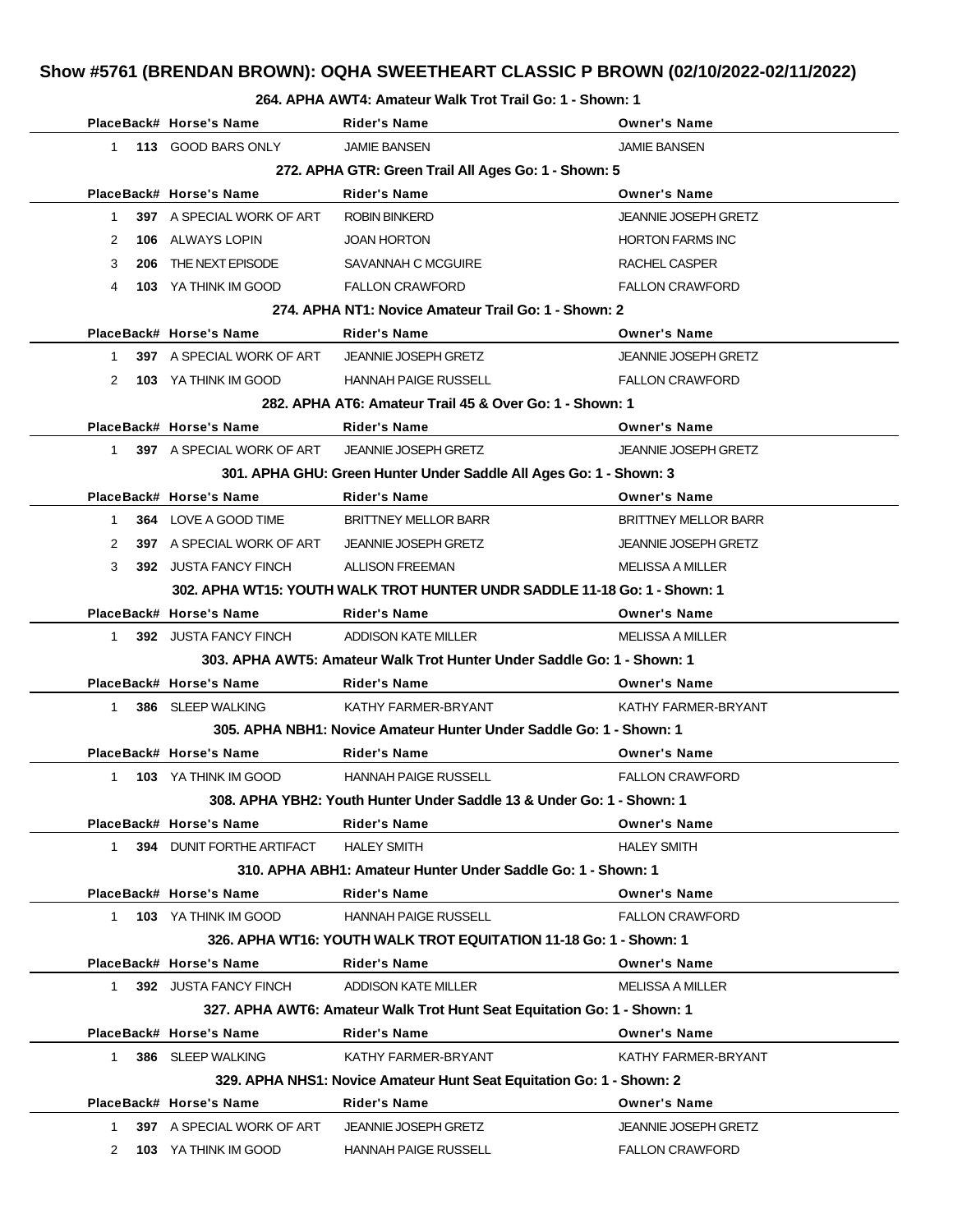## **Show #5761 (BRENDAN BROWN): OQHA SWEETHEART CLASSIC P BROWN (02/10/2022-02/11/2022)**

#### **333. APHA AHS1: Amateur Hunt Seat Equitation All Ages Go: 1 - Shown: 2**

|              |                                                | $\overline{1}$ . The function function of $\overline{2}$ . $\overline{4}$ |                             |
|--------------|------------------------------------------------|---------------------------------------------------------------------------|-----------------------------|
|              | PlaceBack# Horse's Name                        | Rider's Name                                                              | <b>Owner's Name</b>         |
| $\mathbf{1}$ | 397 A SPECIAL WORK OF ART JEANNIE JOSEPH GRETZ |                                                                           | <b>JEANNIE JOSEPH GRETZ</b> |
| DQ.          | <b>103</b> YA THINK IM GOOD                    | HANNAH PAIGE RUSSELL                                                      | <b>FALLON CRAWFORD</b>      |
|              |                                                | 412. APHA GWP: Green Western Pleasure All Ages Go: 1 - Shown: 5           |                             |
|              | PlaceBack# Horse's Name                        | <b>Rider's Name</b>                                                       | <b>Owner's Name</b>         |
| 1            | 364 LOVE A GOOD TIME                           | <b>BRITTNEY MELLOR BARR</b>                                               | <b>BRITTNEY MELLOR BARR</b> |
| 2            | 397 A SPECIAL WORK OF ART                      | <b>ROBIN BINKERD</b>                                                      | <b>JEANNIE JOSEPH GRETZ</b> |
| 3            | <b>106 ALWAYS LOPIN</b>                        | <b>JOAN HORTON</b>                                                        | <b>HORTON FARMS INC</b>     |
| 4            | 415 MS GOODWRENCH                              | <b>TAMMY R MILLS</b>                                                      | LINDSEY STIER-JOHNSTON      |
| 5            | 103 YA THINK IM GOOD                           | <b>FALLON CRAWFORD</b>                                                    | <b>FALLON CRAWFORD</b>      |
|              |                                                | 413. APHA WT12: YOUTH WALK TROT WESTERN PLEASURE 11-18 Go: 1 - Shown: 1   |                             |
|              | PlaceBack# Horse's Name                        | <b>Rider's Name</b>                                                       | <b>Owner's Name</b>         |
| $\mathbf{1}$ | 392 JUSTA FANCY FINCH                          | ADDISON KATE MILLER                                                       | <b>MELISSA A MILLER</b>     |
|              |                                                | 414, APHA AWT2: Amateur Walk Trot Western Pleasure Go: 1 - Shown: 4       |                             |
|              | PlaceBack# Horse's Name                        | <b>Rider's Name</b>                                                       | <b>Owner's Name</b>         |
| $\mathbf{1}$ | 113 GOOD BARS ONLY                             | <b>JAMIE BANSEN</b>                                                       | <b>JAMIE BANSEN</b>         |
| 2            | 228 NORFLEETS LIL SHADOW                       | ESPERANZA TERVALON-                                                       | <b>ESPERANZA TERVALON-</b>  |
| 3            | 386 SLEEP WALKING                              | KATHY FARMER-BRYANT                                                       | KATHY FARMER-BRYANT         |
| 4            | <b>367 JZA GIMMETHATSPOT</b>                   | DONNA BERG SPANGLER                                                       | DONNA BERG SPANGLER         |
|              |                                                | 416. APHA NWP1: Novice Amateur Western Pleasure Go: 1 - Shown: 1          |                             |
|              | PlaceBack# Horse's Name                        | <b>Rider's Name</b>                                                       | <b>Owner's Name</b>         |
| 1            | 103 YA THINK IM GOOD                           | <b>HANNAH PAIGE RUSSELL</b>                                               | <b>FALLON CRAWFORD</b>      |
|              |                                                | 421. APHA AWP1: Amateur Western Pleasure All Ages Go: 1 - Shown: 2        |                             |
|              | PlaceBack# Horse's Name                        | <b>Rider's Name</b>                                                       | <b>Owner's Name</b>         |
| $\mathbf{1}$ | 397 A SPECIAL WORK OF ART                      | <b>JEANNIE JOSEPH GRETZ</b>                                               | <b>JEANNIE JOSEPH GRETZ</b> |
| 2            | <b>103 YA THINK IM GOOD</b>                    | <b>HANNAH PAIGE RUSSELL</b>                                               | <b>FALLON CRAWFORD</b>      |
|              |                                                | 439. APHA WT13: YOUTH WALK TROT HORSEMANSHIP 11-18 Go: 1 - Shown: 1       |                             |
|              | PlaceBack# Horse's Name                        | <b>Rider's Name</b>                                                       | <b>Owner's Name</b>         |
| 1            | 392 JUSTA FANCY FINCH                          | ADDISON KATE MILLER                                                       | <b>MELISSA A MILLER</b>     |
|              |                                                | 440. APHA AWT3: Amateur Walk Trot Western Horsemanship Go: 1 - Shown: 3   |                             |
|              | PlaceBack# Horse's Name                        | <b>Rider's Name</b>                                                       | <b>Owner's Name</b>         |
| 1.           | 228 NORFLEETS LIL SHADOW                       | <b>ESPERANZA TERVALON-</b>                                                | <b>ESPERANZA TERVALON-</b>  |
| 2            | 113 GOOD BARS ONLY                             | <b>JAMIE BANSEN</b>                                                       | <b>JAMIE BANSEN</b>         |
| 3            | 386 SLEEP WALKING                              | KATHY FARMER-BRYANT                                                       | KATHY FARMER-BRYANT         |
|              |                                                | 441. APHA VH1: Novice Youth Western Horsemanship Go: 1 - Shown: 1         |                             |
|              | PlaceBack# Horse's Name                        | <b>Rider's Name</b>                                                       | <b>Owner's Name</b>         |
| 1.           | 206 THE NEXT EPISODE                           | RACHEL CASPER                                                             | RACHEL CASPER               |
|              |                                                | 442. APHA NH1: Novice Amateur Western Horsemanship Go: 1 - Shown: 1       |                             |
|              | PlaceBack# Horse's Name                        | <b>Rider's Name</b>                                                       | <b>Owner's Name</b>         |
| $\mathbf{1}$ | 103 YA THINK IM GOOD                           | <b>HANNAH PAIGE RUSSELL</b>                                               | <b>FALLON CRAWFORD</b>      |
|              |                                                | 446. APHA AH1: Amateur Western Horsemanship All Ages Go: 1 - Shown: 2     |                             |
|              | PlaceBack# Horse's Name                        | <b>Rider's Name</b>                                                       | <b>Owner's Name</b>         |
|              | 397 A SPECIAL WORK OF ART                      | <b>JEANNIE JOSEPH GRETZ</b>                                               | <b>JEANNIE JOSEPH GRETZ</b> |
| 1.           |                                                |                                                                           |                             |
| 2            | 103 YA THINK IM GOOD                           | <b>HANNAH PAIGE RUSSELL</b>                                               | <b>FALLON CRAWFORD</b>      |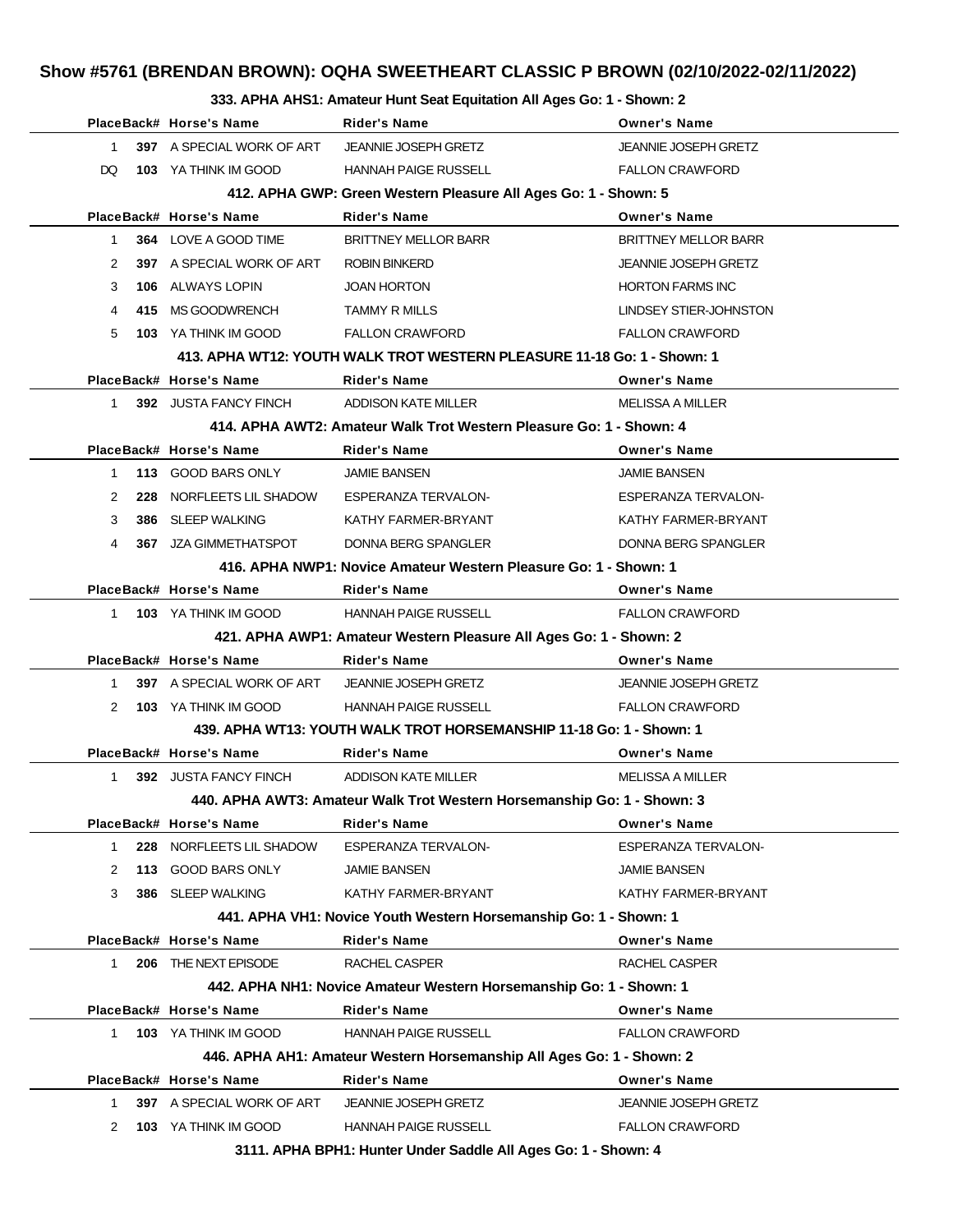# **Show #5761 (BRENDAN BROWN): OQHA SWEETHEART CLASSIC P BROWN (02/10/2022-02/11/2022)**

|   |     | PlaceBack# Horse's Name   | Rider's Name         | <b>Owner's Name</b>  |
|---|-----|---------------------------|----------------------|----------------------|
|   |     | 400 ALMOST DRESSED        | TAMMY R MILLS        | <b>TRACY C OLNEY</b> |
|   |     | 386 SLEEP WALKING         | BRITTNEY MELLOR BARR | KATHY FARMFR-BRYANT  |
| 3 |     | 397 A SPECIAL WORK OF ART | ALLISON FREEMAN      | JEANNIE JOSEPH GRETZ |
| 4 | 394 | DUNIT FORTHE ARTIFACT     | <b>HALEY SMITH</b>   | <b>HALEY SMITH</b>   |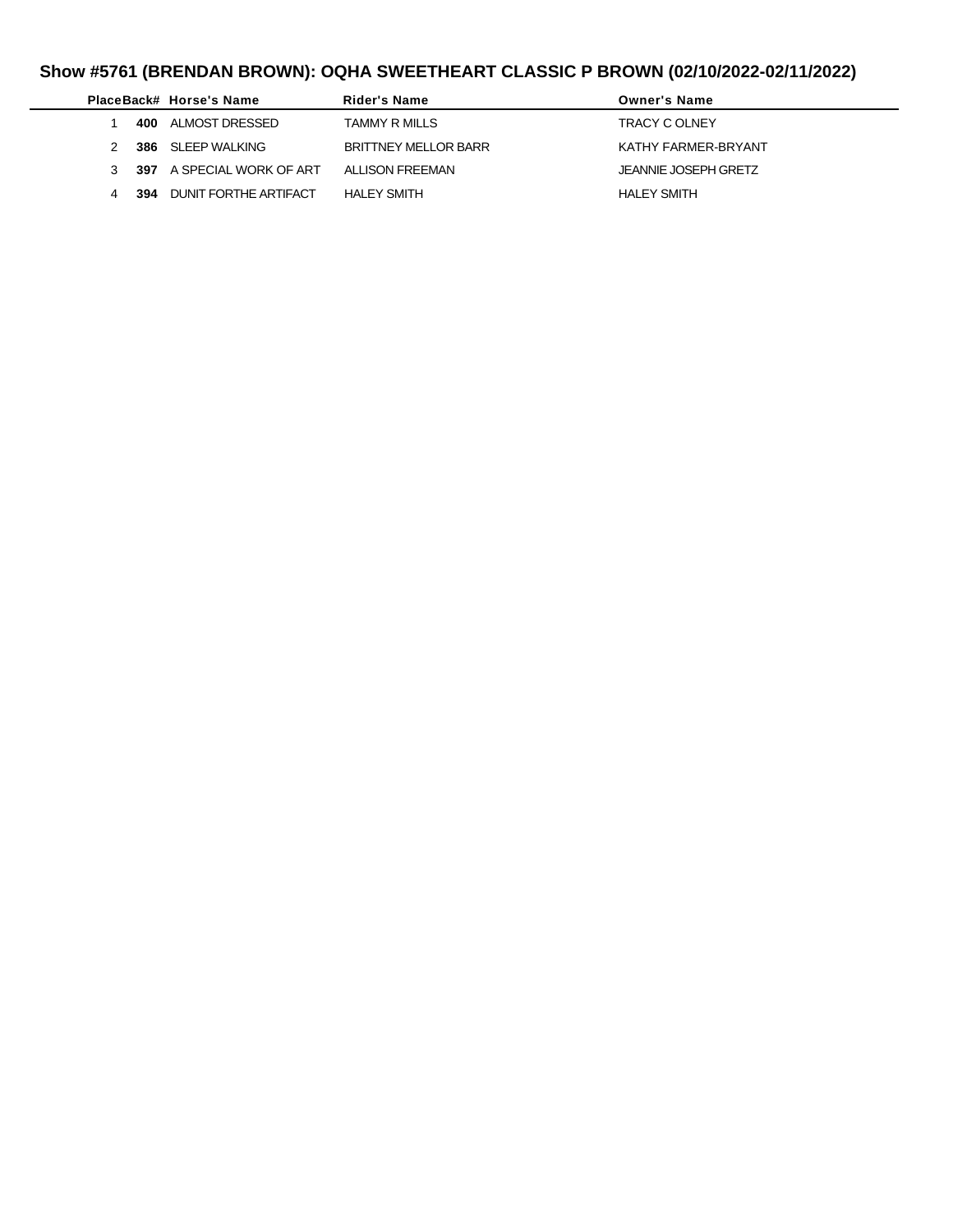# **Show #912908 (BONNIE JO CLAY): OQHA SWEETHEART CLASSIC Q CLAY/ARMY (02/10/2022-02/11/2022)**

#### **5. OQHA SFSHMS: OQHA SMALL FRY SHOWMANSHIP Go: 1 - Shown: 1**

|   |      | PlaceBack# Horse's Name        | Rider's Name                                                       | <b>Owner's Name</b>     |
|---|------|--------------------------------|--------------------------------------------------------------------|-------------------------|
| 1 |      | 414 WHIZKY FROSTED FRANK       | KINGZLEY OLIVER GRAVES                                             | KINGZLEY OLIVER GRAVES  |
|   |      |                                | 6. AQHA 412001: RK Youth Showmanship at Halter Go: 1 - Shown: 10   |                         |
|   |      | PlaceBack# Horse's Name        | <b>Rider's Name</b>                                                | <b>Owner's Name</b>     |
| 1 |      | 108 ONLY BIG CHECKS            | <b>MALLIE OLSON</b>                                                | <b>TONNA L BROOKS</b>   |
| 2 | 27   | ZIPPIN ON GOODLOVE             | PAYTYN C STINNETT                                                  | PAYTYN C STINNETT       |
| 3 |      | <b>385 SUN TANS SCOTCH BAR</b> | <b>BRIAHNA LEDBETTER</b>                                           | <b>TONY FITZJARRELL</b> |
| 4 | 245  | ROCKING THE HOUSE              | <b>GRACE STANDLEY</b>                                              | <b>TERESA STANDLEY</b>  |
| 5 | 219  | <b>HOTRODDIN LEAGUER</b>       | <b>CHLOE CIANNI</b>                                                | <b>KARLA PHIPPS</b>     |
| 6 | 85   | <b>CLASSIC DESIGNER</b>        | <b>TEGAN BRANDER</b>                                               | <b>TRACI M GRAM</b>     |
| 7 |      | 221 WILLYS HOT HOT HOT         | RAINA MCALLISTER                                                   | <b>RENEE ENGLAND</b>    |
| 8 | 273. | WPQ MAKING IT ALWAYS           | SYDNEY A NEVILLE                                                   | SYDNEY A & ROBYN NEVILL |
| 9 |      | 40 SUGGEST AN OPEN BAR         | <b>REESE KUNITZER</b>                                              | <b>REESE KUNITZER</b>   |
|   |      |                                | 7. AQHA 412802: L1 Youth Showmanship (14 - 18) Go: 1 - Shown: 4    |                         |
|   |      | PlaceBack# Horse's Name        | <b>Rider's Name</b>                                                | <b>Owner's Name</b>     |
| 1 |      | 108 ONLY BIG CHECKS            | <b>MALLIE OLSON</b>                                                | TONNA L BROOKS          |
| 2 |      | 245 ROCKING THE HOUSE          | <b>GRACE STANDLEY</b>                                              | <b>TERESA STANDLEY</b>  |
| 3 | 221  | WILLYS HOT HOT HOT             | <b>RAINA MCALLISTER</b>                                            | <b>RENEE ENGLAND</b>    |
| 4 |      | 40 SUGGEST AN OPEN BAR         | <b>REESE KUNITZER</b>                                              | <b>REESE KUNITZER</b>   |
|   |      |                                | 8. AQHA 412702: L1 Youth Showmanship (13 & Under) Go: 1 - Shown: 4 |                         |
|   |      | PlaceBack# Horse's Name        | Rider's Name                                                       | <b>Owner's Name</b>     |
| 1 |      | 27 ZIPPIN ON GOODLOVE          | PAYTYN C STINNETT                                                  | PAYTYN C STINNETT       |
| 2 |      | 219 HOTRODDIN LEAGUER          | <b>CHLOE CIANNI</b>                                                | <b>KARLA PHIPPS</b>     |
| 3 |      | <b>378 YOUR NOT INVITED</b>    | XIMENA MCALLISTER                                                  | <b>RENEE ENGLAND</b>    |
| 4 |      | 365 DONT PUSH MY BUTTONS       | <b>CAITLIN STEELE</b>                                              | NATASHA T /RYAN STEELE  |
|   |      |                                | 9. AQHA 412000: Youth Showmanship at Halter Go: 1 - Shown: 3       |                         |
|   |      | PlaceBack# Horse's Name        | Rider's Name                                                       | <b>Owner's Name</b>     |
| 1 |      | 29 RELAXX MONN                 | <b>TATUM GOODE</b>                                                 | TATUM GOODE             |
| 2 |      | 108 ONLY BIG CHECKS            | <b>MALLIE OLSON</b>                                                | <b>TONNA L BROOKS</b>   |
| 3 |      | 245 ROCKING THE HOUSE          | <b>GRACE STANDLEY</b>                                              | <b>TERESA STANDLEY</b>  |
|   |      |                                | 10. AQHA 212001: RK Amt Showmanship at Halter Go: 1 - Shown: 9     |                         |
|   |      | PlaceBack# Horse's Name        | <b>Rider's Name</b>                                                | Owner's Name            |
| 1 |      | <b>100 WILLY GONNA LOVE YA</b> | KARI A BINEK                                                       | KARI A BINEK            |
| 2 | 37   | ROCKIN IT GOOD                 | <b>SUZANNE HARRIS</b>                                              | <b>SUZANNE HARRIS</b>   |
| 3 | 368  | MACS GOOD N DYNAMIC            | <b>KAREN SENGER</b>                                                | <b>CRESSANDRA</b>       |
| 4 | 61   | VS LADY IN LACE                | SUSAN PERRY                                                        | <b>SUSAN PERRY</b>      |
| 5 |      | 162 GETTHISGIRLASCOTCH         | RACHEL DAVIDSON                                                    | RACHEL DAVIDSON         |
| 6 | 105  | RIGHTEOUS JEWEL                | <b>CRESSANDRA</b>                                                  | <b>KAREN SENGER</b>     |
| 7 | 31   | RIGHTEOUS BROTHA               | TRACI M GRAM                                                       | <b>TRACI M GRAM</b>     |
| 8 | 267  | <b>WHIZKEYS CASH BANDIT</b>    | LINDSEY PAUL                                                       | <b>LINDSEY PAUL</b>     |
| 9 |      | 359 ZIPPOS GOLDEN FAME         | <b>JEANETTE JOHNSTON</b>                                           | KAITLIN JOHNSTON        |
|   |      |                                | 11. AQHA 212002: L1 Amt Showmanship at Halter Go: 1 - Shown: 8     |                         |
|   |      | PlaceBack# Horse's Name        | <b>Rider's Name</b>                                                | <b>Owner's Name</b>     |
| 1 |      | 37 ROCKIN IT GOOD              | <b>SUZANNE HARRIS</b>                                              | <b>SUZANNE HARRIS</b>   |
| 2 |      | 365 DONT PUSH MY BUTTONS       | NATASHA T STEELE                                                   | NATASHA T /RYAN STEELE  |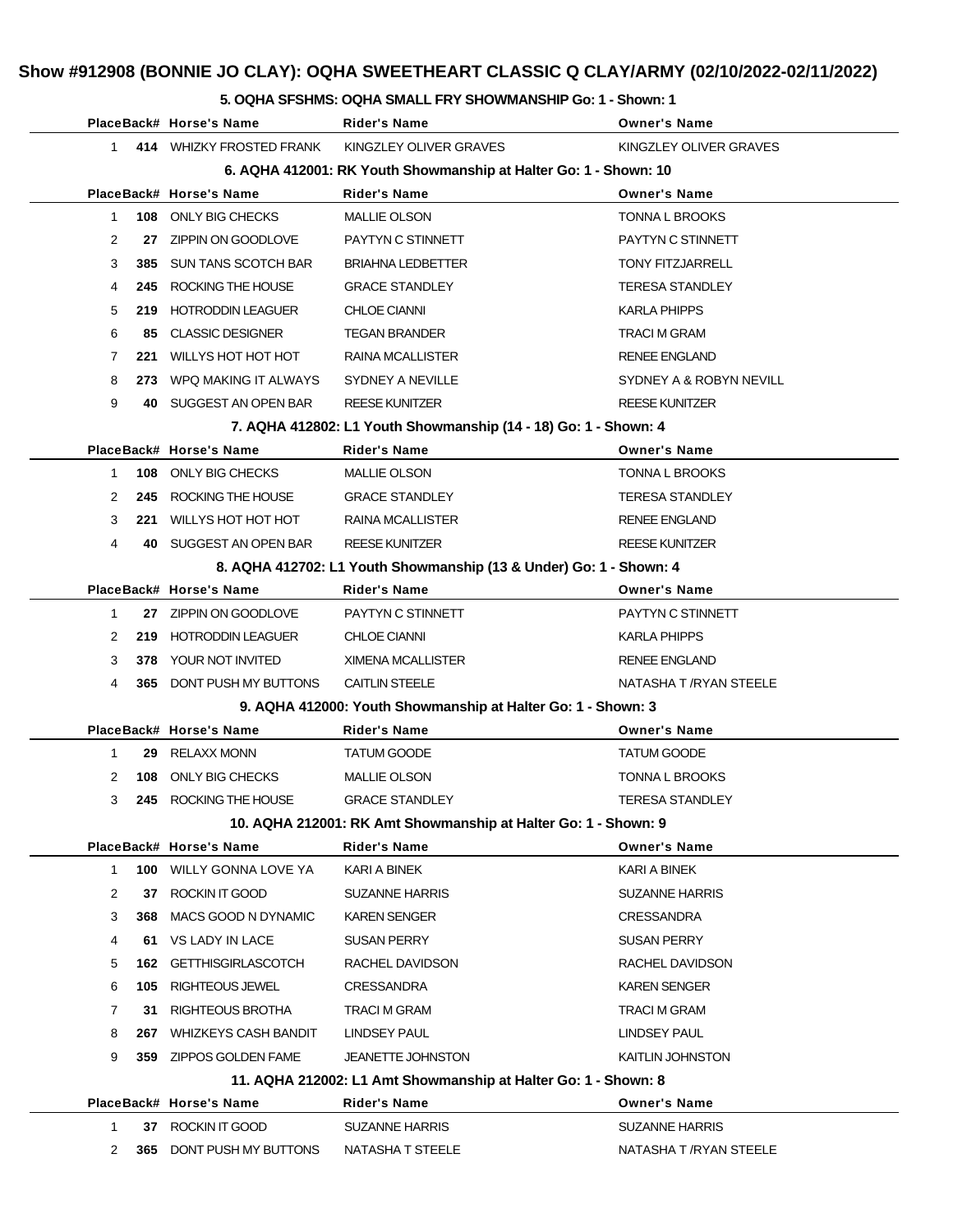|                |           |                                                | Show #912908 (BONNIE JO CLAY): OQHA SWEETHEART CLASSIC Q CLAY/ARMY (02/10/2022-02/11/2022) |                                       |
|----------------|-----------|------------------------------------------------|--------------------------------------------------------------------------------------------|---------------------------------------|
| 3              |           | 3 LUCKY IN KENTUCKY                            | JOYCE SORENSEN                                                                             | <b>JOYCE SORENSEN</b>                 |
| 4              |           | 61 VS LADY IN LACE                             | <b>SUSAN PERRY</b>                                                                         | <b>SUSAN PERRY</b>                    |
| 5              | 8         | DOUBT IM INVITED                               | <b>JENNIFER T REEVES</b>                                                                   | <b>JENNIFER T REEVES</b>              |
| 6              | 30        | <b>RIGHTEOUS ROMANCE</b>                       | <b>ROBIN MARTSOLF-</b>                                                                     | <b>ROBIN MARTSOLF-</b>                |
| 7              | 68        | BEST TO BE HOT                                 | LONNIE K ANNAS                                                                             | LONNIE K ANNAS                        |
| 8              |           | 100 WILLY GONNA LOVE YA                        | KARI A BINEK                                                                               | KARI A BINEK                          |
|                |           |                                                | 12. AQHA 212800: Amt Select Showmanship at Halter Go: 1 - Shown: 4                         |                                       |
|                |           | PlaceBack# Horse's Name                        | <b>Rider's Name</b>                                                                        | <b>Owner's Name</b>                   |
| 1              |           | 242 TOO HOT FOR SLEEPING                       | <b>LYNDA C GRESS</b>                                                                       | LYNDA C GRESS                         |
| $\overline{2}$ | 8         | DOUBT IM INVITED                               | <b>JENNIFER T REEVES</b>                                                                   | <b>JENNIFER T REEVES</b>              |
| 3              | 88        | <b>WATCH THIS MACHINE</b>                      | CINDY L KUENZI                                                                             | DAN & CINDY KUENZI                    |
| 4              | 68        | BEST TO BE HOT                                 | LONNIE K ANNAS                                                                             | LONNIE K ANNAS                        |
|                |           |                                                | 40. AQHA 103400: Aged Stallions Go: 1 - Shown: 5                                           |                                       |
|                |           | PlaceBack# Horse's Name                        | <b>Rider's Name</b>                                                                        | <b>Owner's Name</b>                   |
| 1.             |           | 417 ROCKING HOT                                | <b>TRISHA K WRIGHT</b>                                                                     | <b>TRISHA K WRIGHT</b>                |
| 2              | 405       | SHINE WONT RUST                                | RANDI ALLEN                                                                                | PERFORMANCE HORSE                     |
| 3              | 250       | TUF N COMMAND                                  | ROBERT C HARTLEY                                                                           | SHAUNA GARZA                          |
| 4              | 404       | HESATUF LEOCOMMANDER                           | <b>STACY JO HARTLEY</b>                                                                    | <b>HARTLEY PERFORMANCE</b>            |
| 5              |           | 257 DUNITWITHMYSLIDERSON                       | DEBBI D OTLEY                                                                              | DEBBIE D OTLEY                        |
|                |           |                                                | 42. AQHA 101000: Grand Champion Stallions Go: 1 - Shown: 2                                 |                                       |
|                |           | PlaceBack# Horse's Name                        | <b>Rider's Name</b>                                                                        | <b>Owner's Name</b>                   |
| 1.             |           | 417 ROCKING HOT                                | <b>TRISHA K WRIGHT</b>                                                                     | <b>TRISHA K WRIGHT</b>                |
|                |           |                                                | 43. AQHA 101100: Reserve Champion Stallions Go: 1 - Shown: 2                               |                                       |
|                |           | PlaceBack# Horse's Name                        | <b>Rider's Name</b>                                                                        | <b>Owner's Name</b>                   |
| 1.             |           | 405 SHINE WONT RUST                            | RANDI ALLEN                                                                                | PERFORMANCE HORSE                     |
|                |           |                                                | 62. AQHA 207202: L1 Amt Geldings Three & Over Go: 1 - Shown: 2                             |                                       |
|                |           | PlaceBack# Horse's Name                        | Rider's Name                                                                               | <b>Owner's Name</b>                   |
| 1              |           | 3 LUCKY IN KENTUCKY                            | <b>JOYCE SORENSEN</b>                                                                      | <b>JOYCE SORENSEN</b>                 |
| 2              |           | 37 ROCKIN IT GOOD                              | <b>SUZANNE HARRIS</b>                                                                      | <b>SUZANNE HARRIS</b>                 |
|                |           |                                                | 63. AQHA 277002: L1 Amt Performance Halter Geldings Go: 1 - Shown: 5                       |                                       |
|                |           | PlaceBack# Horse's Name                        |                                                                                            |                                       |
| $\mathbf{1}$   |           |                                                | <b>Rider's Name</b>                                                                        | <b>Owner's Name</b>                   |
|                |           | 8 DOUBT IM INVITED                             | <b>JENNIFER T REEVES</b>                                                                   | <b>JENNIFER T REEVES</b>              |
| $\overline{c}$ | 68        | BEST TO BE HOT                                 | LONNIE K ANNAS                                                                             | LONNIE K ANNAS                        |
| 3              | 30        | <b>RIGHTEOUS ROMANCE</b>                       | ROBIN MARTSOLF-                                                                            | <b>ROBIN MARTSOLF-</b>                |
| 4              | 31        | RIGHTEOUS BROTHA                               | TRACI M GRAM                                                                               | TRACI M GRAM                          |
| 5              | 359       | ZIPPOS GOLDEN FAME                             | <b>JEANETTE JOHNSTON</b>                                                                   | KAITLIN JOHNSTON                      |
|                |           |                                                | 67. AQHA 207700: Amt Aged Geldings Go: 1 - Shown: 2                                        |                                       |
|                |           | PlaceBack# Horse's Name                        | <b>Rider's Name</b>                                                                        | <b>Owner's Name</b>                   |
| $\mathbf{1}$   |           | 10 RWS CUTTIN CLASS                            | <b>ADRIANNE STEWART</b>                                                                    | <b>JACQUELINE POTWORA</b>             |
| 2              |           | <b>365 DONT PUSH MY BUTTONS</b>                | NATASHA T STEELE                                                                           | NATASHA T /RYAN STEELE                |
|                |           |                                                | 68. AQHA 277000: Amt Performance Halter Geldings Go: 1 - Shown: 5                          |                                       |
|                |           | PlaceBack# Horse's Name                        | <b>Rider's Name</b>                                                                        | <b>Owner's Name</b>                   |
| $\mathbf{1}$   | 8         | DOUBT IM INVITED                               | <b>JENNIFER T REEVES</b>                                                                   | <b>JENNIFER T REEVES</b>              |
| 2              |           | 68 BEST TO BE HOT                              | LONNIE K ANNAS                                                                             | LONNIE K ANNAS                        |
| 3<br>4         | 88<br>30. | <b>WATCH THIS MACHINE</b><br>RIGHTEOUS ROMANCE | CINDY L KUENZI<br>ROBIN MARTSOLF-                                                          | DAN & CINDY KUENZI<br>ROBIN MARTSOLF- |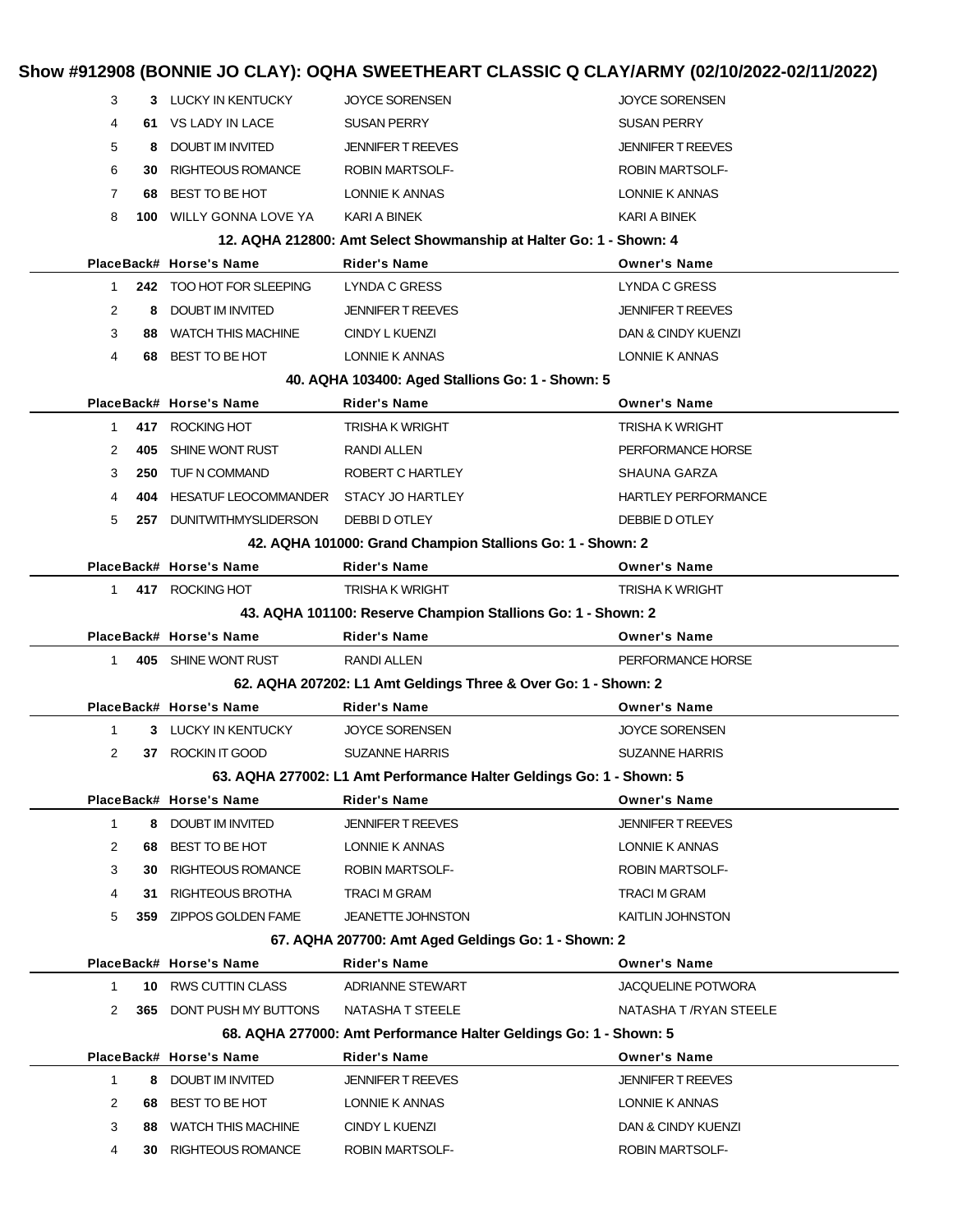|              |     | 359 ZIPPOS GOLDEN FAME   | JEANETTE JOHNSTON                                                                      | <b>KAITLIN JOHNSTON</b>                |
|--------------|-----|--------------------------|----------------------------------------------------------------------------------------|----------------------------------------|
|              |     |                          | 69. AQHA 201400: Amt Grand Champion Gelding Go: 1 - Shown: 2                           |                                        |
|              |     | PlaceBack# Horse's Name  | <b>Rider's Name</b>                                                                    | <b>Owner's Name</b>                    |
| $\mathbf 1$  |     | 8 DOUBT IM INVITED       | <b>JENNIFER T REEVES</b>                                                               | <b>JENNIFER T REEVES</b>               |
|              |     |                          | 70. AQHA 201500: Amt Reserve Champion Gelding Go: 1 - Shown: 5                         |                                        |
|              |     | PlaceBack# Horse's Name  | <b>Rider's Name</b>                                                                    | <b>Owner's Name</b>                    |
| $\mathbf{1}$ |     | 10 RWS CUTTIN CLASS      | <b>ADRIANNE STEWART</b>                                                                | <b>JACQUELINE POTWORA</b>              |
|              |     |                          | 75. AQHA 177000: Performance Halter Geldings Go: 1 - Shown: 4                          |                                        |
|              |     | PlaceBack# Horse's Name  | <b>Rider's Name</b>                                                                    | <b>Owner's Name</b>                    |
| $\mathbf{1}$ |     | 8 DOUBT IM INVITED       | <b>JENNIFER T REEVES</b>                                                               | <b>JENNIFER T REEVES</b>               |
| 2            | 229 | NEVER DOUBT A COWBOY     | MICHAEL R DAVIS                                                                        | <b>ESPERANZA TERVALON-</b>             |
| 3            | 68. | BEST TO BE HOT           | LONNIE K ANNAS                                                                         | LONNIE K ANNAS                         |
| 4            | 10  | RWS CUTTIN CLASS         | <b>ADRIANNE STEWART</b>                                                                | <b>JACQUELINE POTWORA</b>              |
|              |     |                          | 76. AQHA 101400: Grand Champion Geldings Go: 1 - Shown: 2                              |                                        |
|              |     | PlaceBack# Horse's Name  | <b>Rider's Name</b>                                                                    | <b>Owner's Name</b>                    |
| $\mathbf 1$  |     | 8 DOUBT IM INVITED       | <b>JENNIFER T REEVES</b>                                                               | <b>JENNIFER T REEVES</b>               |
|              |     |                          | 77. AQHA 101500: Reserve Champion Gelding Go: 1 - Shown: 2                             |                                        |
|              |     | PlaceBack# Horse's Name  | <b>Rider's Name</b>                                                                    | <b>Owner's Name</b>                    |
| 1            |     | 229 NEVER DOUBT A COWBOY | MICHAEL R DAVIS                                                                        | <b>ESPERANZA TERVALON-</b>             |
|              |     |                          | 97. AQHA 275002: L1 Amt Performance Halter Mares Go: 1 - Shown: 1                      |                                        |
|              |     | PlaceBack# Horse's Name  | Rider's Name                                                                           | <b>Owner's Name</b>                    |
| $\mathbf{1}$ |     | 162 GETTHISGIRLASCOTCH   | RACHEL DAVIDSON                                                                        | RACHEL DAVIDSON                        |
|              |     |                          | 109. AQHA 175000: Performance Halter Mares Go: 1 - Shown: 1                            |                                        |
|              |     |                          |                                                                                        |                                        |
|              |     | PlaceBack# Horse's Name  | <b>Rider's Name</b>                                                                    | <b>Owner's Name</b>                    |
| $\mathbf{1}$ |     | 388 SHESREDWHITENBLUE    | <b>BRITTNEY MELLOR BARR</b>                                                            | PAISLEY THOM                           |
|              |     |                          |                                                                                        |                                        |
|              |     | PlaceBack# Horse's Name  | 130. AQHA 405202: L1 Youth Mares Three & Over Go: 1 - Shown: 3<br>Rider's Name         | <b>Owner's Name</b>                    |
| 1            |     |                          |                                                                                        |                                        |
|              | 40  | 27 ZIPPIN ON GOODLOVE    | PAYTYN C STINNETT                                                                      | PAYTYN C STINNETT                      |
| 2<br>3       | 395 | SUGGEST AN OPEN BAR      | <b>REESE KUNITZER</b>                                                                  | <b>REESE KUNITZER</b><br>SOPHIE GIBSON |
|              |     | <b>MOONLIT REMINIC</b>   | ANGELINA QUINTERO                                                                      |                                        |
|              |     |                          | 131. AQHA 475002: L1 Youth Performance Halter Mares Go: 1 - Shown: 1                   |                                        |
|              |     | PlaceBack# Horse's Name  | Rider's Name                                                                           | <b>Owner's Name</b>                    |
| $\mathbf{1}$ |     | 178 CERTAINLY A GOODBAR  | MELLODY MERESSE                                                                        | <b>MELLODY MERESSE</b>                 |
|              |     |                          | 135. AQHA 405700: Youth Aged Mares Go: 1 - Shown: 4                                    |                                        |
| $\mathbf 1$  |     | PlaceBack# Horse's Name  | <b>Rider's Name</b>                                                                    | <b>Owner's Name</b>                    |
|              |     | 178 CERTAINLY A GOODBAR  | <b>MELLODY MERESSE</b>                                                                 | <b>MELLODY MERESSE</b>                 |
| 2            | 27  | ZIPPIN ON GOODLOVE       | PAYTYN C STINNETT                                                                      | PAYTYN C STINNETT                      |
| 3            |     | 40 SUGGEST AN OPEN BAR   | <b>REESE KUNITZER</b>                                                                  | <b>REESE KUNITZER</b>                  |
| 4            | 395 | <b>MOONLIT REMINIC</b>   | ANGELINA QUINTERO                                                                      | SOPHIE GIBSON                          |
|              |     |                          | 137. AQHA 401200: Youth Grand Champion Mares Go: 1 - Shown: 2                          |                                        |
|              |     | PlaceBack# Horse's Name  | <b>Rider's Name</b>                                                                    | <b>Owner's Name</b>                    |
| $\mathbf{1}$ |     | 178 CERTAINLY A GOODBAR  | <b>MELLODY MERESSE</b>                                                                 | <b>MELLODY MERESSE</b>                 |
|              |     | PlaceBack# Horse's Name  | 138. AQHA 401300: Youth Reserve Champion Mares Go: 1 - Shown: 3<br><b>Rider's Name</b> | <b>Owner's Name</b>                    |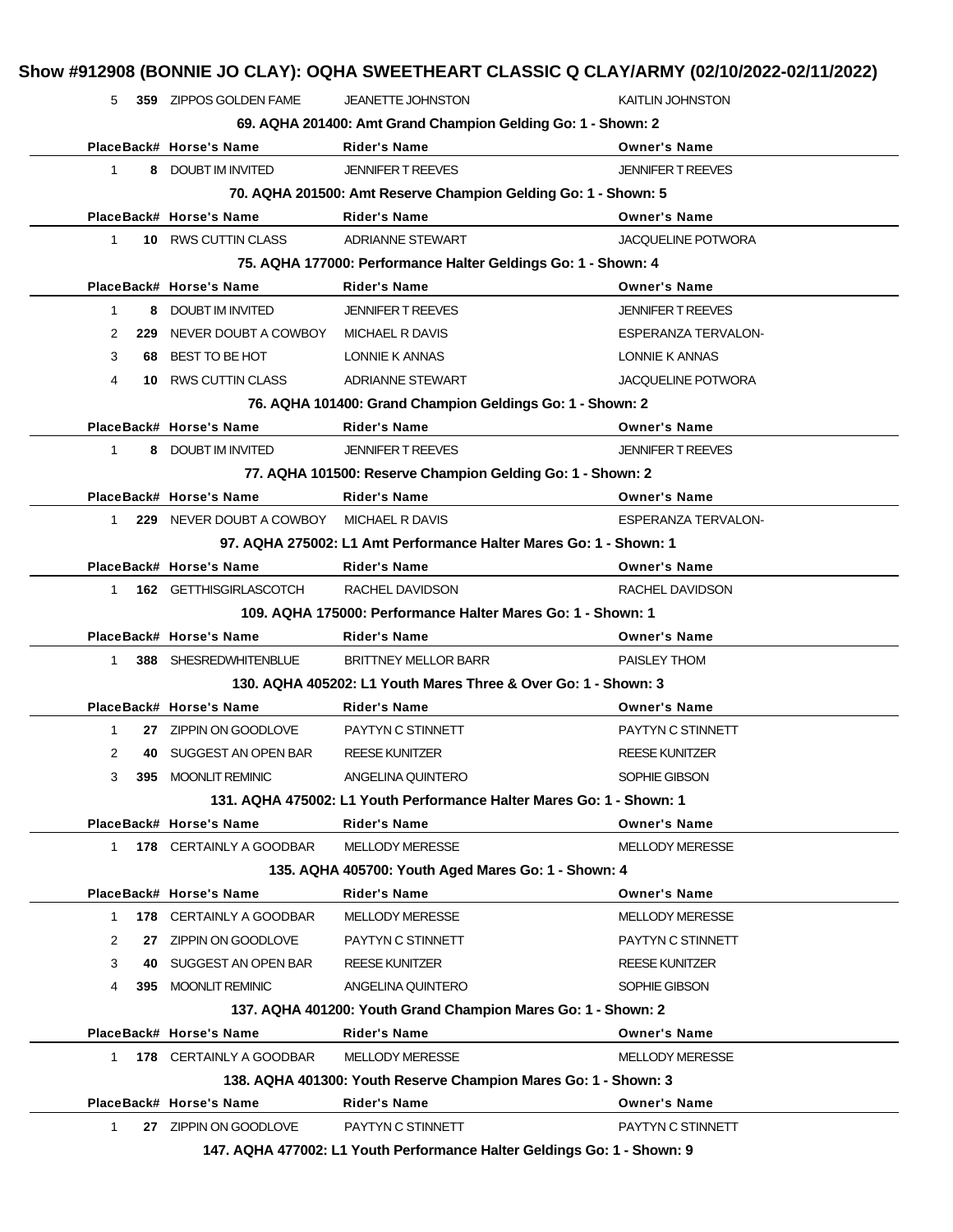# **Show #912908 (BONNIE JO CLAY): OQHA SWEETHEART CLASSIC Q CLAY/ARMY (02/10/2022-02/11/2022)**

|                      |     | PlaceBack# Horse's Name                  | <b>Rider's Name</b>                                                  | <b>Owner's Name</b>                          |
|----------------------|-----|------------------------------------------|----------------------------------------------------------------------|----------------------------------------------|
| 1                    |     | 245 ROCKING THE HOUSE                    | <b>GRACE STANDLEY</b>                                                | <b>TERESA STANDLEY</b>                       |
| 2                    | 29  | <b>RELAXX MONN</b>                       | <b>TATUM GOODE</b>                                                   | <b>TATUM GOODE</b>                           |
| 3                    |     | 273 WPQ MAKING IT ALWAYS                 | <b>SYDNEY A NEVILLE</b>                                              | SYDNEY A & ROBYN NEVILL                      |
| 4                    | 219 | <b>HOTRODDIN LEAGUER</b>                 | <b>CHLOE CIANNI</b>                                                  | <b>KARLA PHIPPS</b>                          |
| 5                    | 85. | <b>CLASSIC DESIGNER</b>                  | <b>TEGAN BRANDER</b>                                                 | <b>TRACI M GRAM</b>                          |
| 6                    | 33  | MARTINIS IN THE DARK                     | DELANEY DAVIS                                                        | ABBEY DAVIS                                  |
| 7                    |     | 378 YOUR NOT INVITED                     | <b>XIMENA MCALLISTER</b>                                             | <b>RENEE ENGLAND</b>                         |
| 8                    | 108 | ONLY BIG CHECKS                          | <b>MALLIE OLSON</b>                                                  | <b>TONNA L BROOKS</b>                        |
| 9                    | 221 | WILLYS HOT HOT HOT                       | RAINA MCALLISTER                                                     | <b>RENEE ENGLAND</b>                         |
|                      |     |                                          | 151. AQHA 407700: Youth Aged Geldings Go: 1 - Shown: 1               |                                              |
|                      |     | PlaceBack# Horse's Name                  | <b>Rider's Name</b>                                                  | <b>Owner's Name</b>                          |
| 1                    |     | 414 WHIZKY FROSTED FRANK                 | KINGZLEY OLIVER GRAVES                                               | KINGZLEY OLIVER GRAVES                       |
|                      |     |                                          | 152. AQHA 477000: Youth Performance Halter Geldings Go: 1 - Shown: 5 |                                              |
|                      |     | PlaceBack# Horse's Name                  | <b>Rider's Name</b>                                                  | <b>Owner's Name</b>                          |
| $\mathbf{1}$         |     | 245 ROCKING THE HOUSE                    | <b>GRACE STANDLEY</b>                                                | <b>TERESA STANDLEY</b>                       |
| 2                    | 29  | <b>RELAXX MONN</b>                       | <b>TATUM GOODE</b>                                                   | <b>TATUM GOODE</b>                           |
| 3                    | 33. | <b>MARTINIS IN THE DARK</b>              | DELANEY DAVIS                                                        | ABBEY DAVIS                                  |
| 4                    | 108 | ONLY BIG CHECKS                          | <b>MALLIE OLSON</b>                                                  | TONNA L BROOKS                               |
| 5                    | 365 | DONT PUSH MY BUTTONS                     | <b>CAITLIN STEELE</b>                                                | NATASHA T /RYAN STEELE                       |
|                      |     |                                          | 153. AQHA 401400: Youth Grand Champion Geldings Go: 1 - Shown: 3     |                                              |
|                      |     | PlaceBack# Horse's Name                  | <b>Rider's Name</b>                                                  | <b>Owner's Name</b>                          |
| $\mathbf{1}$         |     | 245 ROCKING THE HOUSE                    | <b>GRACE STANDLEY</b>                                                | <b>TERESA STANDLEY</b>                       |
|                      |     |                                          | 154. AQHA 401500: Youth Reserve Champion Gelding Go: 1 - Shown: 3    |                                              |
|                      |     | PlaceBack# Horse's Name                  | <b>Rider's Name</b>                                                  | <b>Owner's Name</b>                          |
| 1                    |     | 29 RELAXX MONN                           | <b>TATUM GOODE</b>                                                   | <b>TATUM GOODE</b>                           |
|                      |     |                                          | 171. AQHA 122000: Dally Team Roping - Heading Go: 1 - Shown: 3       |                                              |
|                      |     | PlaceBack# Horse's Name                  | <b>Rider's Name</b>                                                  | <b>Owner's Name</b>                          |
| $\mathbf 1$          |     | 144 PLAYBOYS PEPPY ALSO                  | <b>BONNIE BROWN</b>                                                  | TEE JAY BROWN/WILLIAM &                      |
| 2                    |     | 22 PURRFECT MAKERS MARK                  | TED M TEEJAY II BROWN                                                | WILLIAM & LINDA TIFFANY                      |
|                      |     |                                          | 172. AQHA 124000: Dally Team Roping - Heeling Go: 1 - Shown: 5       |                                              |
|                      |     |                                          |                                                                      |                                              |
|                      |     | PlaceBack# Horse's Name                  | <b>Rider's Name</b>                                                  | <b>Owner's Name</b>                          |
| $\mathbf{1}$         |     | 11 TEEJAYS BAD KAT                       | TED M TEEJAY II BROWN                                                | <b>BONNIE BROWN</b>                          |
| 2                    |     | 258 BET YER A SMARTALLIC                 | MACK M DODSWORTH                                                     | <b>MICHELLE MARIE</b>                        |
|                      |     |                                          | 175. AQHA 222000: Amt Dally Team Roping - Heading Go: 1 - Shown: 3   |                                              |
|                      |     | PlaceBack# Horse's Name                  | <b>Rider's Name</b>                                                  | <b>Owner's Name</b>                          |
| $\mathbf{1}$         |     | 133 QR PEPTO FOR RONDEE                  | <b>SAM MONDS</b>                                                     | <b>RISING M5 LLC</b>                         |
| DQ.                  |     | 407 POWER DOC COMMAND                    | ALYSSA LYNN STANLEY                                                  | ALYSSA LYNN STANLEY                          |
| DQ.                  |     | 144 PLAYBOYS PEPPY ALSO                  | <b>BONNIE BROWN</b>                                                  | TEE JAY BROWN/WILLIAM &                      |
|                      |     |                                          | 186. AQHA 114000: Cutting Go: 1 - Shown: 2                           |                                              |
|                      |     | PlaceBack# Horse's Name                  | Rider's Name                                                         | <b>Owner's Name</b>                          |
| 1                    |     | 533 A REY OF HOPE                        | <b>KELLY GENE KAHLER</b>                                             | ROXY & KELLY G KAHLER                        |
| $\mathbf{2}^{\circ}$ | 401 | <b>REY DUALIN</b>                        | <b>GLENNA WICKETT</b>                                                | <b>GLENNA WICKETT</b>                        |
|                      |     |                                          | 187. AQHA 214000: Amt Cutting Go: 1 - Shown: 2                       |                                              |
| 1                    |     | PlaceBack# Horse's Name<br>406 GOOSEN YA | <b>Rider's Name</b><br>ALYSSA LYNN STANLEY                           | <b>Owner's Name</b><br><b>BRIAN ABINGDON</b> |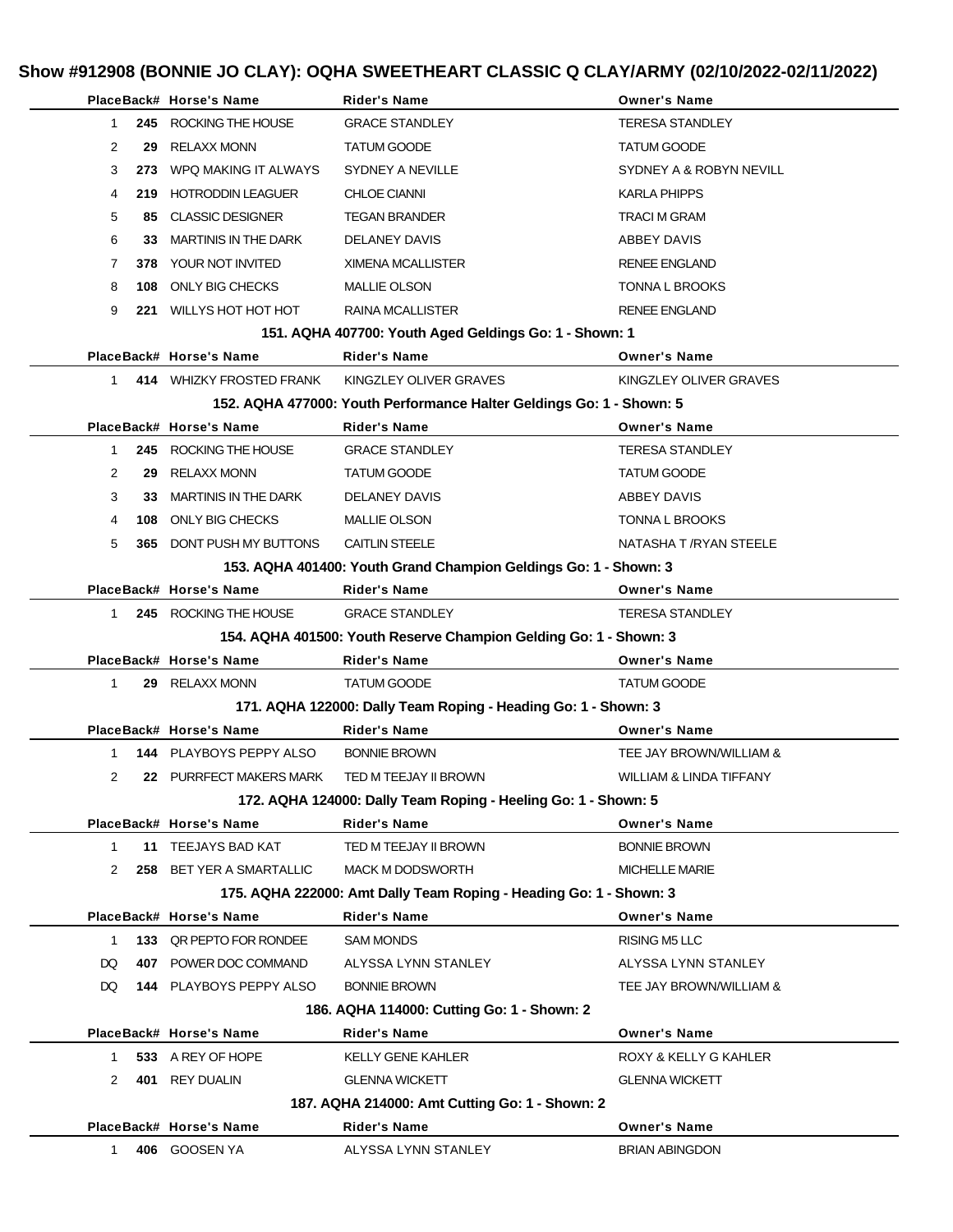| $2^{\circ}$  |     | 384 TICKING TIME BOMB       | PEGEEN ANDERSON                                            | PEGEEN ANDERSON             |
|--------------|-----|-----------------------------|------------------------------------------------------------|-----------------------------|
|              |     |                             | 200. AQHA 116000: Working Cow Horse Go: 1 - Shown: 1       |                             |
|              |     | PlaceBack# Horse's Name     | <b>Rider's Name</b>                                        | <b>Owner's Name</b>         |
| 1            |     | 233 UNO SMART FRITZ         | SUE SULTZE                                                 | <b>JOHN B SEMRAU</b>        |
|              |     |                             | 201. AQHA 216000: Amt Working Cow Horse Go: 1 - Shown: 1   |                             |
|              |     | PlaceBack# Horse's Name     | <b>Rider's Name</b>                                        | <b>Owner's Name</b>         |
| $\mathbf{1}$ |     | 101 TEQUILA N TANG          | EDWARD L WALSH                                             | EDWARD L WALSH              |
|              |     |                             | 231. AQHA 143004: L1 Ranch Riding Go: 1 - Shown: 5         |                             |
|              |     | PlaceBack# Horse's Name     | <b>Rider's Name</b>                                        | <b>Owner's Name</b>         |
| 1            |     | 380 WIMPYS STEPPIN UP       | SUE SULTZE                                                 | LINDA NEUNZIG               |
| 2            | 45  | CHOCOLATE CHICLET           | SAVANNAH C MCGUIRE                                         | <b>NEIL SWANSON</b>         |
| 3            |     | 267 WHIZKEYS CASH BANDIT    | TONNA L BROOKS                                             | <b>LINDSEY PAUL</b>         |
| 4            |     | 112 SMART SASSALENA         | <b>ELAINE GRIMPS</b>                                       | NANCY STOLZ PETTERSON       |
| 5            |     | 274 SHINERS LIL WHIZ        | CHRISSA M WESTBROOKS                                       | RICHARD & PAMELA MILLER     |
|              |     |                             | 232. AQHA 243001: RK Amt Ranch Riding Go: 1 - Shown: 3     |                             |
|              |     | PlaceBack# Horse's Name     | <b>Rider's Name</b>                                        | <b>Owner's Name</b>         |
| $\mathbf{1}$ |     | 267 WHIZKEYS CASH BANDIT    | <b>LINDSEY PAUL</b>                                        | <b>LINDSEY PAUL</b>         |
| 2            |     | 274 SHINERS LIL WHIZ        | PAMELA A MILLER                                            | RICHARD & PAMELA MILLER     |
| 3            |     | 363 MADD SKILLZ             | <b>KATHIANNE LEWIS</b>                                     | <b>KATHIANNE LEWIS</b>      |
|              |     |                             | 234. AQHA 243002: L1 Amt Ranch Riding Go: 1 - Shown: 3     |                             |
|              |     | PlaceBack# Horse's Name     | <b>Rider's Name</b>                                        | <b>Owner's Name</b>         |
| 1            |     | 267 WHIZKEYS CASH BANDIT    | LINDSEY PAUL                                               | <b>LINDSEY PAUL</b>         |
| 2            |     | 274 SHINERS LIL WHIZ        | PAMELA A MILLER                                            | RICHARD & PAMELA MILLER     |
| 3            |     | 363 MADD SKILLZ             | KATHIANNE LEWIS                                            | KATHIANNE LEWIS             |
|              |     |                             | 240. AQHA 243800: Amt Select Ranch Riding Go: 1 - Shown: 2 |                             |
|              |     | PlaceBack# Horse's Name     | Rider's Name                                               | <b>Owner's Name</b>         |
| 1            |     | 10 RWS CUTTIN CLASS         | <b>ADRIANNE STEWART</b>                                    | JACQUELINE POTWORA          |
| 2            |     | 274 SHINERS LIL WHIZ        | PAMELA A MILLER                                            | RICHARD & PAMELA MILLER     |
|              |     |                             | 241. AQHA 443000: Youth Ranch Riding Go: 1 - Shown: 2      |                             |
|              |     | PlaceBack# Horse's Name     | Rider's Name                                               | <b>Owner's Name</b>         |
| $\mathbf{1}$ |     | 285 GIBANJO                 | <b>KENNEDY MARSHALL</b>                                    | <b>KENNEDY MARSHALL</b>     |
| DQ           |     | 236 POPPIN TAGS             | RACHEL SEMRAU                                              | JOHN B SEMRAU               |
|              |     |                             | 242. AQHA 143000: Ranch Riding Go: 1 - Shown: 5            |                             |
|              |     | PlaceBack# Horse's Name     | <b>Rider's Name</b>                                        | <b>Owner's Name</b>         |
| $\mathbf{1}$ |     | 366 SMART CHROMED RINGO     | <b>CHRISSA M WESTBROOKS</b>                                | <b>VICTORIA MARIE DAVIS</b> |
| 2            |     | 10 RWS CUTTIN CLASS         | ADRIANNE STEWART                                           | JACQUELINE POTWORA          |
| 3            | 274 | SHINERS LIL WHIZ            | CHRISSA M WESTBROOKS                                       | RICHARD & PAMELA MILLER     |
| OP14         |     | 236 POPPIN TAGS             | RACHEL SEMRAU                                              | <b>JOHN B SEMRAU</b>        |
| OP15         |     | 250 TUF N COMMAND           | ROBERT C HARTLEY                                           | SHAUNA GARZA                |
|              |     |                             | 266. AQHA 138004: L1 Trail Go: 1 - Shown: 11               |                             |
|              |     | PlaceBack# Horse's Name     | Rider's Name                                               | <b>Owner's Name</b>         |
| $\mathbf{1}$ |     | <b>70 ONLY WAY TO LOPE</b>  | SAVANNAH C MCGUIRE                                         | <b>JERI L BUCKWALTER</b>    |
|              |     |                             |                                                            |                             |
| 2            | 27  | ZIPPIN ON GOODLOVE          | <b>JAROD W WRIGHT</b>                                      | PAYTYN C STINNETT           |
| 3            | 33  | <b>MARTINIS IN THE DARK</b> | <b>JAROD W WRIGHT</b>                                      | ABBEY DAVIS                 |
| 4            | 47  | HUNTIN FOR MY HARLEY        | MICHAEL R DAVIS                                            | ANNETTE VAUGHAN             |
| 5            | 229 | NEVER DOUBT A COWBOY        | MICHAEL R DAVIS                                            | ESPERANZA TERVALON-         |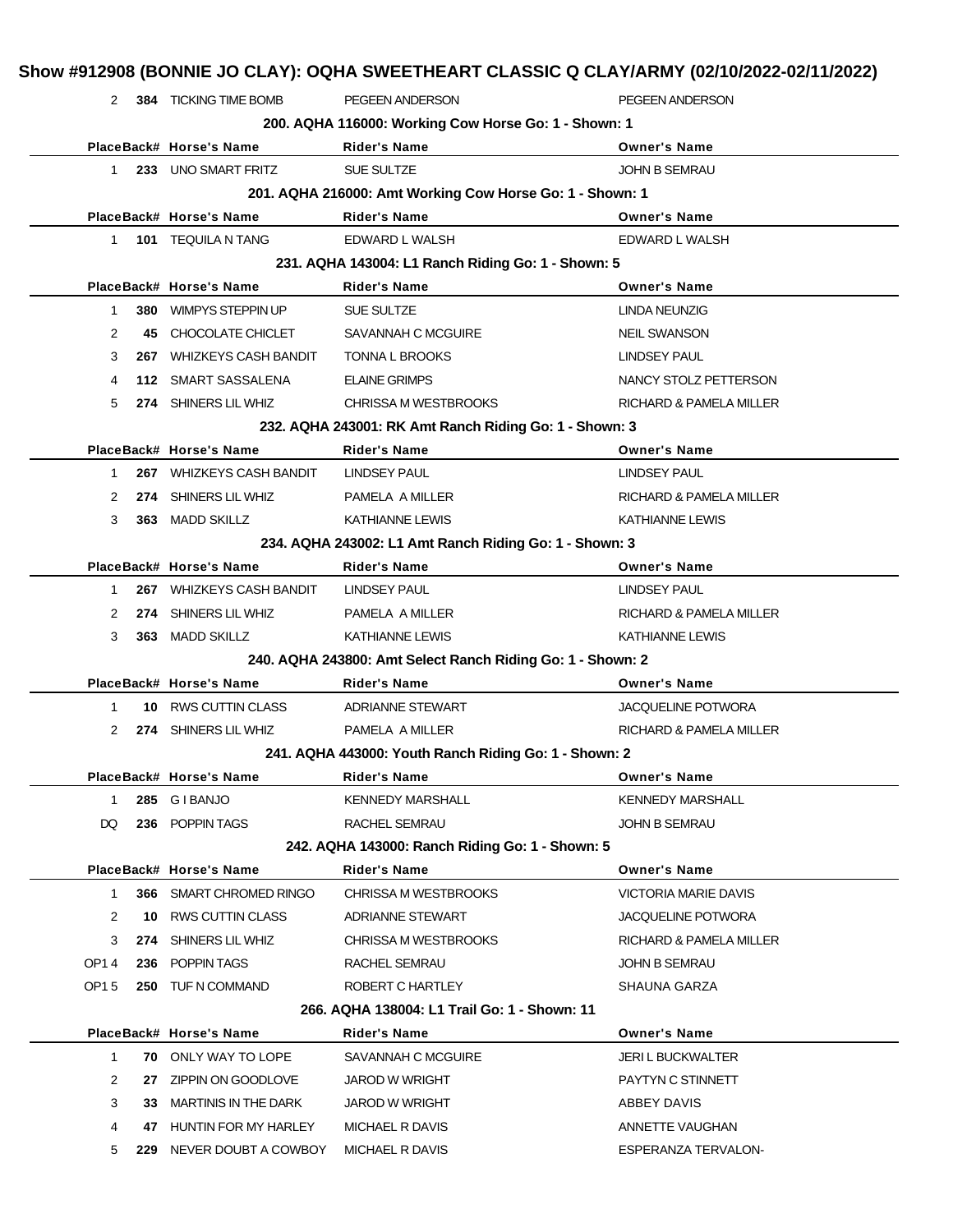|                |      |                                               |                                                                              | Show #912908 (BRUCE ARMY): OQHA SWEETHEART CLASSIC Q CLAY/ARMY (02/10/2022-02/11/2022) |
|----------------|------|-----------------------------------------------|------------------------------------------------------------------------------|----------------------------------------------------------------------------------------|
| 6              |      | 40 SUGGEST AN OPEN BAR                        | <b>JAROD W WRIGHT</b>                                                        | <b>REESE KUNITZER</b>                                                                  |
| $\mathbf{7}$   |      | 245 ROCKING THE HOUSE                         | <b>GRACE STANDLEY</b>                                                        | <b>TERESA STANDLEY</b>                                                                 |
| 8              |      | 408 HOT NITE                                  | <b>TRISHA K WRIGHT</b>                                                       | <b>TRISHA K WRIGHT</b>                                                                 |
| 9              |      | 8 DOUBT IM INVITED                            | <b>JENNIFER T REEVES</b>                                                     | <b>JENNIFER T REEVES</b>                                                               |
|                |      |                                               | 267. AQHA 438001: RK Youth Trail Go: 1 - Shown: 2                            |                                                                                        |
|                |      | PlaceBack# Horse's Name                       | Rider's Name                                                                 | <b>Owner's Name</b>                                                                    |
| 1              |      | 85 CLASSIC DESIGNER                           | <b>TEGAN BRANDER</b>                                                         | <b>TRACI M GRAM</b>                                                                    |
| 2              |      | 27 ZIPPIN ON GOODLOVE                         | PAYTYN C STINNETT                                                            | PAYTYN C STINNETT                                                                      |
|                |      |                                               | 268. AQHA 238001: RK Amt Trail Go: 1 - Shown: 2                              |                                                                                        |
|                |      | PlaceBack# Horse's Name                       | Rider's Name                                                                 | <b>Owner's Name</b>                                                                    |
| 1              |      | 37 ROCKIN IT GOOD                             | <b>SUZANNE HARRIS</b>                                                        | <b>SUZANNE HARRIS</b>                                                                  |
| 2              |      | 3 LUCKY IN KENTUCKY                           | <b>JOYCE SORENSEN</b>                                                        | <b>JOYCE SORENSEN</b>                                                                  |
|                |      |                                               | 269. AQHA 438002: L1 Youth Trail Go: 1 - Shown: 1                            |                                                                                        |
|                |      | PlaceBack# Horse's Name                       | Rider's Name                                                                 | <b>Owner's Name</b>                                                                    |
| 1              |      | 27 ZIPPIN ON GOODLOVE                         | PAYTYN C STINNETT                                                            | PAYTYN C STINNETT                                                                      |
|                |      |                                               | 271, AQHA 238002: L1 Amt Trail Go: 1 - Shown: 3                              |                                                                                        |
|                |      | PlaceBack# Horse's Name                       | <b>Rider's Name</b>                                                          | <b>Owner's Name</b>                                                                    |
| 1              |      | <b>365 DONT PUSH MY BUTTONS</b>               | NATASHA T STEELE                                                             | NATASHA T /RYAN STEELE                                                                 |
| $\overline{2}$ |      | 3 LUCKY IN KENTUCKY                           | <b>JOYCE SORENSEN</b>                                                        | <b>JOYCE SORENSEN</b>                                                                  |
| 3              |      | 8 DOUBT IM INVITED                            | <b>JENNIFER T REEVES</b>                                                     | <b>JENNIFER T REEVES</b>                                                               |
|                |      |                                               | 277, AQHA 238800: Amt Select Trail Go: 1 - Shown: 1                          |                                                                                        |
|                |      | PlaceBack# Horse's Name                       | Rider's Name                                                                 | <b>Owner's Name</b>                                                                    |
|                |      | DQ 242 TOO HOT FOR SLEEPING                   | LYNDA C GRESS                                                                | LYNDA C GRESS                                                                          |
|                |      |                                               | 288. AQHA 144004: L1 Hunter Under Saddle Go: 1 - Shown: 1                    |                                                                                        |
|                |      | PlaceBack# Horse's Name                       | <b>Rider's Name</b>                                                          | <b>Owner's Name</b>                                                                    |
|                |      |                                               |                                                                              |                                                                                        |
| $1 \quad$      |      | 388 SHESREDWHITENBLUE                         | <b>BRITTNEY MELLOR BARR</b>                                                  | PAISLEY THOM                                                                           |
|                |      |                                               | 290. AQHA 444001: RK Youth Hunter Under Saddle Go: 1 - Shown: 5              |                                                                                        |
|                |      | PlaceBack# Horse's Name                       | Rider's Name                                                                 | <b>Owner's Name</b>                                                                    |
| $1 \quad$      |      | 219 HOTRODDIN LEAGUER                         | <b>CHLOE CIANNI</b>                                                          | <b>KARLA PHIPPS</b>                                                                    |
| 2              | 245  | ROCKING THE HOUSE                             | <b>GRACE STANDLEY</b>                                                        | <b>TERESA STANDLEY</b>                                                                 |
| 3              | 385. | <b>SUN TANS SCOTCH BAR</b>                    | <b>BRIAHNA LEDBETTER</b>                                                     | <b>TONY FITZJARRELL</b>                                                                |
| 4              | 27   | ZIPPIN ON GOODLOVE                            | PAYTYN C STINNETT                                                            | PAYTYN C STINNETT                                                                      |
| 5              |      | 40 SUGGEST AN OPEN BAR                        | <b>REESE KUNITZER</b>                                                        | <b>REESE KUNITZER</b>                                                                  |
|                |      |                                               | 291. AQHA 444802: L1 Youth Hunter Under Saddle (14-18) Go: 1 - Shown: 2      |                                                                                        |
|                |      | PlaceBack# Horse's Name                       | <b>Rider's Name</b>                                                          | <b>Owner's Name</b>                                                                    |
| 1              |      | 245 ROCKING THE HOUSE                         | <b>GRACE STANDLEY</b>                                                        | <b>TERESA STANDLEY</b>                                                                 |
| 2              | 29   | <b>RELAXX MONN</b>                            | <b>TATUM GOODE</b>                                                           | <b>TATUM GOODE</b>                                                                     |
|                |      |                                               | 292. AQHA 444702: L1 Youth Hunter Under Saddle (13 & Under) Go: 1 - Shown: 3 |                                                                                        |
|                |      | PlaceBack# Horse's Name                       | <b>Rider's Name</b>                                                          | <b>Owner's Name</b>                                                                    |
| 1.             |      | 219 HOTRODDIN LEAGUER                         | <b>CHLOE CIANNI</b>                                                          | <b>KARLA PHIPPS</b>                                                                    |
| 2              | 27   | ZIPPIN ON GOODLOVE                            | PAYTYN C STINNETT                                                            | PAYTYN C STINNETT                                                                      |
| 3              |      | 23 JETS PRINCIPLE STAR                        | <b>KENNEDY WRIGHT</b>                                                        | <b>JAROD W WRIGHT</b>                                                                  |
|                |      |                                               | 293. AQHA 444000: Youth Hunter Under Saddle Go: 1 - Shown: 3                 |                                                                                        |
|                |      | PlaceBack# Horse's Name                       | Rider's Name                                                                 | <b>Owner's Name</b>                                                                    |
| 1.<br>2        | 273  | WPQ MAKING IT ALWAYS<br>245 ROCKING THE HOUSE | SYDNEY A NEVILLE<br><b>GRACE STANDLEY</b>                                    | SYDNEY A & ROBYN NEVILL<br><b>TERESA STANDLEY</b>                                      |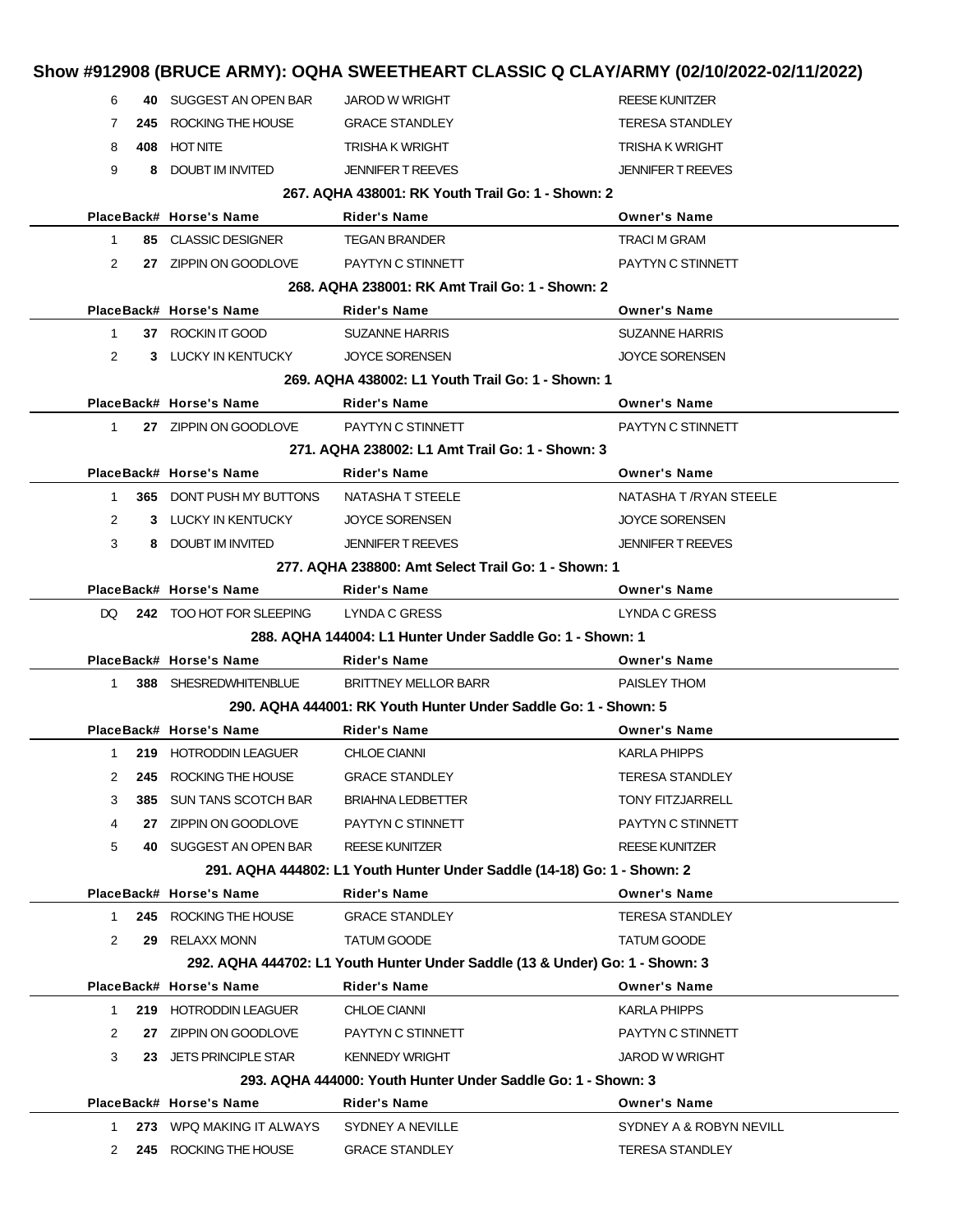|              |     |                                 | Show #912908 (BRUCE ARMY): OQHA SWEETHEART CLASSIC Q CLAY/ARMY (02/10/2022-02/11/2022) |                           |
|--------------|-----|---------------------------------|----------------------------------------------------------------------------------------|---------------------------|
| 3            |     | 29 RELAXX MONN                  | <b>TATUM GOODE</b>                                                                     | <b>TATUM GOODE</b>        |
|              |     |                                 | 295. AQHA 244001: RK Amt Hunter Under Saddle Go: 1 - Shown: 2                          |                           |
|              |     | PlaceBack# Horse's Name         | <b>Rider's Name</b>                                                                    | <b>Owner's Name</b>       |
| 1            |     | <b>30 RIGHTEOUS ROMANCE</b>     | <b>ROBIN MARTSOLF-</b>                                                                 | <b>ROBIN MARTSOLF-</b>    |
| 2            |     | 162 GETTHISGIRLASCOTCH          | RACHEL DAVIDSON                                                                        | RACHEL DAVIDSON           |
|              |     |                                 | 298. AQHA 144000: Hunter Under Saddle Go: 1 - Shown: 1                                 |                           |
|              |     | PlaceBack# Horse's Name         | <b>Rider's Name</b>                                                                    | <b>Owner's Name</b>       |
| 1            |     | 273 WPQ MAKING IT ALWAYS        | <b>ALLISON FREEMAN</b>                                                                 | SYDNEY A & ROBYN NEVILL   |
|              |     |                                 | 318. AQHA 452001: RK Youth Hunt Seat Equitation Go: 1 - Shown: 5                       |                           |
|              |     | PlaceBack# Horse's Name         | <b>Rider's Name</b>                                                                    | <b>Owner's Name</b>       |
| $\mathbf{1}$ |     | 273 WPQ MAKING IT ALWAYS        | SYDNEY A NEVILLE                                                                       | SYDNEY A & ROBYN NEVILL   |
| 2            |     | 27 ZIPPIN ON GOODLOVE           | PAYTYN C STINNETT                                                                      | PAYTYN C STINNETT         |
| 3            |     | 219 HOTRODDIN LEAGUER           | <b>CHLOE CIANNI</b>                                                                    | <b>KARLA PHIPPS</b>       |
| 4            | 385 | SUN TANS SCOTCH BAR             | <b>BRIAHNA LEDBETTER</b>                                                               | <b>TONY FITZJARRELL</b>   |
| 5            |     | 40 SUGGEST AN OPEN BAR          | <b>REESE KUNITZER</b>                                                                  | <b>REESE KUNITZER</b>     |
|              |     |                                 | 319. AQHA 452802: L1 Youth Hunt Seat Equitation (14-18) Go: 1 - Shown: 3               |                           |
|              |     | PlaceBack# Horse's Name         | <b>Rider's Name</b>                                                                    | <b>Owner's Name</b>       |
| $\mathbf{1}$ | 108 | ONLY BIG CHECKS                 | MALLIE OLSON                                                                           | <b>TONNA L BROOKS</b>     |
| 2            | 29  | RELAXX MONN                     | <b>TATUM GOODE</b>                                                                     | <b>TATUM GOODE</b>        |
| 3            |     | 40 SUGGEST AN OPEN BAR          | <b>REESE KUNITZER</b>                                                                  | <b>REESE KUNITZER</b>     |
|              |     |                                 | 320. AQHA 452702: L1 Youth Hunt Seat Equitation (13 & Under) Go: 1 - Shown: 2          |                           |
|              |     | PlaceBack# Horse's Name         | <b>Rider's Name</b>                                                                    | <b>Owner's Name</b>       |
| $\mathbf{1}$ |     | 27 ZIPPIN ON GOODLOVE           | PAYTYN C STINNETT                                                                      | PAYTYN C STINNETT         |
| 2            |     | 219 HOTRODDIN LEAGUER           | <b>CHLOE CIANNI</b>                                                                    | <b>KARLA PHIPPS</b>       |
|              |     |                                 | 321. AQHA 452000: Youth Hunt Seat Equitation Go: 1 - Shown: 3                          |                           |
|              |     | PlaceBack# Horse's Name         | <b>Rider's Name</b>                                                                    | <b>Owner's Name</b>       |
| 1            | 108 | ONLY BIG CHECKS                 | <b>MALLIE OLSON</b>                                                                    | TONNA L BROOKS            |
| 2            | 29  | RELAXX MONN                     | <b>TATUM GOODE</b>                                                                     | <b>TATUM GOODE</b>        |
| 3            |     | 40 SUGGEST AN OPEN BAR          | <b>REESE KUNITZER</b>                                                                  | <b>REESE KUNITZER</b>     |
|              |     |                                 | 322. AQHA 252001: RK Amt Hunt Seat Equitation Go: 1 - Shown: 2                         |                           |
|              |     | PlaceBack# Horse's Name         | <b>Rider's Name</b>                                                                    | <b>Owner's Name</b>       |
| 1            |     | 162 GETTHISGIRLASCOTCH          | RACHEL DAVIDSON                                                                        | RACHEL DAVIDSON           |
| 2            |     | 365 DONT PUSH MY BUTTONS        | NATASHA T STEELE                                                                       | NATASHA T /RYAN STEELE    |
|              |     |                                 | 323. AQHA 252002: L1 Amt Hunt Seat Equitation Go: 1 - Shown: 2                         |                           |
|              |     | PlaceBack# Horse's Name         | <b>Rider's Name</b>                                                                    | <b>Owner's Name</b>       |
| $\mathbf{1}$ |     | 10 RWS CUTTIN CLASS             | <b>ADRIANNE STEWART</b>                                                                | <b>JACQUELINE POTWORA</b> |
| 2            |     | <b>365 DONT PUSH MY BUTTONS</b> | NATASHA T STEELE                                                                       | NATASHA T / RYAN STEELE   |
|              |     |                                 | 345. AQHA 110909: Ranch Trail Go: 1 - Shown: 1                                         |                           |
|              |     | PlaceBack# Horse's Name         | <b>Rider's Name</b>                                                                    | <b>Owner's Name</b>       |
| $\mathbf{1}$ |     | 10 RWS CUTTIN CLASS             | ADRIANNE STEWART                                                                       | <b>JACQUELINE POTWORA</b> |
|              |     |                                 | 346. AQHA 210900: AQHA RANCH TRAIL AMATEUR Go: 1 - Shown: 2                            |                           |
| $\mathbf{1}$ |     | PlaceBack# Horse's Name         | <b>Rider's Name</b>                                                                    | <b>Owner's Name</b>       |
|              |     | 10 RWS CUTTIN CLASS             | <b>ADRIANNE STEWART</b>                                                                | <b>JACQUELINE POTWORA</b> |
| 2            |     | 363 MADD SKILLZ                 | KATHIANNE LEWIS                                                                        | KATHIANNE LEWIS           |
|              |     |                                 | 347, AQHA 410900: AQHA RANCH TRAIL YOUTH Go: 1 - Shown: 2                              |                           |
|              |     | PlaceBack# Horse's Name         | Rider's Name                                                                           | <b>Owner's Name</b>       |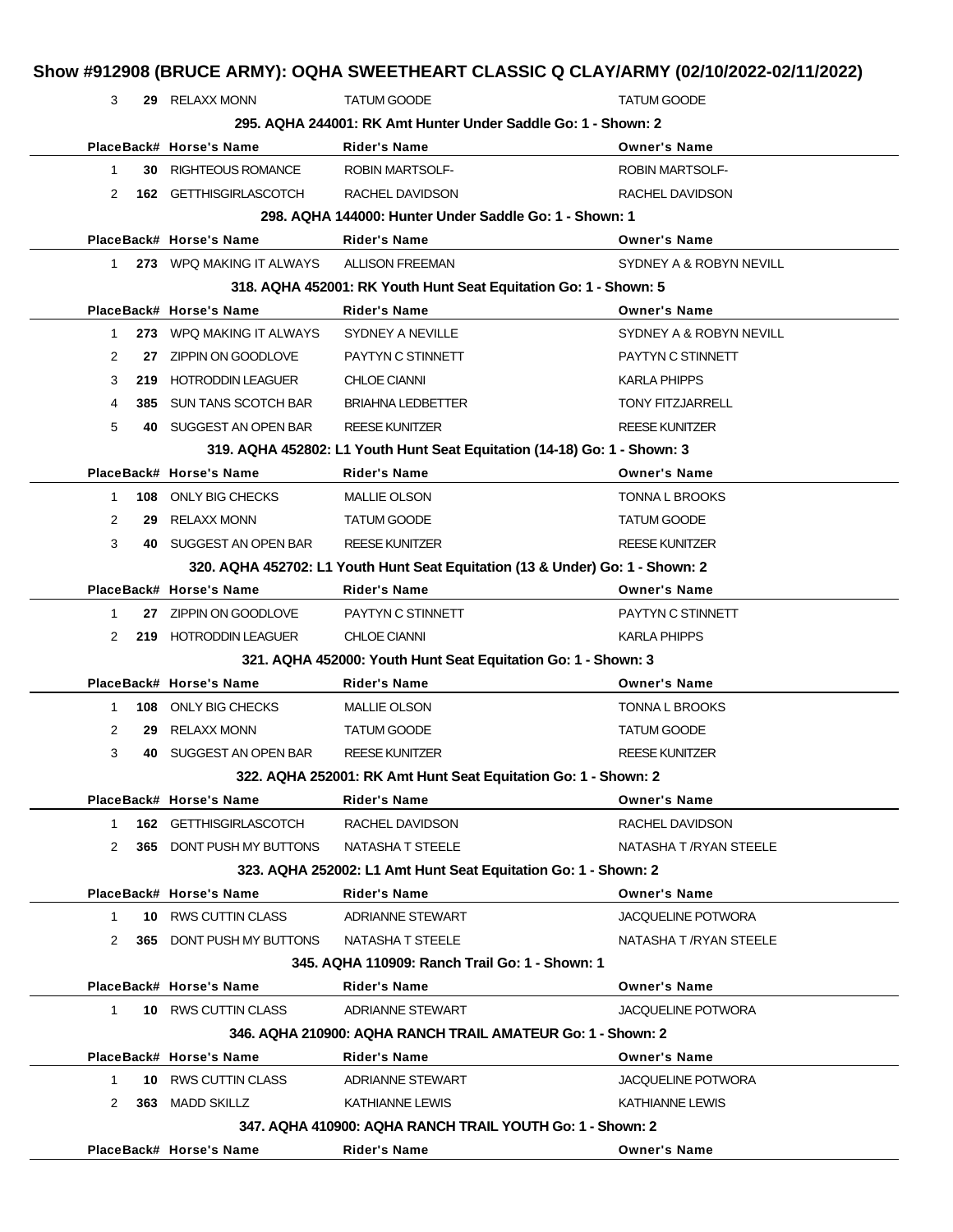| 1.           |     | 285 GIBANJO              | <b>KENNEDY MARSHALL</b>                                                | <b>KENNEDY MARSHALL</b> |
|--------------|-----|--------------------------|------------------------------------------------------------------------|-------------------------|
| 2            |     | 236 POPPIN TAGS          | RACHEL SEMRAU                                                          | JOHN B SEMRAU           |
|              |     |                          | 357. AQHA 134004: L1 Reining Go: 1 - Shown: 5                          |                         |
|              |     | PlaceBack# Horse's Name  | <b>Rider's Name</b>                                                    | <b>Owner's Name</b>     |
| $\mathbf{1}$ |     | 399 GUNNA BE TRASHY      | CHRISSA M WESTBROOKS                                                   | ANDREW J RABUNG         |
| 2            |     | 112 SMART SASSALENA      | <b>ELAINE GRIMPS</b>                                                   | NANCY STOLZ PETTERSON   |
| 3            |     | 274 SHINERS LIL WHIZ     | CHRISSA M WESTBROOKS                                                   | RICHARD & PAMELA MILLER |
|              |     |                          | 358. AQHA 434001: RK Youth Reining Go: 1 - Shown: 1                    |                         |
|              |     | PlaceBack# Horse's Name  | <b>Rider's Name</b>                                                    | <b>Owner's Name</b>     |
| DQ.          |     | 409 SASSALENA            | <b>PAIGE STAFEK</b>                                                    | CHARLES C JR HADAWAY    |
|              |     |                          | 359. AQHA 234001: RK Amt Reining Go: 1 - Shown: 3                      |                         |
|              |     | PlaceBack# Horse's Name  | <b>Rider's Name</b>                                                    | <b>Owner's Name</b>     |
| $\mathbf 1$  |     | 188 ACE OF JADES         | <b>KAITLIN JOHNSTON</b>                                                | <b>KAITLIN JOHNSTON</b> |
| DQ.          |     | 414 WHIZKY FROSTED FRANK | KAITLIN JOHNSTON                                                       | KINGZLEY OLIVER GRAVES  |
| DQ.          |     | 274 SHINERS LIL WHIZ     | PAMELA A MILLER                                                        | RICHARD & PAMELA MILLER |
|              |     |                          | 360. AQHA 434002: L1 Youth Reining Go: 1 - Shown: 1                    |                         |
|              |     | PlaceBack# Horse's Name  | <b>Rider's Name</b>                                                    | <b>Owner's Name</b>     |
| DQ           |     | 285 GIBANJO              | <b>KENNEDY MARSHALL</b>                                                | <b>KENNEDY MARSHALL</b> |
|              |     |                          | 361. AQHA 234002: L1 Amt Reining Go: 1 - Shown: 4                      |                         |
|              |     | PlaceBack# Horse's Name  | <b>Rider's Name</b>                                                    | <b>Owner's Name</b>     |
| $\mathbf{1}$ |     | 411 REST AWHILE          | <b>HEATHER SMARTT</b>                                                  | JOEY MILLER             |
| 2            |     | 274 SHINERS LIL WHIZ     | PAMELA A MILLER                                                        | RICHARD & PAMELA MILLER |
| 3            |     | 188 ACE OF JADES         | <b>KAITLIN JOHNSTON</b>                                                | <b>KAITLIN JOHNSTON</b> |
|              |     |                          | 362. AQHA 434000: Youth Reining Go: 1 - Shown: 2                       |                         |
|              |     | PlaceBack# Horse's Name  | <b>Rider's Name</b>                                                    | <b>Owner's Name</b>     |
| 1            |     | 236 POPPIN TAGS          | RACHEL SEMRAU                                                          | JOHN B SEMRAU           |
| DQ           |     | 285 GIBANJO              | <b>KENNEDY MARSHALL</b>                                                | <b>KENNEDY MARSHALL</b> |
|              |     |                          | 365. AQHA 134000: Reining Go: 1 - Shown: 4                             |                         |
|              |     | PlaceBack# Horse's Name  | <b>Rider's Name</b>                                                    | <b>Owner's Name</b>     |
| 1            |     | 233 UNO SMART FRITZ      | <b>SUE SULTZE</b>                                                      | JOHN B SEMRAU           |
| DQ           | 399 | <b>GUNNA BE TRASHY</b>   | CHRISSA M WESTBROOKS                                                   | ANDREW J RABUNG         |
| DQ           |     | 246 SMOKUM HOLLY TIME    | <b>KRISTINA WALL</b>                                                   | <b>KRISTINA WALL</b>    |
| DQ           |     | 398 MOBSTERS PEA EYE     | CHRISSA M WESTBROOKS                                                   | ABIGAIL R ANDERSON      |
|              |     |                          | 380. AQHA 136004: L1 Western Riding Go: 1 - Shown: 1                   |                         |
|              |     | PlaceBack# Horse's Name  | <b>Rider's Name</b>                                                    | <b>Owner's Name</b>     |
| 1            |     | 229 NEVER DOUBT A COWBOY | MICHAEL R DAVIS                                                        | ESPERANZA TERVALON-     |
|              |     |                          | 387. AQHA 136000: Western Riding Go: 1 - Shown: 1                      |                         |
|              |     | PlaceBack# Horse's Name  | <b>Rider's Name</b>                                                    | <b>Owner's Name</b>     |
| DQ           |     | 90 INVITE WHO            | CHELSEA E CARLSON                                                      | <b>KATRINA BILIC</b>    |
|              |     |                          | 397. AQHA 142004: L1 Western Pleasure Go: 1 - Shown: 3                 |                         |
|              |     | PlaceBack# Horse's Name  | <b>Rider's Name</b>                                                    | <b>Owner's Name</b>     |
| $\mathbf 1$  |     | 51 YOU WILLY WANT THIS   | SAVANNAH C MCGUIRE                                                     | <b>SYDNEY WINTER</b>    |
|              |     |                          |                                                                        |                         |
| 2            |     | 388 SHESREDWHITENBLUE    | <b>BRITTNEY MELLOR BARR</b>                                            | PAISLEY THOM            |
| 3            |     | 229 NEVER DOUBT A COWBOY | MICHAEL R DAVIS                                                        | ESPERANZA TERVALON-     |
|              |     |                          | 398. AQHA 442102: L1 Youth Walk Trot Western Pleasure Go: 1 - Shown: 3 |                         |
|              |     | PlaceBack# Horse's Name  | Rider's Name                                                           | <b>Owner's Name</b>     |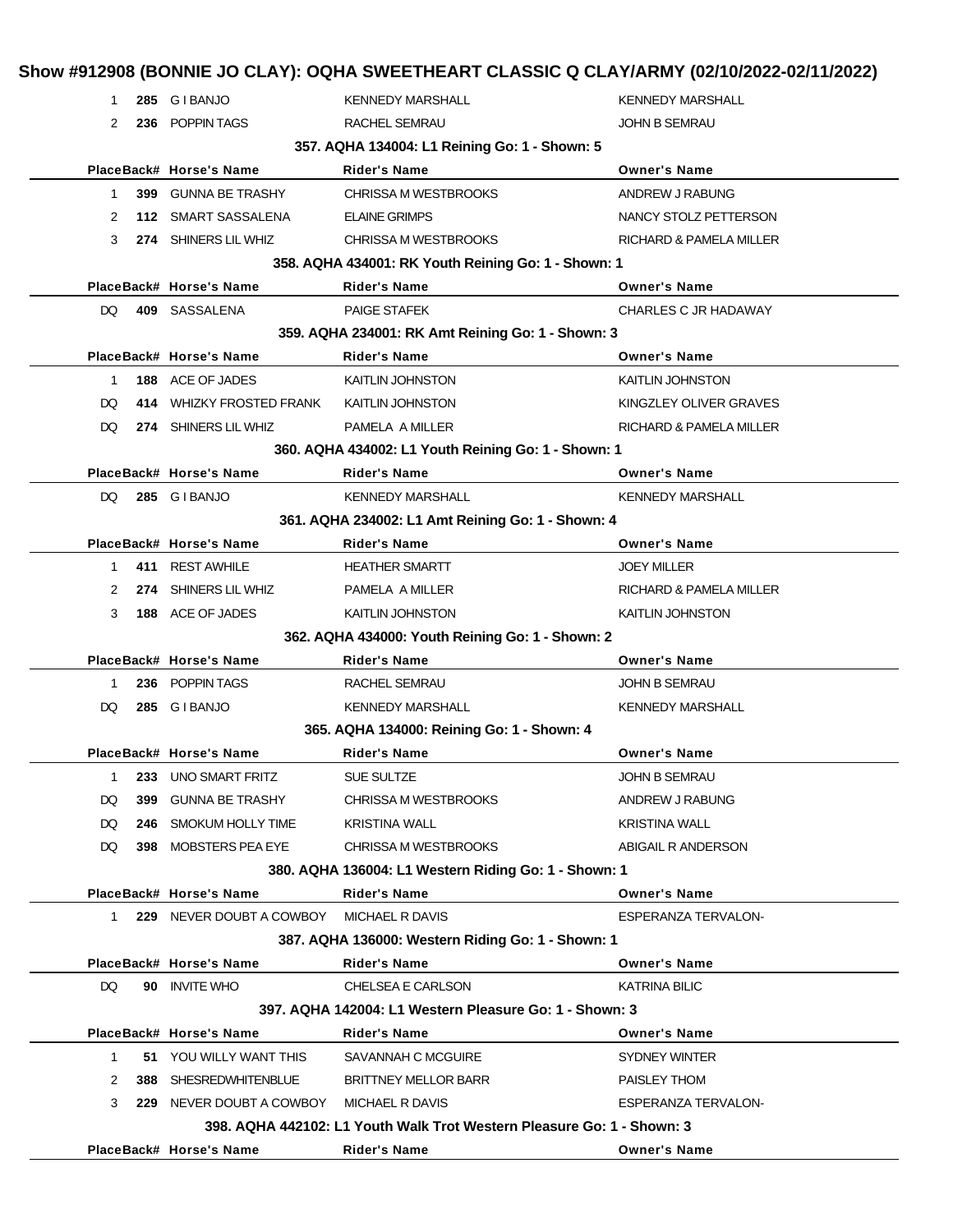|                                                                |     |                                         | Show #912908 (BRUCE ARMY): OQHA SWEETHEART CLASSIC Q CLAY/ARMY (02/10/2022-02/11/2022) |                          |  |  |
|----------------------------------------------------------------|-----|-----------------------------------------|----------------------------------------------------------------------------------------|--------------------------|--|--|
| 1                                                              |     | 378 YOUR NOT INVITED                    | <b>XIMENA MCALLISTER</b>                                                               | <b>RENEE ENGLAND</b>     |  |  |
| 2                                                              | 365 | DONT PUSH MY BUTTONS                    | <b>CAITLIN STEELE</b>                                                                  | NATASHA T /RYAN STEELE   |  |  |
| 3                                                              |     | 178 CERTAINLY A GOODBAR                 | <b>MELLODY MERESSE</b>                                                                 | <b>MELLODY MERESSE</b>   |  |  |
|                                                                |     |                                         | 399. AQHA 442001: RK Youth Western Pleasure Go: 1 - Shown: 5                           |                          |  |  |
|                                                                |     | PlaceBack# Horse's Name                 | <b>Rider's Name</b>                                                                    | <b>Owner's Name</b>      |  |  |
| $\mathbf{1}$                                                   |     | 273 WPQ MAKING IT ALWAYS                | SYDNEY A NEVILLE                                                                       | SYDNEY A & ROBYN NEVILL  |  |  |
| 2                                                              |     | 85 CLASSIC DESIGNER                     | <b>TEGAN BRANDER</b>                                                                   | <b>TRACI M GRAM</b>      |  |  |
| 3                                                              |     | 27 ZIPPIN ON GOODLOVE                   | PAYTYN C STINNETT                                                                      | PAYTYN C STINNETT        |  |  |
| 4                                                              |     | <b>385 SUN TANS SCOTCH BAR</b>          | <b>BRIAHNA LEDBETTER</b>                                                               | <b>TONY FITZJARRELL</b>  |  |  |
| 5                                                              |     | 221 WILLYS HOT HOT HOT                  | <b>RAINA MCALLISTER</b>                                                                | <b>RENEE ENGLAND</b>     |  |  |
|                                                                |     |                                         | 402. AQHA 442000: Youth Western Pleasure Go: 1 - Shown: 1                              |                          |  |  |
|                                                                |     | PlaceBack# Horse's Name                 | Rider's Name                                                                           | <b>Owner's Name</b>      |  |  |
| $\mathbf{1}$                                                   |     | 29 RELAXX MONN                          | <b>TATUM GOODE</b>                                                                     | <b>TATUM GOODE</b>       |  |  |
|                                                                |     |                                         | 404. AQHA 242102: L1 Amt Walk Trot Western Pleasure Go: 1 - Shown: 2                   |                          |  |  |
|                                                                |     | PlaceBack# Horse's Name                 | <b>Rider's Name</b>                                                                    | <b>Owner's Name</b>      |  |  |
| 1                                                              |     | 47 HUNTIN FOR MY HARLEY ANNETTE VAUGHAN |                                                                                        | ANNETTE VAUGHAN          |  |  |
| 2                                                              |     | 359 ZIPPOS GOLDEN FAME                  | <b>JEANETTE JOHNSTON</b>                                                               | <b>KAITLIN JOHNSTON</b>  |  |  |
|                                                                |     |                                         | 405. AQHA 242001: RK Amt Western Pleasure Go: 1 - Shown: 7                             |                          |  |  |
|                                                                |     | PlaceBack# Horse's Name                 | <b>Rider's Name</b>                                                                    | <b>Owner's Name</b>      |  |  |
| 1                                                              |     | 368 MACS GOOD N DYNAMIC                 | <b>KAREN SENGER</b>                                                                    | <b>CRESSANDRA</b>        |  |  |
| 2                                                              | 365 | DONT PUSH MY BUTTONS                    | NATASHA T STEELE                                                                       | NATASHA T /RYAN STEELE   |  |  |
| 3                                                              |     | 37 ROCKIN IT GOOD                       | <b>SUZANNE HARRIS</b>                                                                  | <b>SUZANNE HARRIS</b>    |  |  |
| 4                                                              |     | 3 LUCKY IN KENTUCKY                     | <b>JOYCE SORENSEN</b>                                                                  | <b>JOYCE SORENSEN</b>    |  |  |
| 5                                                              |     | 162 GETTHISGIRLASCOTCH                  | RACHEL DAVIDSON                                                                        | RACHEL DAVIDSON          |  |  |
| 6                                                              | 105 | RIGHTEOUS JEWEL                         | <b>CRESSANDRA</b>                                                                      | <b>KAREN SENGER</b>      |  |  |
| $\mathbf{7}$                                                   |     | 31 RIGHTEOUS BROTHA                     | <b>TRACI M GRAM</b>                                                                    | <b>TRACI M GRAM</b>      |  |  |
|                                                                |     |                                         | 406. AQHA 242002: L1 Amt Western Pleasure Go: 1 - Shown: 6                             |                          |  |  |
|                                                                |     | PlaceBack# Horse's Name                 | Rider's Name                                                                           | <b>Owner's Name</b>      |  |  |
| $\mathbf{1}$                                                   |     | 51 YOU WILLY WANT THIS                  | SYDNEY WINTER                                                                          | <b>SYDNEY WINTER</b>     |  |  |
| 2                                                              | 30  | RIGHTEOUS ROMANCE                       | ROBIN MARTSOLF-                                                                        | ROBIN MARTSOLF-          |  |  |
| 3                                                              | 365 | DONT PUSH MY BUTTONS                    | NATASHA T STEELE                                                                       | NATASHA T /RYAN STEELE   |  |  |
| 4                                                              | 68. | BEST TO BE HOT                          | LONNIE K ANNAS                                                                         | LONNIE K ANNAS           |  |  |
| 5                                                              |     | 3 LUCKY IN KENTUCKY                     | <b>JOYCE SORENSEN</b>                                                                  | <b>JOYCE SORENSEN</b>    |  |  |
| 6                                                              |     | 8 DOUBT IM INVITED                      | <b>JENNIFER T REEVES</b>                                                               | <b>JENNIFER T REEVES</b> |  |  |
| 407, AQHA 242800: Amt Select Western Pleasure Go: 1 - Shown: 4 |     |                                         |                                                                                        |                          |  |  |
|                                                                |     | PlaceBack# Horse's Name                 | Rider's Name                                                                           | <b>Owner's Name</b>      |  |  |
| $\mathbf{1}$                                                   |     | 68 BEST TO BE HOT                       | LONNIE K ANNAS                                                                         | LONNIE K ANNAS           |  |  |
| 2                                                              |     | 88 WATCH THIS MACHINE                   | CINDY L KUENZI                                                                         | DAN & CINDY KUENZI       |  |  |
| 3                                                              |     | <b>30 RIGHTEOUS ROMANCE</b>             | ROBIN MARTSOLF-                                                                        | <b>ROBIN MARTSOLF-</b>   |  |  |
| DQ                                                             |     | 8 DOUBT IM INVITED                      | <b>JENNIFER T REEVES</b>                                                               | <b>JENNIFER T REEVES</b> |  |  |
|                                                                |     |                                         | 411. OQHA SFWP: OQHA SMALL FRY WESTERN PLEASURE Go: 1 - Shown: 2                       |                          |  |  |
|                                                                |     | PlaceBack# Horse's Name                 | Rider's Name                                                                           | <b>Owner's Name</b>      |  |  |
| 1                                                              |     | 178 CERTAINLY A GOODBAR                 | <b>MELLODY MERESSE</b>                                                                 | <b>MELLODY MERESSE</b>   |  |  |
| 2                                                              |     | 23 JETS PRINCIPLE STAR                  | <b>KENNEDY WRIGHT</b>                                                                  | <b>JAROD W WRIGHT</b>    |  |  |
|                                                                |     |                                         | 426. OQHA LEADLN: OQHA LEADLINE Go: 1 - Shown: 1                                       |                          |  |  |
|                                                                |     | PlaceBack# Horse's Name                 | Rider's Name                                                                           | <b>Owner's Name</b>      |  |  |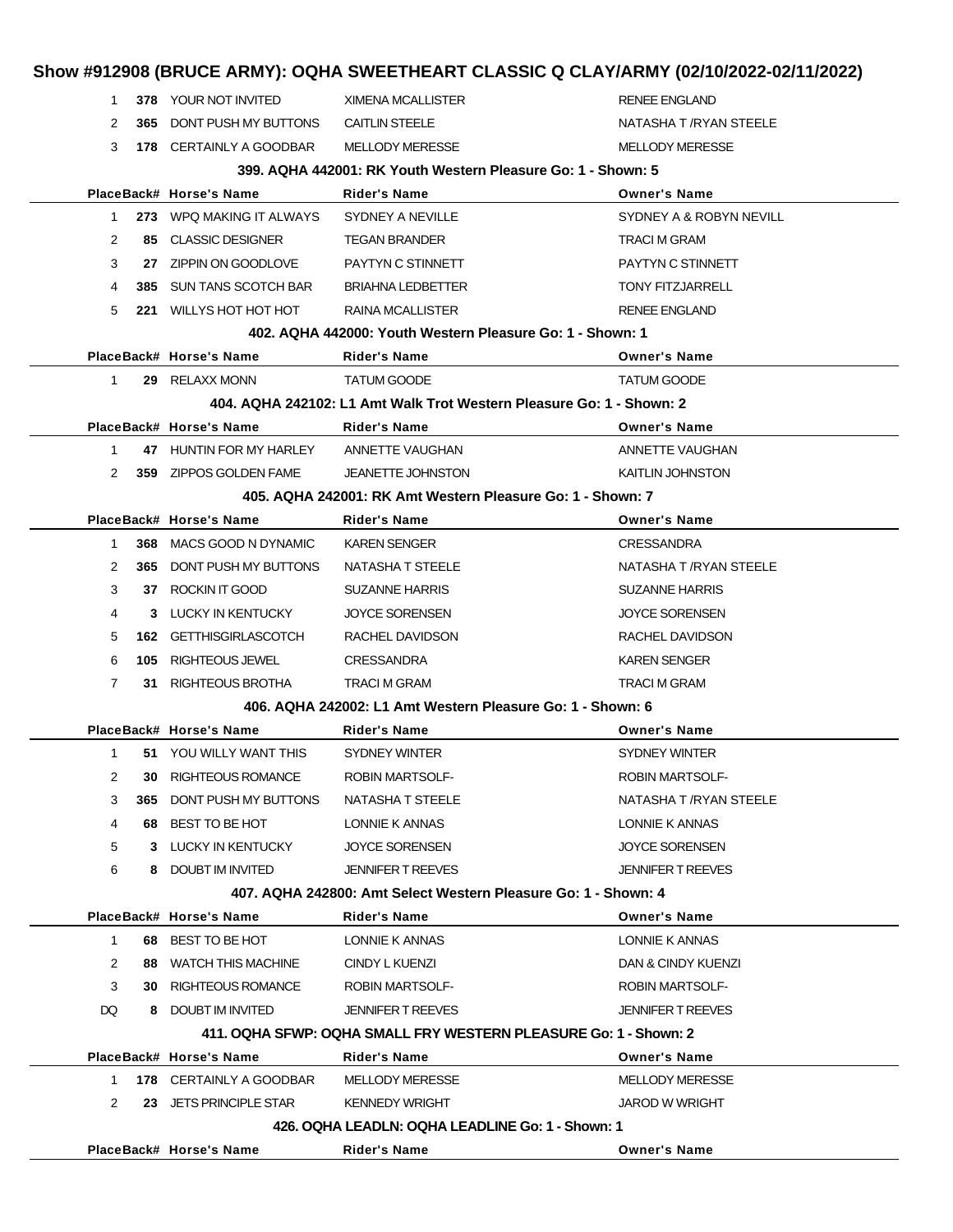|              |     |                             | Show #912908 (BRUCE ARMY): OQHA SWEETHEART CLASSIC Q CLAY/ARMY (02/10/2022-02/11/2022) |                         |
|--------------|-----|-----------------------------|----------------------------------------------------------------------------------------|-------------------------|
| $\mathbf{1}$ |     | 178 CERTAINLY A GOODBAR     | <b>COLT LAWSON</b>                                                                     | <b>MELLODY MERESSE</b>  |
|              |     |                             | 427. OQHA SFHRMS: OQHA SMALL FRY HORSEMANSHIP Go: 1 - Shown: 3                         |                         |
|              |     | PlaceBack# Horse's Name     | <b>Rider's Name</b>                                                                    | <b>Owner's Name</b>     |
| 1.           |     | 414 WHIZKY FROSTED FRANK    | KINGZLEY OLIVER GRAVES                                                                 | KINGZLEY OLIVER GRAVES  |
| 2            | 23  | <b>JETS PRINCIPLE STAR</b>  | <b>KENNEDY WRIGHT</b>                                                                  | <b>JAROD W WRIGHT</b>   |
| 3            |     | 178 CERTAINLY A GOODBAR     | <b>MELLODY MERESSE</b>                                                                 | <b>MELLODY MERESSE</b>  |
|              |     |                             | 428. AQHA 440102: L1 Youth Walk Trot Horsemanship Go: 1 - Shown: 4                     |                         |
|              |     | PlaceBack# Horse's Name     | <b>Rider's Name</b>                                                                    | <b>Owner's Name</b>     |
| 1.           | 395 | <b>MOONLIT REMINIC</b>      | ANGELINA QUINTERO                                                                      | SOPHIE GIBSON           |
| 2            | 365 | DONT PUSH MY BUTTONS        | <b>CAITLIN STEELE</b>                                                                  | NATASHA T / RYAN STEELE |
| 3            |     | 414 WHIZKY FROSTED FRANK    | KINGZLEY OLIVER GRAVES                                                                 | KINGZLEY OLIVER GRAVES  |
| 4            |     | 178 CERTAINLY A GOODBAR     | <b>MELLODY MERESSE</b>                                                                 | <b>MELLODY MERESSE</b>  |
|              |     |                             | 430. AQHA 440001: RK Youth Western Horsemanship Go: 1 - Shown: 10                      |                         |
|              |     | PlaceBack# Horse's Name     | Rider's Name                                                                           | <b>Owner's Name</b>     |
| 0            | 395 | MOONLIT REMINIC             | ANGELINA QUINTERO                                                                      | SOPHIE GIBSON           |
| 1            | 245 | ROCKING THE HOUSE           | <b>GRACE STANDLEY</b>                                                                  | <b>TERESA STANDLEY</b>  |
| 2            | 385 | <b>SUN TANS SCOTCH BAR</b>  | <b>BRIAHNA LEDBETTER</b>                                                               | <b>TONY FITZJARRELL</b> |
| 3            | 85  | <b>CLASSIC DESIGNER</b>     | <b>TEGAN BRANDER</b>                                                                   | <b>TRACI M GRAM</b>     |
| 4            | 27  | ZIPPIN ON GOODLOVE          | PAYTYN C STINNETT                                                                      | PAYTYN C STINNETT       |
| 5            | 219 | <b>HOTRODDIN LEAGUER</b>    | <b>CHLOE CIANNI</b>                                                                    | <b>KARLA PHIPPS</b>     |
| 6            | 221 | WILLYS HOT HOT HOT          | RAINA MCALLISTER                                                                       | <b>RENEE ENGLAND</b>    |
| 7            | 40  | SUGGEST AN OPEN BAR         | <b>REESE KUNITZER</b>                                                                  | <b>REESE KUNITZER</b>   |
| 8            | 378 | YOUR NOT INVITED            | XIMENA MCALLISTER                                                                      | <b>RENEE ENGLAND</b>    |
| 9            |     | 273 WPQ MAKING IT ALWAYS    | SYDNEY A NEVILLE                                                                       | SYDNEY A & ROBYN NEVILL |
|              |     |                             | 431. AQHA 440802: L1 Youth Western Horsemanship 14 - 18 Go: 1 - Shown: 6               |                         |
|              |     | PlaceBack# Horse's Name     | Rider's Name                                                                           | <b>Owner's Name</b>     |
| 1.           | 108 | ONLY BIG CHECKS             | <b>MALLIE OLSON</b>                                                                    | TONNA L BROOKS          |
| 2            | 33  | <b>MARTINIS IN THE DARK</b> | DELANEY DAVIS                                                                          | ABBEY DAVIS             |
| 3            | 29  | <b>RELAXX MONN</b>          | <b>TATUM GOODE</b>                                                                     | <b>TATUM GOODE</b>      |
| 4            | 40  | SUGGEST AN OPEN BAR         | <b>REESE KUNITZER</b>                                                                  | <b>REESE KUNITZER</b>   |
| 5            | 245 | ROCKING THE HOUSE           | <b>GRACE STANDLEY</b>                                                                  | <b>TERESA STANDLEY</b>  |
| 6            | 221 | WILLYS HOT HOT HOT          | <b>RAINA MCALLISTER</b>                                                                | <b>RENEE ENGLAND</b>    |
|              |     |                             | 432. AQHA 440702: L1 Youth Western Horsemanship 13 & Under Go: 1 - Shown: 3            |                         |
|              |     | PlaceBack# Horse's Name     | <b>Rider's Name</b>                                                                    | <b>Owner's Name</b>     |
| 1            | 27  | ZIPPIN ON GOODLOVE          | PAYTYN C STINNETT                                                                      | PAYTYN C STINNETT       |
| 2            | 219 | <b>HOTRODDIN LEAGUER</b>    | <b>CHLOE CIANNI</b>                                                                    | KARLA PHIPPS            |
| 3            |     | 378 YOUR NOT INVITED        | <b>XIMENA MCALLISTER</b>                                                               | <b>RENEE ENGLAND</b>    |
|              |     |                             | 433. AQHA 440000: Youth Western Horsemanship Go: 1 - Shown: 5                          |                         |
|              |     | PlaceBack# Horse's Name     | Rider's Name                                                                           | <b>Owner's Name</b>     |
| 1            | 108 | ONLY BIG CHECKS             | <b>MALLIE OLSON</b>                                                                    | TONNA L BROOKS          |
| 2            | 33  | <b>MARTINIS IN THE DARK</b> | DELANEY DAVIS                                                                          | ABBEY DAVIS             |
| 3            | 245 | ROCKING THE HOUSE           | <b>GRACE STANDLEY</b>                                                                  | <b>TERESA STANDLEY</b>  |
| 4            | 40  | SUGGEST AN OPEN BAR         | <b>REESE KUNITZER</b>                                                                  | <b>REESE KUNITZER</b>   |
| DQ           | 29  | <b>RELAXX MONN</b>          | <b>TATUM GOODE</b>                                                                     | <b>TATUM GOODE</b>      |
|              |     |                             | 434. AQHA 240001: RK Amt Western Horsemanship Go: 1 - Shown: 9                         |                         |
|              |     | PlaceBack# Horse's Name     | Rider's Name                                                                           | <b>Owner's Name</b>     |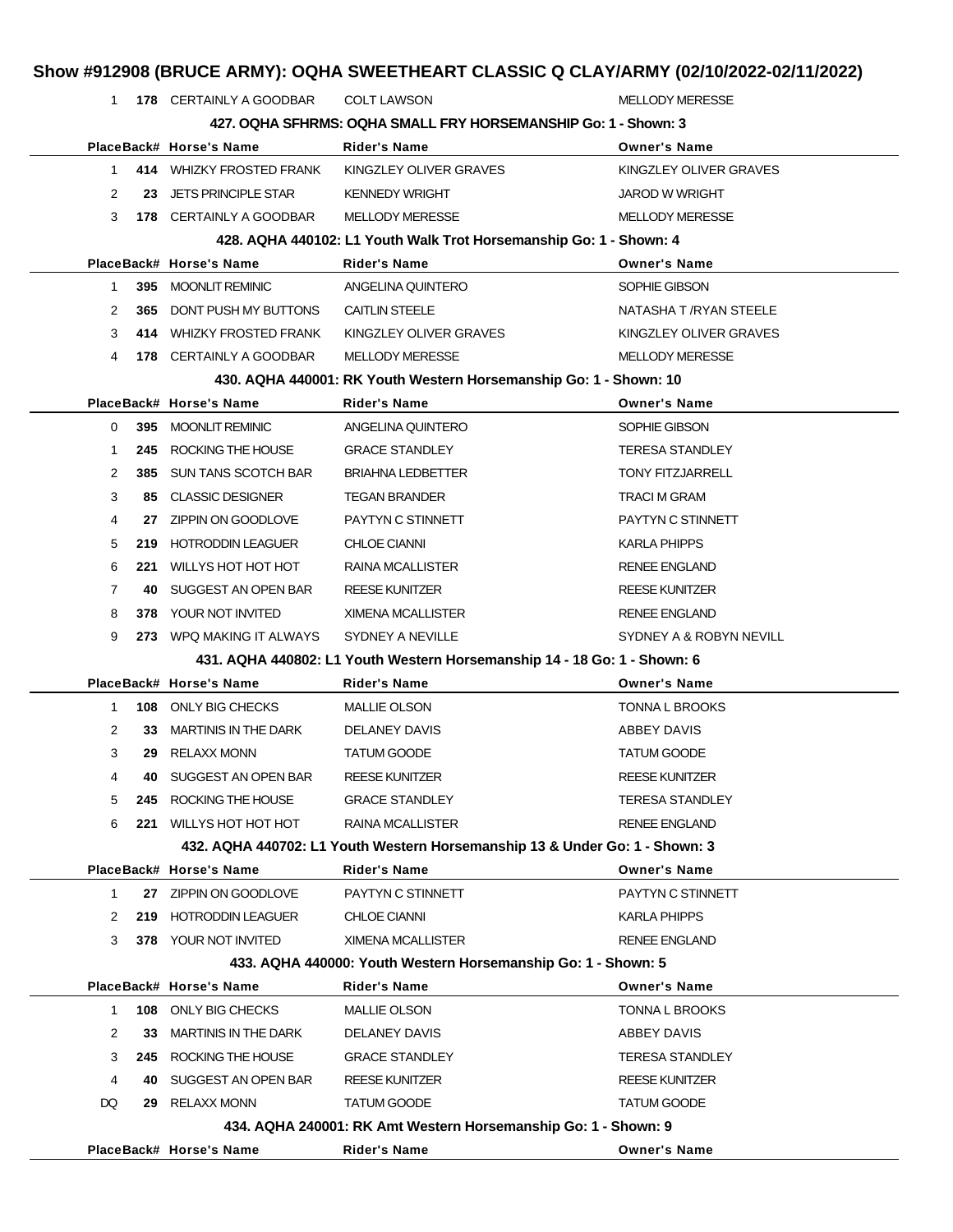#### **Show #912908 (BRUCE ARMY): OQHA SWEETHEART CLASSIC Q CLAY/ARMY (02/10/2022-02/11/2022)**

| 1              |     | 267 WHIZKEYS CASH BANDIT                  | LINDSEY PAUL                                                       | LINDSEY PAUL             |
|----------------|-----|-------------------------------------------|--------------------------------------------------------------------|--------------------------|
| 2              |     | 37 ROCKIN IT GOOD                         | <b>SUZANNE HARRIS</b>                                              | <b>SUZANNE HARRIS</b>    |
| 3              |     | 31 RIGHTEOUS BROTHA                       | TRACI M GRAM                                                       | <b>TRACI M GRAM</b>      |
| 4              |     | <b>162 GETTHISGIRLASCOTCH</b>             | RACHEL DAVIDSON                                                    | RACHEL DAVIDSON          |
| 5              | 368 | MACS GOOD N DYNAMIC                       | <b>KAREN SENGER</b>                                                | <b>CRESSANDRA</b>        |
| 6              |     | 3 LUCKY IN KENTUCKY                       | <b>JOYCE SORENSEN</b>                                              | <b>JOYCE SORENSEN</b>    |
| 7              |     | <b>365 DONT PUSH MY BUTTONS</b>           | NATASHA T STEELE                                                   | NATASHA T /RYAN STEELE   |
| 8              |     | 359 ZIPPOS GOLDEN FAME                    | <b>JEANETTE JOHNSTON</b>                                           | KAITLIN JOHNSTON         |
| DQ             |     | <b>105 RIGHTEOUS JEWEL</b>                | <b>CRESSANDRA</b>                                                  | <b>KAREN SENGER</b>      |
|                |     |                                           | 435. AQHA 240002: L1 Amt Western Horsemanship Go: 1 - Shown: 8     |                          |
|                |     | PlaceBack# Horse's Name                   | Rider's Name                                                       | <b>Owner's Name</b>      |
| 1              |     | 51 YOU WILLY WANT THIS                    | SYDNEY WINTER                                                      | SYDNEY WINTER            |
| 2              |     | 365 DONT PUSH MY BUTTONS                  | NATASHA T STEELE                                                   | NATASHA T /RYAN STEELE   |
| 3              |     | <b>70 ONLY WAY TO LOPE</b>                | <b>JERI L BUCKWALTER</b>                                           | <b>JERI L BUCKWALTER</b> |
| 4              |     | <b>30 RIGHTEOUS ROMANCE</b>               | <b>ROBIN MARTSOLF-</b>                                             | <b>ROBIN MARTSOLF-</b>   |
| 5              |     | 359 ZIPPOS GOLDEN FAME                    | <b>JEANETTE JOHNSTON</b>                                           | <b>KAITLIN JOHNSTON</b>  |
| 6              |     | 68 BEST TO BE HOT                         | LONNIE K ANNAS                                                     | LONNIE K ANNAS           |
| $\overline{7}$ |     | 3 LUCKY IN KENTUCKY                       | <b>JOYCE SORENSEN</b>                                              | <b>JOYCE SORENSEN</b>    |
| 8              |     | 8 DOUBT IM INVITED                        | <b>JENNIFER T REEVES</b>                                           | <b>JENNIFER T REEVES</b> |
|                |     |                                           | 436. AQHA 240800: Amt Select Western Horsemanship Go: 1 - Shown: 4 |                          |
|                |     | PlaceBack# Horse's Name                   | Rider's Name                                                       | <b>Owner's Name</b>      |
| $\mathbf{1}$   |     | <b>70 ONLY WAY TO LOPE</b>                | JERI L BUCKWALTER                                                  | <b>JERI L BUCKWALTER</b> |
| 2              |     | 88 WATCH THIS MACHINE                     | CINDY L KUENZI                                                     | DAN & CINDY KUENZI       |
| 3              |     | 68 BEST TO BE HOT                         | LONNIE K ANNAS                                                     | LONNIE K ANNAS           |
| 4              |     | 8 DOUBT IM INVITED                        | <b>JENNIFER T REEVES</b>                                           | <b>JENNIFER T REEVES</b> |
|                |     |                                           | 451. AQHA 230000: Amt Pole Bending Go: 1 - Shown: 1                |                          |
|                |     | PlaceBack# Horse's Name                   | Rider's Name                                                       | <b>Owner's Name</b>      |
| $\mathbf{1}$   |     | 327 A FRENCHMANS FANCY                    | RACHAEL MACDONALD                                                  | RACHAEL MACDONALD        |
|                |     |                                           | 452. AQHA 130000: Pole Bending Go: 1 - Shown: 1                    |                          |
|                |     | PlaceBack# Horse's Name                   | <b>Rider's Name</b>                                                | <b>Owner's Name</b>      |
|                |     | 1 327 A FRENCHMANS FANCY                  | RACHAEL MACDONALD                                                  | RACHAEL MACDONALD        |
|                |     |                                           | 456. AQHA 432000: Youth Stake Race Go: 1 - Shown: 2                |                          |
|                |     | PlaceBack# Horse's Name                   | <b>Rider's Name</b>                                                | <b>Owner's Name</b>      |
|                |     |                                           | 1 414 WHIZKY FROSTED FRANK KINGZLEY OLIVER GRAVES                  | KINGZLEY OLIVER GRAVES   |
|                |     | 2 178 CERTAINLY A GOODBAR MELLODY MERESSE |                                                                    | <b>MELLODY MERESSE</b>   |
|                |     |                                           | 457. AQHA 232000: Amt Stake Race Go: 1 - Shown: 1                  |                          |
|                |     | PlaceBack# Horse's Name                   | <b>Rider's Name</b>                                                | <b>Owner's Name</b>      |
|                |     | 1 327 A FRENCHMANS FANCY                  | RACHAEL MACDONALD                                                  | RACHAEL MACDONALD        |
|                |     |                                           | 458. AQHA 428000: Youth Barrel Racing Go: 1 - Shown: 2             |                          |
|                |     | PlaceBack# Horse's Name                   | <b>Rider's Name</b>                                                | <b>Owner's Name</b>      |
|                |     |                                           | 1 414 WHIZKY FROSTED FRANK KINGZLEY OLIVER GRAVES                  | KINGZLEY OLIVER GRAVES   |
|                |     | 2 178 CERTAINLY A GOODBAR                 | <b>MELLODY MERESSE</b>                                             | <b>MELLODY MERESSE</b>   |
|                |     |                                           | 459. AQHA 228000: Amt Barrel Racing Go: 1 - Shown: 1               |                          |
|                |     | PlaceBack# Horse's Name                   | <b>Rider's Name</b>                                                | <b>Owner's Name</b>      |
|                |     | 1 327 A FRENCHMANS FANCY                  | RACHAEL MACDONALD                                                  | RACHAEL MACDONALD        |
|                |     |                                           | 460. AQHA 128000: Barrel Racing Go: 1 - Shown: 1                   |                          |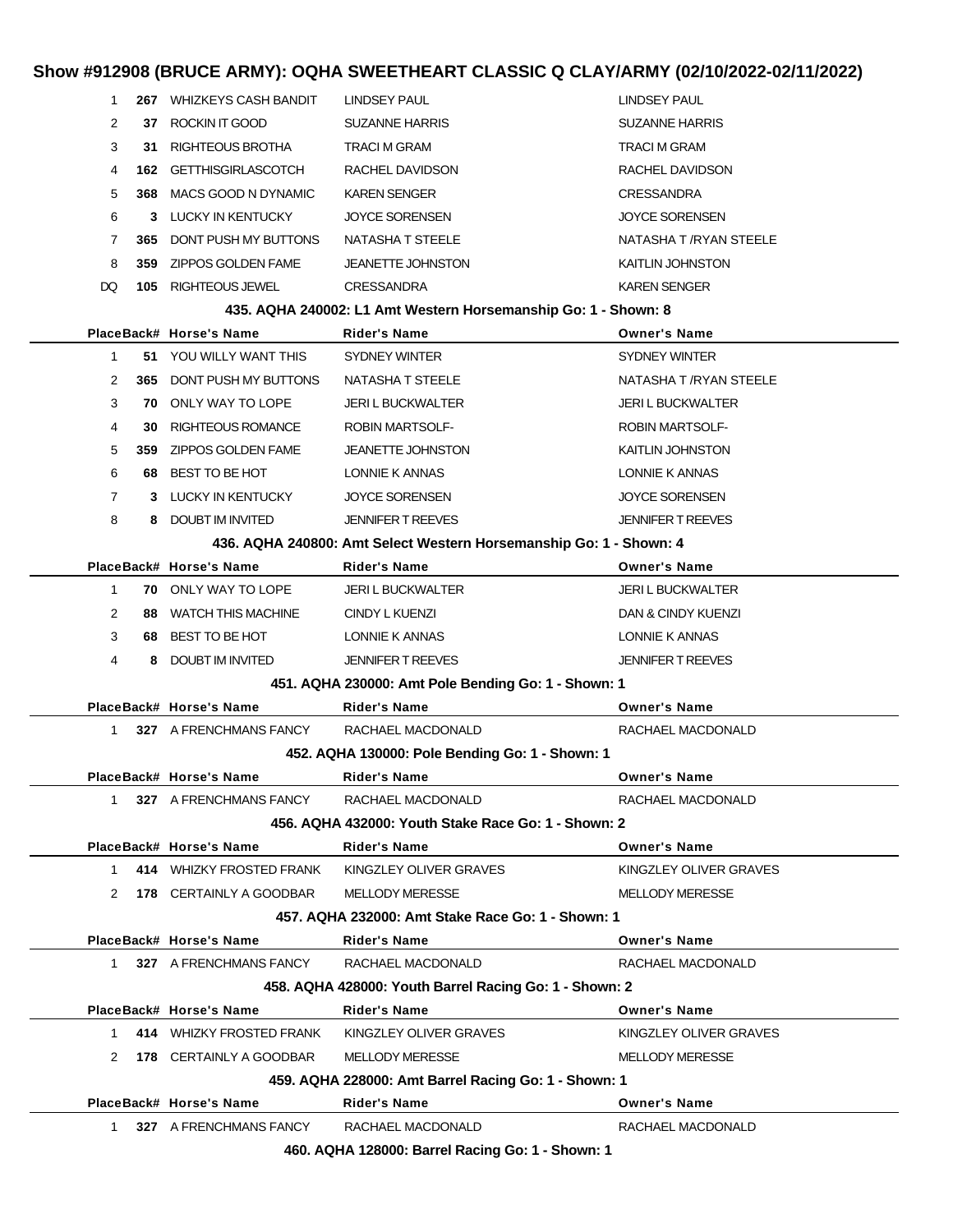|                      | PlaceBack# Horse's Name                  | <b>Rider's Name</b>                                                   | <b>Owner's Name</b>         |
|----------------------|------------------------------------------|-----------------------------------------------------------------------|-----------------------------|
| 1                    | 327 A FRENCHMANS FANCY                   | RACHAEL MACDONALD                                                     | RACHAEL MACDONALD           |
|                      |                                          | 570. ALBR ABRR19: ALL BREED RANCH RIDING 19 & OVER Go: 1 - Shown: 2   |                             |
|                      | PlaceBack# Horse's Name                  | <b>Rider's Name</b>                                                   | <b>Owner's Name</b>         |
| $\mathbf{1}$         | 366 SMART CHROMED RINGO                  | CHRISSA M WESTBROOKS                                                  | <b>VICTORIA MARIE DAVIS</b> |
| $\mathbf{2}^{\circ}$ | 112 SMART SASSALENA                      | <b>ELAINE GRIMPS</b>                                                  | NANCY STOLZ PETTERSON       |
|                      |                                          | 572. ALBR ABRRO: ALL BREED RANCH RIDING OPEN Go: 1 - Shown: 1         |                             |
|                      | PlaceBack# Horse's Name                  | <b>Rider's Name</b>                                                   | <b>Owner's Name</b>         |
|                      | 1 112 SMART SASSALENA                    | <b>ELAINE GRIMPS</b>                                                  | NANCY STOLZ PETTERSON       |
|                      |                                          | 574, ALBR ABHS18: ALL BREED HUNTER UND SADDLE 18 & U Go: 1 - Shown: 1 |                             |
|                      | PlaceBack# Horse's Name                  | <b>Rider's Name</b>                                                   | <b>Owner's Name</b>         |
| $\mathbf 1$          | 29 RELAXX MONN                           | <b>TATUM GOODE</b>                                                    | <b>TATUM GOODE</b>          |
|                      |                                          | 579. ALBR ABSH19: ALL BREED SHOWMANSHIP 19 & O Go: 1 - Shown: 3       |                             |
|                      | PlaceBack# Horse's Name                  | <b>Rider's Name</b>                                                   | <b>Owner's Name</b>         |
| 1                    | <b>100 WILLY GONNA LOVE YA</b>           | KARI A BINEK                                                          | KARI A BINEK                |
| 2                    | 103 YA THINK IM GOOD                     | <b>FALLON CRAWFORD</b>                                                | <b>FALLON CRAWFORD</b>      |
| 3                    | 61 VS LADY IN LACE                       | <b>SUSAN PERRY</b>                                                    | <b>SUSAN PERRY</b>          |
|                      |                                          | 580. ALBR ABSH18: ALL BREED SHOWMANSHIP 18 & UNDER Go: 1 - Shown: 1   |                             |
|                      | PlaceBack# Horse's Name                  | <b>Rider's Name</b>                                                   | <b>Owner's Name</b>         |
| 1                    | 206 THE NEXT EPISODE                     | RACHEL CASPER                                                         | RACHEL CASPER               |
|                      |                                          | 581. ALBR ABSHO: ALL BREED SHOWMANSHIP OPEN Go: 1 - Shown: 2          |                             |
|                      |                                          |                                                                       |                             |
|                      | PlaceBack# Horse's Name                  | <b>Rider's Name</b>                                                   | <b>Owner's Name</b>         |
| 1                    | 103 YA THINK IM GOOD                     | <b>FALLON CRAWFORD</b>                                                | <b>FALLON CRAWFORD</b>      |
| $\mathbf{2}^{\circ}$ | <b>397</b> A SPECIAL WORK OF ART         | <b>JEANNIE JOSEPH GRETZ</b>                                           | <b>JEANNIE JOSEPH GRETZ</b> |
|                      |                                          | 582. ALBR ABRT19: ALL BREED RANCH TRAIL 19 & OVER Go: 1 - Shown: 1    |                             |
|                      | PlaceBack# Horse's Name                  | Rider's Name                                                          | <b>Owner's Name</b>         |
| $\mathbf{1}$         | 10 RWS CUTTIN CLASS                      | ADRIANNE STEWART                                                      | <b>JACQUELINE POTWORA</b>   |
|                      |                                          | 585, ALBR ABRN19: ALL BREED REINING 19 & OVER Go: 1 - Shown: 1        |                             |
|                      | PlaceBack# Horse's Name                  | <b>Rider's Name</b>                                                   | <b>Owner's Name</b>         |
| 0                    | <b>112 SMART SASSALENA</b>               | <b>ELAINE GRIMPS</b>                                                  | NANCY STOLZ PETTERSON       |
|                      |                                          | 587, ALBR ABRNO: ALL BREED REINING OPEN Go: 1 - Shown: 2              |                             |
|                      | PlaceBack# Horse's Name                  | Rider's Name                                                          | <b>Owner's Name</b>         |
| $\mathbf{1}$         | 405 SHINE WONT RUST                      | ROBERT C HARTLEY                                                      | PERFORMANCE HORSE           |
|                      |                                          | 592. ALBR ABWR19: ALL BREED WESTERN RIDING 19 & OVER Go: 1 - Shown: 2 |                             |
|                      | PlaceBack# Horse's Name                  | <b>Rider's Name</b>                                                   | <b>Owner's Name</b>         |
| $\Omega$             | 229 NEVER DOUBT A COWBOY MICHAEL R DAVIS |                                                                       | ESPERANZA TERVALON-         |
| $\Omega$             | 90 INVITE WHO                            | CHELSEA E CARLSON                                                     | KATRINA BILIC               |
|                      |                                          | 598. ALBR ABHM19: ALL BREED HORSEMANSHIP 19 & OVER Go: 1 - Shown: 1   |                             |
|                      | PlaceBack# Horse's Name                  | <b>Rider's Name</b>                                                   | <b>Owner's Name</b>         |
| $\mathbf{1}$         | <b>103 YA THINK IM GOOD</b>              | <b>FALLON CRAWFORD</b>                                                | <b>FALLON CRAWFORD</b>      |
|                      |                                          | 599, ALBR ABHM18: ALL BREED HORSEMANSHIP 18 & UNDER Go: 1 - Shown: 1  |                             |
|                      | PlaceBack# Horse's Name                  | <b>Rider's Name</b>                                                   | <b>Owner's Name</b>         |
| $\Omega$             | 33 MARTINIS IN THE DARK                  | DELANEY DAVIS                                                         | ABBEY DAVIS                 |
|                      |                                          | 600, ALBR ABHMO: ALL BREED HORSEMANSHIP OPEN Go: 1 - Shown: 1         |                             |
|                      | PlaceBack# Horse's Name                  | Rider's Name                                                          | <b>Owner's Name</b>         |
| $\mathbf{1}$         | 206 THE NEXT EPISODE                     | RACHEL CASPER                                                         | RACHEL CASPER               |
|                      |                                          |                                                                       |                             |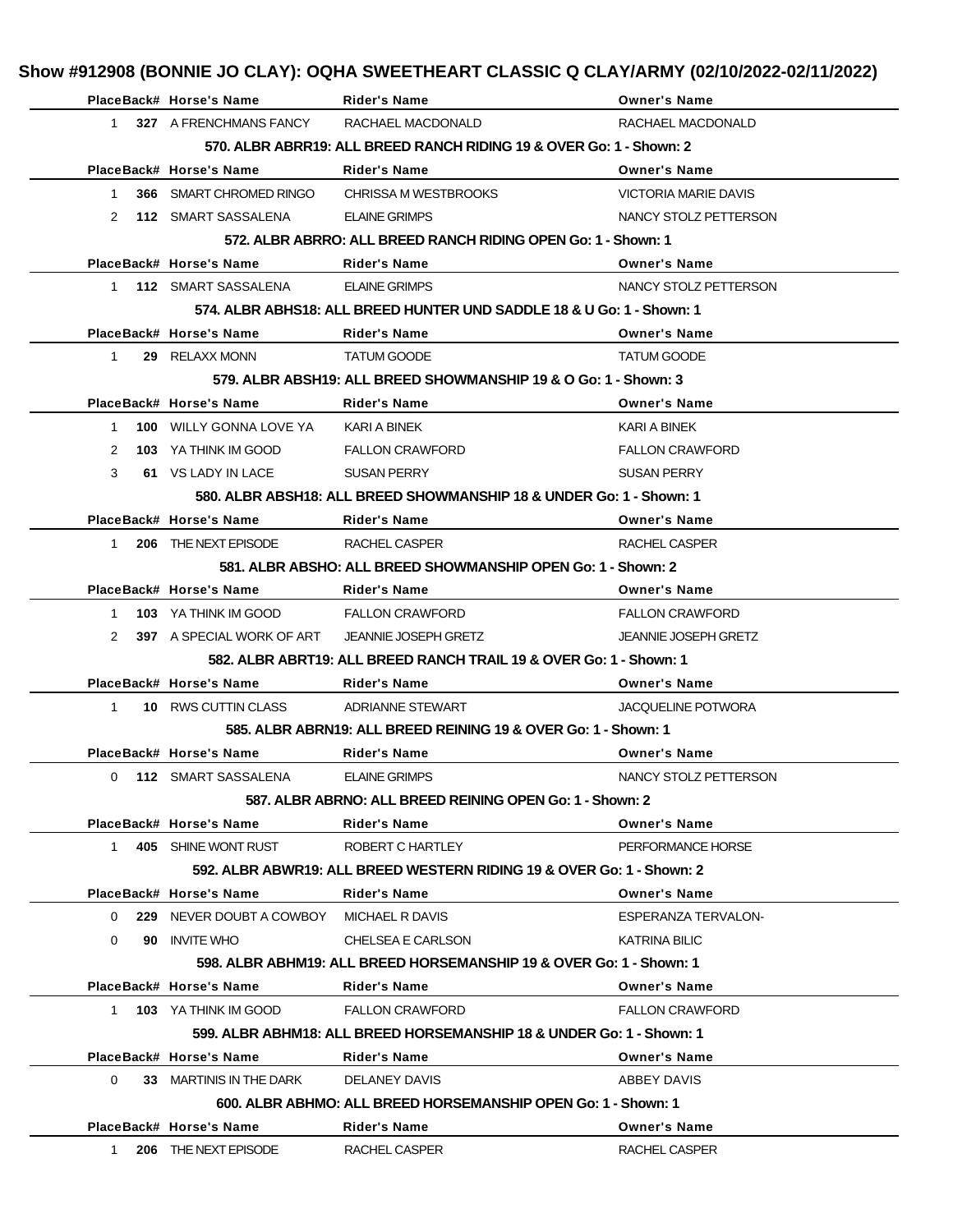## **Show #912908 (BONNIE JO CLAY): OQHA SWEETHEART CLASSIC Q CLAY/ARMY (02/10/2022-02/11/2022)**

#### **776. OQHA JPHDO: OQHA JACKPOT HEADING OPEN Go: 1 - Shown: 3**

|                |    | PlaceBack# Horse's Name                       | Rider's Name                                                  | <b>Owner's Name</b>        |
|----------------|----|-----------------------------------------------|---------------------------------------------------------------|----------------------------|
| $\Omega$       |    | 375 GUNNA SMOKE BUGS                          | <b>MACK M DODSWORTH</b>                                       | <b>MACK &amp; GRETCHEN</b> |
| 0              |    | 22 PURRFECT MAKERS MARK TED M TEEJAY II BROWN |                                                               | WILLIAM & LINDA TIFFANY    |
| 0              |    | <b>144 PLAYBOYS PEPPY ALSO</b>                | <b>BONNIE BROWN</b>                                           | TEE JAY BROWN/WILLIAM &    |
|                |    |                                               | 777, OQHA JPHLO: OQHA JACKPOT HEELING OPEN Go: 1 - Shown: 5   |                            |
|                |    | PlaceBack# Horse's Name                       | Rider's Name                                                  | <b>Owner's Name</b>        |
| $\mathbf 1$    |    | <b>11 TEEJAYS BAD KAT</b>                     | TED M TEEJAY II BROWN                                         | <b>BONNIE BROWN</b>        |
| $\mathcal{P}$  |    | 258 BET YER A SMARTALLIC                      | MACK M DODSWORTH                                              | <b>MICHELLE MARIE</b>      |
|                |    |                                               | 780. OQHA JPHDA: OQHA JACKPOT HEADING AMA Go: 1 - Shown: 3    |                            |
|                |    | PlaceBack# Horse's Name                       | <b>Rider's Name</b>                                           | <b>Owner's Name</b>        |
|                |    | 0 133 QR PEPTO FOR RONDEE                     | <b>SAM MONDS</b>                                              | RISING M5 LLC              |
| 0              |    | 407 POWER DOC COMMAND                         | ALYSSA LYNN STANLEY                                           | ALYSSA LYNN STANLEY        |
| 0              |    | <b>144 PLAYBOYS PEPPY ALSO</b>                | <b>BONNIE BROWN</b>                                           | TEE JAY BROWN/WILLIAM &    |
|                |    |                                               | 1401. AQHA 442002: L1 Youth Western Pleasure Go: 1 - Shown: 3 |                            |
|                |    | PlaceBack# Horse's Name                       | Rider's Name                                                  | <b>Owner's Name</b>        |
| 1              |    | 27 ZIPPIN ON GOODLOVE                         | PAYTYN C STINNETT                                             | PAYTYN C STINNETT          |
| 2              |    | 29 RELAXX MONN                                | <b>TATUM GOODE</b>                                            | <b>TATUM GOODE</b>         |
| 3              |    | 221 WILLYS HOT HOT HOT                        | RAINA MCALLISTER                                              | <b>RENEE ENGLAND</b>       |
|                |    |                                               | 2791. AQHA 138000: Trail Go: 1 - Shown: 3                     |                            |
|                |    | PlaceBack# Horse's Name                       | <b>Rider's Name</b>                                           | <b>Owner's Name</b>        |
| 1              |    | 40 SUGGEST AN OPEN BAR                        | JAROD W WRIGHT                                                | <b>REESE KUNITZER</b>      |
| 2              |    | 408 HOT NITE                                  | TRISHA K WRIGHT                                               | TRISHA K WRIGHT            |
| DQ.            |    | 90 INVITE WHO                                 | CHELSEA E CARLSON                                             | <b>KATRINA BILIC</b>       |
|                |    |                                               | 4091, AQHA 142000: Western Pleasure Go: 1 - Shown: 3          |                            |
|                |    | PlaceBack# Horse's Name                       | <b>Rider's Name</b>                                           | <b>Owner's Name</b>        |
| $\mathbf{1}$   |    | 51 YOU WILLY WANT THIS                        | SYDNEY WINTER                                                 | SYDNEY WINTER              |
| $\overline{2}$ |    | 61 VS LADY IN LACE                            | SAVANNAH C MCGUIRE                                            | <b>SUSAN PERRY</b>         |
| 3              | 33 | MARTINIS IN THE DARK                          | <b>JAROD W WRIGHT</b>                                         | ABBEY DAVIS                |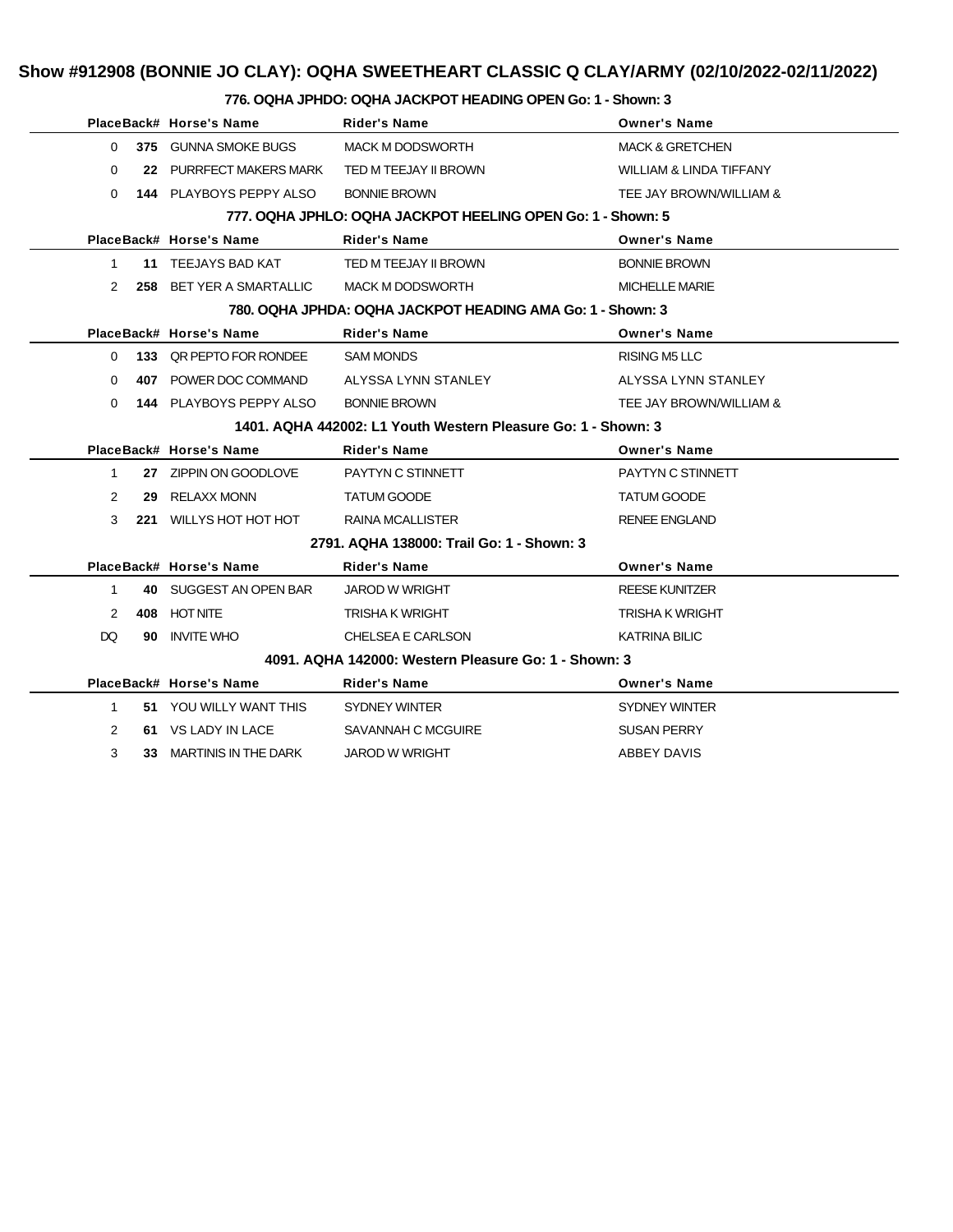#### **5. OQHA SFSHMS: OQHA SMALL FRY SHOWMANSHIP Go: 1 - Shown: 1**

|                                                                  | PlaceBack# Horse's Name        | Rider's Name                                                       | <b>Owner's Name</b>     |  |  |
|------------------------------------------------------------------|--------------------------------|--------------------------------------------------------------------|-------------------------|--|--|
| $\mathbf{1}$                                                     | 414 WHIZKY FROSTED FRANK       | KINGZLEY OLIVER GRAVES                                             | KINGZLEY OLIVER GRAVES  |  |  |
| 6. AQHA 412001: RK Youth Showmanship at Halter Go: 1 - Shown: 10 |                                |                                                                    |                         |  |  |
|                                                                  | PlaceBack# Horse's Name        | Rider's Name                                                       | <b>Owner's Name</b>     |  |  |
| $\mathbf 1$<br>108                                               | ONLY BIG CHECKS                | <b>MALLIE OLSON</b>                                                | TONNA L BROOKS          |  |  |
| 2<br>385                                                         | <b>SUN TANS SCOTCH BAR</b>     | <b>BRIAHNA LEDBETTER</b>                                           | <b>TONY FITZJARRELL</b> |  |  |
| 3<br>27                                                          | ZIPPIN ON GOODLOVE             | PAYTYN C STINNETT                                                  | PAYTYN C STINNETT       |  |  |
| 4<br>219.                                                        | <b>HOTRODDIN LEAGUER</b>       | <b>CHLOE CIANNI</b>                                                | KARLA PHIPPS            |  |  |
| 5<br>245                                                         | ROCKING THE HOUSE              | <b>GRACE STANDLEY</b>                                              | <b>TERESA STANDLEY</b>  |  |  |
| 6<br>273                                                         | WPQ MAKING IT ALWAYS           | SYDNEY A NEVILLE                                                   | SYDNEY A & ROBYN NEVILL |  |  |
| $\overline{7}$<br>85.                                            | <b>CLASSIC DESIGNER</b>        | <b>TEGAN BRANDER</b>                                               | <b>TRACI M GRAM</b>     |  |  |
| 8<br>221                                                         | WILLYS HOT HOT HOT             | RAINA MCALLISTER                                                   | <b>RENEE ENGLAND</b>    |  |  |
| 9<br>40.                                                         | SUGGEST AN OPEN BAR            | <b>REESE KUNITZER</b>                                              | <b>REESE KUNITZER</b>   |  |  |
|                                                                  |                                | 7. AQHA 412802: L1 Youth Showmanship (14 - 18) Go: 1 - Shown: 4    |                         |  |  |
|                                                                  | PlaceBack# Horse's Name        | <b>Rider's Name</b>                                                | <b>Owner's Name</b>     |  |  |
| 1                                                                | 108 ONLY BIG CHECKS            | <b>MALLIE OLSON</b>                                                | TONNA L BROOKS          |  |  |
| 2<br>245                                                         | ROCKING THE HOUSE              | <b>GRACE STANDLEY</b>                                              | <b>TERESA STANDLEY</b>  |  |  |
| 3<br>221                                                         | WILLYS HOT HOT HOT             | <b>RAINA MCALLISTER</b>                                            | <b>RENEE ENGLAND</b>    |  |  |
| 4<br>40.                                                         | SUGGEST AN OPEN BAR            | <b>REESE KUNITZER</b>                                              | <b>REESE KUNITZER</b>   |  |  |
|                                                                  |                                | 8. AQHA 412702: L1 Youth Showmanship (13 & Under) Go: 1 - Shown: 4 |                         |  |  |
|                                                                  | PlaceBack# Horse's Name        | Rider's Name                                                       | <b>Owner's Name</b>     |  |  |
| 1                                                                | 27 ZIPPIN ON GOODLOVE          | PAYTYN C STINNETT                                                  | PAYTYN C STINNETT       |  |  |
| 2<br>219                                                         | <b>HOTRODDIN LEAGUER</b>       | <b>CHLOE CIANNI</b>                                                | <b>KARLA PHIPPS</b>     |  |  |
| 3<br>378                                                         | YOUR NOT INVITED               | XIMENA MCALLISTER                                                  | <b>RENEE ENGLAND</b>    |  |  |
| 4                                                                | 365 DONT PUSH MY BUTTONS       | <b>CAITLIN STEELE</b>                                              | NATASHA T /RYAN STEELE  |  |  |
|                                                                  |                                | 9. AQHA 412000: Youth Showmanship at Halter Go: 1 - Shown: 3       |                         |  |  |
|                                                                  | PlaceBack# Horse's Name        | Rider's Name                                                       | <b>Owner's Name</b>     |  |  |
| 1<br>29                                                          | <b>RELAXX MONN</b>             | <b>TATUM GOODE</b>                                                 | <b>TATUM GOODE</b>      |  |  |
| 2<br>108                                                         | ONLY BIG CHECKS                | <b>MALLIE OLSON</b>                                                | <b>TONNA L BROOKS</b>   |  |  |
| 3                                                                | 245 ROCKING THE HOUSE          | <b>GRACE STANDLEY</b>                                              | <b>TERESA STANDLEY</b>  |  |  |
|                                                                  |                                | 10. AQHA 212001: RK Amt Showmanship at Halter Go: 1 - Shown: 9     |                         |  |  |
|                                                                  | PlaceBack# Horse's Name        | Rider's Name                                                       | <b>Owner's Name</b>     |  |  |
| $\mathbf{1}$                                                     | <b>100 WILLY GONNA LOVE YA</b> | KARI A BINEK                                                       | KARI A BINEK            |  |  |
| 2<br>368                                                         | MACS GOOD N DYNAMIC            | <b>KAREN SENGER</b>                                                | <b>CRESSANDRA</b>       |  |  |
| 3                                                                | 61 VS LADY IN LACE             | <b>SUSAN PERRY</b>                                                 | <b>SUSAN PERRY</b>      |  |  |
| 4<br>37                                                          | ROCKIN IT GOOD                 | <b>SUZANNE HARRIS</b>                                              | <b>SUZANNE HARRIS</b>   |  |  |
| 5<br>31                                                          | RIGHTEOUS BROTHA               | TRACI M GRAM                                                       | TRACI M GRAM            |  |  |
| 6<br>105                                                         | RIGHTEOUS JEWEL                | <b>CRESSANDRA</b>                                                  | <b>KAREN SENGER</b>     |  |  |
| 7<br>267                                                         | <b>WHIZKEYS CASH BANDIT</b>    | LINDSEY PAUL                                                       | LINDSEY PAUL            |  |  |
| 8<br>162                                                         | <b>GETTHISGIRLASCOTCH</b>      | RACHEL DAVIDSON                                                    | RACHEL DAVIDSON         |  |  |
| 9<br>359                                                         | ZIPPOS GOLDEN FAME             | <b>JEANETTE JOHNSTON</b>                                           | KAITLIN JOHNSTON        |  |  |
|                                                                  |                                | 11. AQHA 212002: L1 Amt Showmanship at Halter Go: 1 - Shown: 8     |                         |  |  |
|                                                                  | PlaceBack# Horse's Name        | Rider's Name                                                       | <b>Owner's Name</b>     |  |  |
| $\mathbf 1$                                                      | 61 VS LADY IN LACE             | <b>SUSAN PERRY</b>                                                 | <b>SUSAN PERRY</b>      |  |  |
| 2<br>37                                                          | ROCKIN IT GOOD                 | <b>SUZANNE HARRIS</b>                                              | <b>SUZANNE HARRIS</b>   |  |  |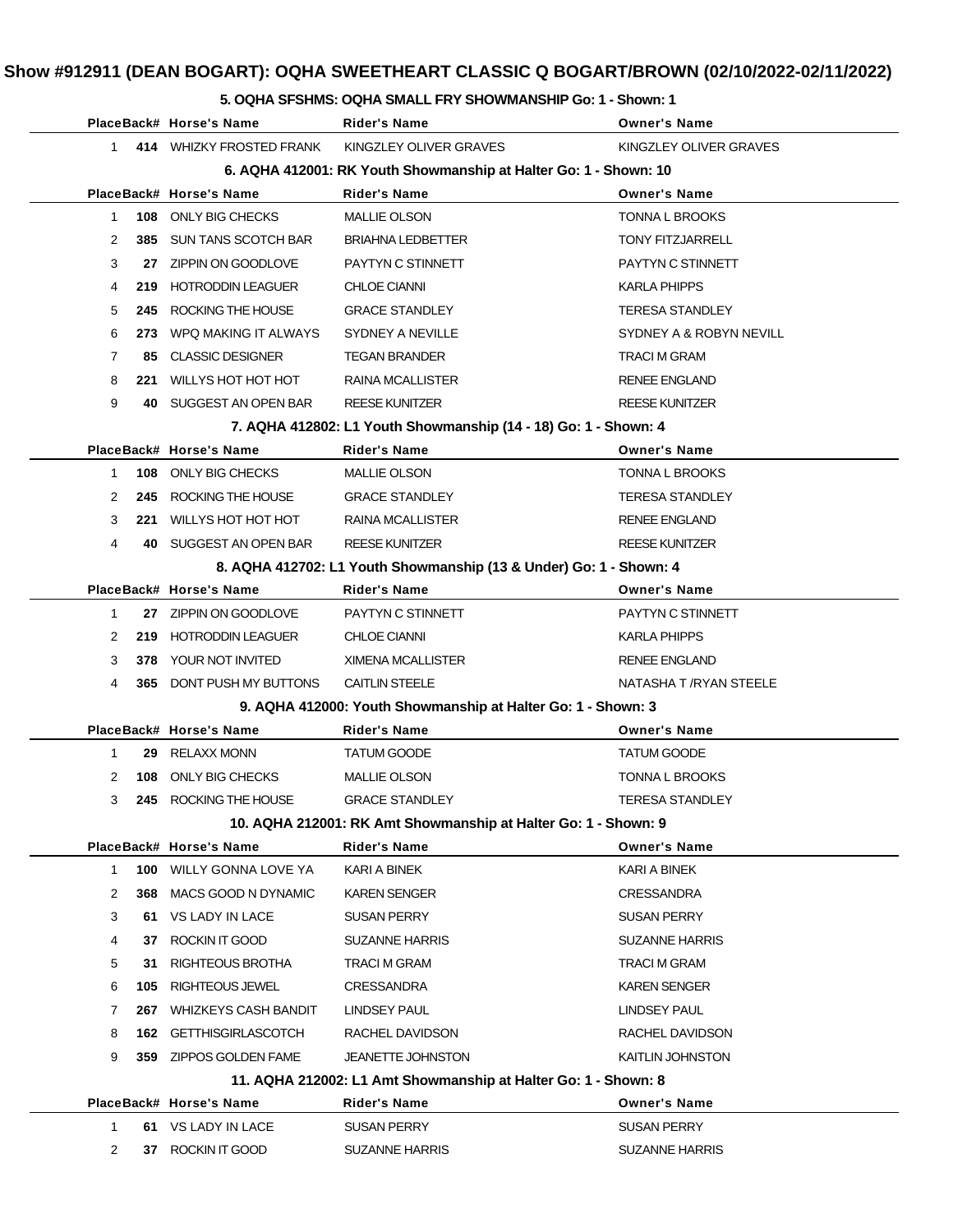| 3              |      | <b>365 DONT PUSH MY BUTTONS</b> | NATASHA T STEELE                                                     | NATASHA T /RYAN STEELE     |
|----------------|------|---------------------------------|----------------------------------------------------------------------|----------------------------|
| 4              | 3    | LUCKY IN KENTUCKY               | <b>JOYCE SORENSEN</b>                                                | <b>JOYCE SORENSEN</b>      |
| 5              | 30.  | <b>RIGHTEOUS ROMANCE</b>        | <b>ROBIN MARTSOLF-</b>                                               | <b>ROBIN MARTSOLF-</b>     |
| 6              | 68   | BEST TO BE HOT                  | LONNIE K ANNAS                                                       | LONNIE K ANNAS             |
| 7              | 8    | DOUBT IM INVITED                | <b>JENNIFER T REEVES</b>                                             | <b>JENNIFER T REEVES</b>   |
| 8              |      | <b>100 WILLY GONNA LOVE YA</b>  | KARI A BINEK                                                         | KARI A BINEK               |
|                |      |                                 | 12. AQHA 212800: Amt Select Showmanship at Halter Go: 1 - Shown: 4   |                            |
|                |      | PlaceBack# Horse's Name         | <b>Rider's Name</b>                                                  | <b>Owner's Name</b>        |
| 1              |      | 242 TOO HOT FOR SLEEPING        | <b>LYNDA C GRESS</b>                                                 | <b>LYNDA C GRESS</b>       |
| $\overline{2}$ | 8    | <b>DOUBT IM INVITED</b>         | <b>JENNIFER T REEVES</b>                                             | <b>JENNIFER T REEVES</b>   |
| 3              |      | 88 WATCH THIS MACHINE           | CINDY L KUENZI                                                       | DAN & CINDY KUENZI         |
| 4              | 68 - | BEST TO BE HOT                  | LONNIE K ANNAS                                                       | LONNIE K ANNAS             |
|                |      |                                 | 40. AQHA 103400: Aged Stallions Go: 1 - Shown: 5                     |                            |
|                |      | PlaceBack# Horse's Name         | <b>Rider's Name</b>                                                  | <b>Owner's Name</b>        |
| 1.             |      | 405 SHINE WONT RUST             | RANDI ALLEN                                                          | PERFORMANCE HORSE          |
| 2              | 417  | ROCKING HOT                     | <b>TRISHA K WRIGHT</b>                                               | <b>TRISHA K WRIGHT</b>     |
| 3              | 250  | TUF N COMMAND                   | ROBERT C HARTLEY                                                     | SHAUNA GARZA               |
| 4              |      | 404 HESATUF LEOCOMMANDER        | <b>STACY JO HARTLEY</b>                                              | <b>HARTLEY PERFORMANCE</b> |
| 5              |      | 257 DUNITWITHMYSLIDERSON        | DEBBI D OTLEY                                                        | DEBBIE D OTLEY             |
|                |      |                                 | 42. AQHA 101000: Grand Champion Stallions Go: 1 - Shown: 2           |                            |
|                |      | PlaceBack# Horse's Name         | <b>Rider's Name</b>                                                  | <b>Owner's Name</b>        |
| 1.             |      | 405 SHINE WONT RUST             | <b>RANDI ALLEN</b>                                                   | PERFORMANCE HORSE          |
|                |      |                                 | 43. AQHA 101100: Reserve Champion Stallions Go: 1 - Shown: 2         |                            |
|                |      | PlaceBack# Horse's Name         | <b>Rider's Name</b>                                                  | <b>Owner's Name</b>        |
| 1.             |      | 417 ROCKING HOT                 | <b>TRISHA K WRIGHT</b>                                               | <b>TRISHA K WRIGHT</b>     |
|                |      |                                 | 62. AQHA 207202: L1 Amt Geldings Three & Over Go: 1 - Shown: 2       |                            |
|                |      | PlaceBack# Horse's Name         | Rider's Name                                                         | <b>Owner's Name</b>        |
| $\mathbf{1}$   |      | 3 LUCKY IN KENTUCKY             | <b>JOYCE SORENSEN</b>                                                | <b>JOYCE SORENSEN</b>      |
| 2              | 37   | ROCKIN IT GOOD                  | <b>SUZANNE HARRIS</b>                                                | <b>SUZANNE HARRIS</b>      |
|                |      |                                 | 63. AQHA 277002: L1 Amt Performance Halter Geldings Go: 1 - Shown: 5 |                            |
|                |      | PlaceBack# Horse's Name         | <b>Rider's Name</b>                                                  | <b>Owner's Name</b>        |
| $\mathbf{1}$   | 8    | DOUBT IM INVITED                | <b>JENNIFER T REEVES</b>                                             | <b>JENNIFER T REEVES</b>   |
| 2              |      | 31 RIGHTEOUS BROTHA             | TRACI M GRAM                                                         | TRACI M GRAM               |
| 3              | 30.  | RIGHTEOUS ROMANCE               | <b>ROBIN MARTSOLF-</b>                                               | <b>ROBIN MARTSOLF-</b>     |
| 4              | 68   | BEST TO BE HOT                  | LONNIE K ANNAS                                                       | LONNIE K ANNAS             |
| 5              | 359  | ZIPPOS GOLDEN FAME              | <b>JEANETTE JOHNSTON</b>                                             | KAITLIN JOHNSTON           |
|                |      |                                 | 67. AQHA 207700: Amt Aged Geldings Go: 1 - Shown: 2                  |                            |
|                |      | PlaceBack# Horse's Name         | <b>Rider's Name</b>                                                  | <b>Owner's Name</b>        |
| $\mathbf{1}$   |      | 10 RWS CUTTIN CLASS             | <b>ADRIANNE STEWART</b>                                              | <b>JACQUELINE POTWORA</b>  |
| 2              | 365  | DONT PUSH MY BUTTONS            | <b>NATASHA T STEELE</b>                                              | NATASHA T /RYAN STEELE     |
|                |      |                                 | 68. AQHA 277000: Amt Performance Halter Geldings Go: 1 - Shown: 5    |                            |
|                |      | PlaceBack# Horse's Name         | <b>Rider's Name</b>                                                  | <b>Owner's Name</b>        |
| $\mathbf{1}$   | 8    | <b>DOUBT IM INVITED</b>         | <b>JENNIFER T REEVES</b>                                             | JENNIFER T REEVES          |
| 2              | 30   | <b>RIGHTEOUS ROMANCE</b>        | ROBIN MARTSOLF-                                                      | ROBIN MARTSOLF-            |
| 3              | 68   | BEST TO BE HOT                  | LONNIE K ANNAS                                                       | LONNIE K ANNAS             |
| 4              | 88   | <b>WATCH THIS MACHINE</b>       | CINDY L KUENZI                                                       | DAN & CINDY KUENZI         |
|                |      |                                 |                                                                      |                            |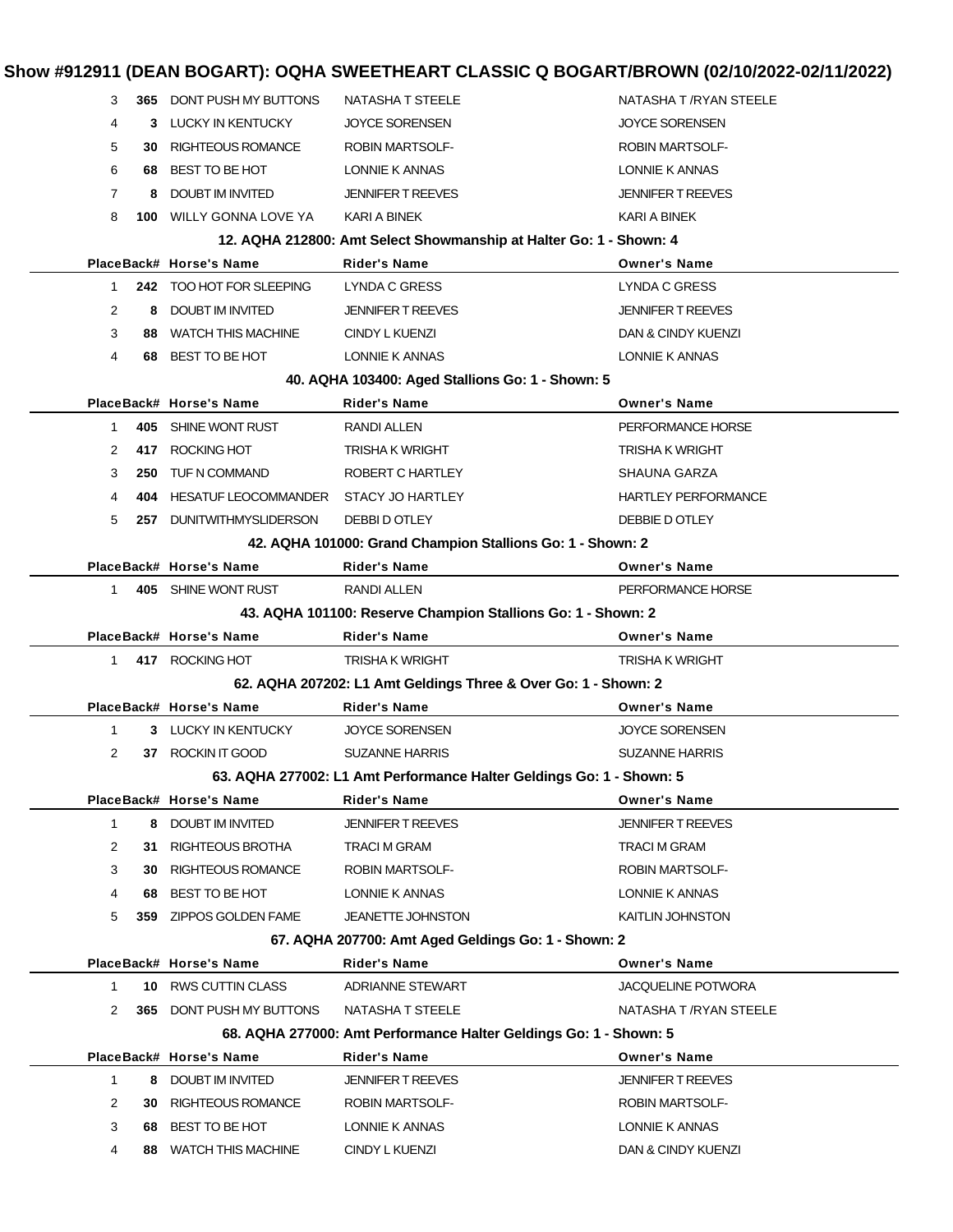|              |     | 359 ZIPPOS GOLDEN FAME   | JEANETTE JOHNSTON                                                                      | <b>KAITLIN JOHNSTON</b>                         |
|--------------|-----|--------------------------|----------------------------------------------------------------------------------------|-------------------------------------------------|
|              |     |                          | 69. AQHA 201400: Amt Grand Champion Gelding Go: 1 - Shown: 2                           |                                                 |
|              |     | PlaceBack# Horse's Name  | <b>Rider's Name</b>                                                                    | <b>Owner's Name</b>                             |
| 1            |     | 8 DOUBT IM INVITED       | <b>JENNIFER T REEVES</b>                                                               | <b>JENNIFER T REEVES</b>                        |
|              |     |                          | 70. AQHA 201500: Amt Reserve Champion Gelding Go: 1 - Shown: 5                         |                                                 |
|              |     | PlaceBack# Horse's Name  | <b>Rider's Name</b>                                                                    | <b>Owner's Name</b>                             |
| $\mathbf{1}$ |     | 10 RWS CUTTIN CLASS      | <b>ADRIANNE STEWART</b>                                                                | <b>JACQUELINE POTWORA</b>                       |
|              |     |                          | 75. AQHA 177000: Performance Halter Geldings Go: 1 - Shown: 4                          |                                                 |
|              |     | PlaceBack# Horse's Name  | <b>Rider's Name</b>                                                                    | <b>Owner's Name</b>                             |
| $\mathbf{1}$ |     | 229 NEVER DOUBT A COWBOY | MICHAEL R DAVIS                                                                        | <b>ESPERANZA TERVALON-</b>                      |
| 2            | 8   | <b>DOUBT IM INVITED</b>  | <b>JENNIFER T REEVES</b>                                                               | <b>JENNIFER T REEVES</b>                        |
| 3            |     | 10 RWS CUTTIN CLASS      | <b>ADRIANNE STEWART</b>                                                                | <b>JACQUELINE POTWORA</b>                       |
| 4            | 68  | BEST TO BE HOT           | LONNIE K ANNAS                                                                         | LONNIE K ANNAS                                  |
|              |     |                          | 76. AQHA 101400: Grand Champion Geldings Go: 1 - Shown: 2                              |                                                 |
|              |     | PlaceBack# Horse's Name  | <b>Rider's Name</b>                                                                    | <b>Owner's Name</b>                             |
| 1            |     | 229 NEVER DOUBT A COWBOY | MICHAEL R DAVIS                                                                        | ESPERANZA TERVALON-                             |
|              |     |                          | 77. AQHA 101500: Reserve Champion Gelding Go: 1 - Shown: 2                             |                                                 |
|              |     | PlaceBack# Horse's Name  | <b>Rider's Name</b>                                                                    | <b>Owner's Name</b>                             |
| $\mathbf{1}$ |     | 8 DOUBT IM INVITED       | <b>JENNIFER T REEVES</b>                                                               | <b>JENNIFER T REEVES</b>                        |
|              |     |                          | 97. AQHA 275002: L1 Amt Performance Halter Mares Go: 1 - Shown: 1                      |                                                 |
|              |     | PlaceBack# Horse's Name  | <b>Rider's Name</b>                                                                    | <b>Owner's Name</b>                             |
| 1            |     | 162 GETTHISGIRLASCOTCH   | RACHEL DAVIDSON                                                                        | RACHEL DAVIDSON                                 |
|              |     |                          | 109. AQHA 175000: Performance Halter Mares Go: 1 - Shown: 1                            |                                                 |
|              |     | PlaceBack# Horse's Name  | <b>Rider's Name</b>                                                                    | <b>Owner's Name</b>                             |
|              |     | 388 SHESREDWHITENBLUE    | <b>BRITTNEY MELLOR BARR</b>                                                            | PAISLEY THOM                                    |
| 1            |     |                          |                                                                                        |                                                 |
|              |     |                          | 130. AQHA 405202: L1 Youth Mares Three & Over Go: 1 - Shown: 3                         |                                                 |
|              |     | PlaceBack# Horse's Name  | Rider's Name                                                                           | <b>Owner's Name</b>                             |
| 1            |     | 27 ZIPPIN ON GOODLOVE    | PAYTYN C STINNETT                                                                      | PAYTYN C STINNETT                               |
| 2            | 40  | SUGGEST AN OPEN BAR      | <b>REESE KUNITZER</b>                                                                  | <b>REESE KUNITZER</b>                           |
| 3            | 395 | <b>MOONLIT REMINIC</b>   | ANGELINA QUINTERO                                                                      | SOPHIE GIBSON                                   |
|              |     |                          | 131, AQHA 475002: L1 Youth Performance Halter Mares Go: 1 - Shown: 1                   |                                                 |
|              |     | PlaceBack# Horse's Name  | <b>Rider's Name</b>                                                                    | <b>Owner's Name</b>                             |
| $\mathbf{1}$ |     | 178 CERTAINLY A GOODBAR  | <b>MELLODY MERESSE</b>                                                                 | <b>MELLODY MERESSE</b>                          |
|              |     |                          |                                                                                        |                                                 |
|              |     | PlaceBack# Horse's Name  | 135. AQHA 405700: Youth Aged Mares Go: 1 - Shown: 4<br><b>Rider's Name</b>             | <b>Owner's Name</b>                             |
| $\mathbf{1}$ |     | 27 ZIPPIN ON GOODLOVE    | PAYTYN C STINNETT                                                                      | PAYTYN C STINNETT                               |
| 2            | 40  | SUGGEST AN OPEN BAR      |                                                                                        |                                                 |
| 3            |     | 178 CERTAINLY A GOODBAR  | <b>REESE KUNITZER</b><br><b>MELLODY MERESSE</b>                                        | <b>REESE KUNITZER</b><br><b>MELLODY MERESSE</b> |
| 4            |     | 395 MOONLIT REMINIC      | ANGELINA QUINTERO                                                                      | SOPHIE GIBSON                                   |
|              |     |                          |                                                                                        |                                                 |
|              |     |                          | 137. AQHA 401200: Youth Grand Champion Mares Go: 1 - Shown: 2                          |                                                 |
|              |     | PlaceBack# Horse's Name  | <b>Rider's Name</b>                                                                    | <b>Owner's Name</b>                             |
| 1            |     | 27 ZIPPIN ON GOODLOVE    | PAYTYN C STINNETT                                                                      | PAYTYN C STINNETT                               |
|              |     | PlaceBack# Horse's Name  | 138. AQHA 401300: Youth Reserve Champion Mares Go: 1 - Shown: 3<br><b>Rider's Name</b> | <b>Owner's Name</b>                             |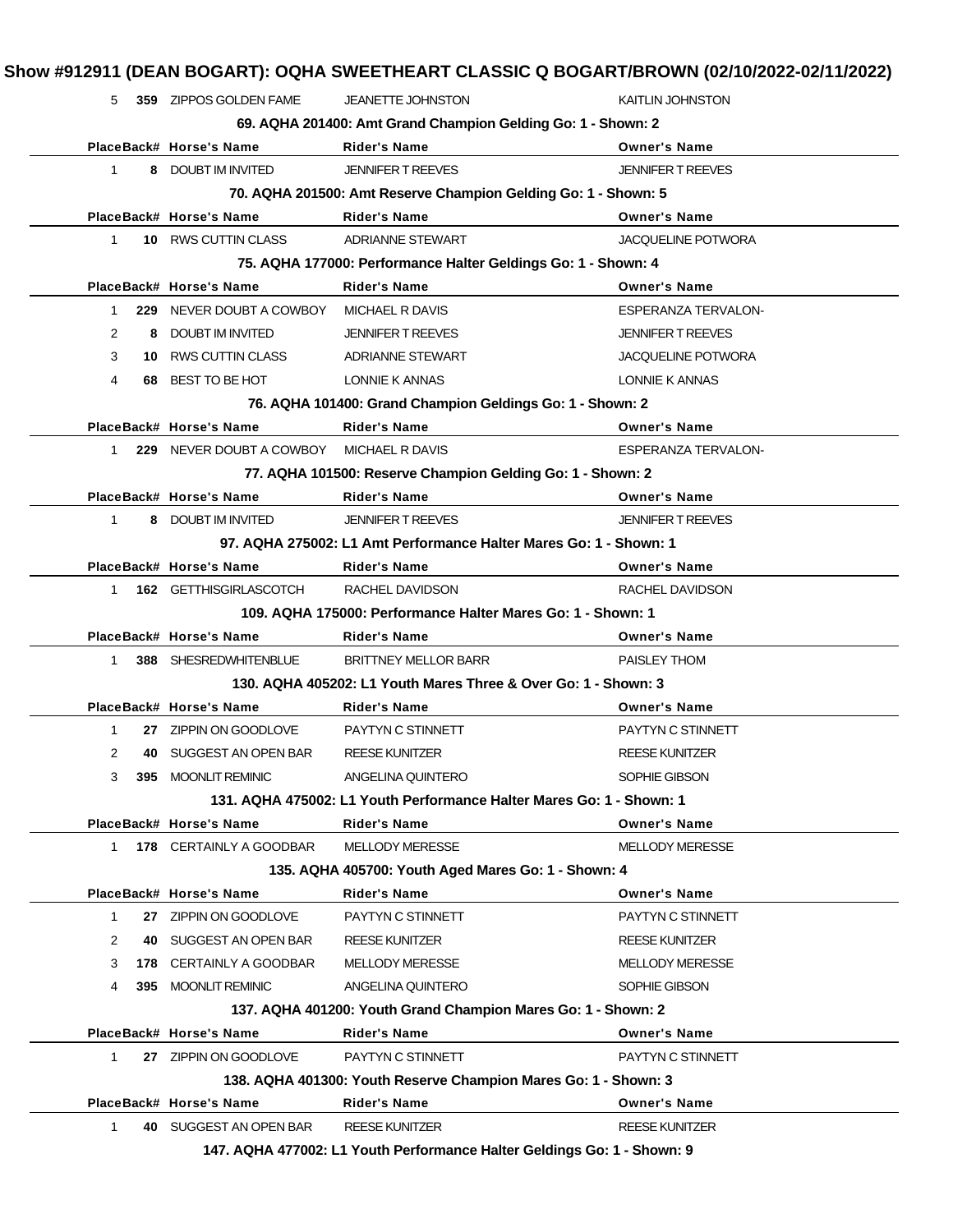|              | PlaceBack# Horse's Name         | <b>Rider's Name</b>                                                  | <b>Owner's Name</b>     |
|--------------|---------------------------------|----------------------------------------------------------------------|-------------------------|
| 1            | 29 RELAXX MONN                  | <b>TATUM GOODE</b>                                                   | <b>TATUM GOODE</b>      |
| 2<br>245     | ROCKING THE HOUSE               | <b>GRACE STANDLEY</b>                                                | <b>TERESA STANDLEY</b>  |
| 3            | 273 WPQ MAKING IT ALWAYS        | SYDNEY A NEVILLE                                                     | SYDNEY A & ROBYN NEVILL |
| 4<br>33.     | MARTINIS IN THE DARK            | DELANEY DAVIS                                                        | ABBEY DAVIS             |
| 5<br>85      | CLASSIC DESIGNER                | <b>TEGAN BRANDER</b>                                                 | <b>TRACI M GRAM</b>     |
| 6            | 219 HOTRODDIN LEAGUER           | <b>CHLOE CIANNI</b>                                                  | <b>KARLA PHIPPS</b>     |
| 7<br>108     | ONLY BIG CHECKS                 | <b>MALLIE OLSON</b>                                                  | TONNA L BROOKS          |
| 8<br>221     | <b>WILLYS HOT HOT HOT</b>       | <b>RAINA MCALLISTER</b>                                              | <b>RENEE ENGLAND</b>    |
| 9            | 378 YOUR NOT INVITED            | <b>XIMENA MCALLISTER</b>                                             | <b>RENEE ENGLAND</b>    |
|              |                                 | 151. AQHA 407700: Youth Aged Geldings Go: 1 - Shown: 1               |                         |
|              | PlaceBack# Horse's Name         | <b>Rider's Name</b>                                                  | <b>Owner's Name</b>     |
| 1.           | 414 WHIZKY FROSTED FRANK        | KINGZLEY OLIVER GRAVES                                               | KINGZLEY OLIVER GRAVES  |
|              |                                 | 152. AQHA 477000: Youth Performance Halter Geldings Go: 1 - Shown: 5 |                         |
|              | PlaceBack# Horse's Name         | <b>Rider's Name</b>                                                  | <b>Owner's Name</b>     |
| 1            | 29 RELAXX MONN                  | <b>TATUM GOODE</b>                                                   | <b>TATUM GOODE</b>      |
| 2            | 245 ROCKING THE HOUSE           | <b>GRACE STANDLEY</b>                                                | <b>TERESA STANDLEY</b>  |
| 3<br>33.     | <b>MARTINIS IN THE DARK</b>     | DELANEY DAVIS                                                        | ABBEY DAVIS             |
| 4            | 108 ONLY BIG CHECKS             | <b>MALLIE OLSON</b>                                                  | TONNA L BROOKS          |
| 5            | <b>365 DONT PUSH MY BUTTONS</b> | <b>CAITLIN STEELE</b>                                                | NATASHA T / RYAN STEELE |
|              |                                 | 153. AQHA 401400: Youth Grand Champion Geldings Go: 1 - Shown: 3     |                         |
|              | PlaceBack# Horse's Name         | <b>Rider's Name</b>                                                  | <b>Owner's Name</b>     |
| $\mathbf{1}$ | 29 RELAXX MONN                  | <b>TATUM GOODE</b>                                                   | <b>TATUM GOODE</b>      |
|              |                                 | 154. AQHA 401500: Youth Reserve Champion Gelding Go: 1 - Shown: 3    |                         |
|              | PlaceBack# Horse's Name         | <b>Rider's Name</b>                                                  | <b>Owner's Name</b>     |
| 1            | 245 ROCKING THE HOUSE           | <b>GRACE STANDLEY</b>                                                | <b>TERESA STANDLEY</b>  |
|              |                                 | 171. AQHA 122000: Dally Team Roping - Heading Go: 1 - Shown: 3       |                         |
|              | PlaceBack# Horse's Name         | <b>Rider's Name</b>                                                  | <b>Owner's Name</b>     |
| 1            | 144 PLAYBOYS PEPPY ALSO         | <b>BONNIE BROWN</b>                                                  | TEE JAY BROWN/WILLIAM & |
| 2            |                                 |                                                                      |                         |
|              | 22 PURRFECT MAKERS MARK         | TED M TEEJAY II BROWN                                                | WILLIAM & LINDA TIFFANY |
|              |                                 | 172. AQHA 124000: Dally Team Roping - Heeling Go: 1 - Shown: 5       |                         |
|              | PlaceBack# Horse's Name         | <b>Rider's Name</b>                                                  | <b>Owner's Name</b>     |
| $\mathbf{1}$ | 11 TEEJAYS BAD KAT              | TED M TEEJAY II BROWN                                                | <b>BONNIE BROWN</b>     |
| 2            | 258 BET YER A SMARTALLIC        | <b>MACK M DODSWORTH</b>                                              | <b>MICHELLE MARIE</b>   |
|              |                                 | 175. AQHA 222000: Amt Dally Team Roping - Heading Go: 1 - Shown: 3   |                         |
|              | PlaceBack# Horse's Name         | <b>Rider's Name</b>                                                  | <b>Owner's Name</b>     |
| 1            | 133 QR PEPTO FOR RONDEE         | <b>SAM MONDS</b>                                                     | RISING M5 LLC           |
| DQ           | 407 POWER DOC COMMAND           | ALYSSA LYNN STANLEY                                                  | ALYSSA LYNN STANLEY     |
| DQ.          | <b>144 PLAYBOYS PEPPY ALSO</b>  | <b>BONNIE BROWN</b>                                                  | TEE JAY BROWN/WILLIAM & |
|              |                                 | 186. AQHA 114000: Cutting Go: 1 - Shown: 2                           |                         |
|              | PlaceBack# Horse's Name         | <b>Rider's Name</b>                                                  | <b>Owner's Name</b>     |
| 401<br>1     | REY DUALIN                      | <b>GLENNA WICKETT</b>                                                | <b>GLENNA WICKETT</b>   |
| 2            | 533 A REY OF HOPE               | KELLY GENE KAHLER                                                    | ROXY & KELLY G KAHLER   |
|              |                                 | 187. AQHA 214000: Amt Cutting Go: 1 - Shown: 2                       |                         |
|              | PlaceBack# Horse's Name         | Rider's Name                                                         | <b>Owner's Name</b>     |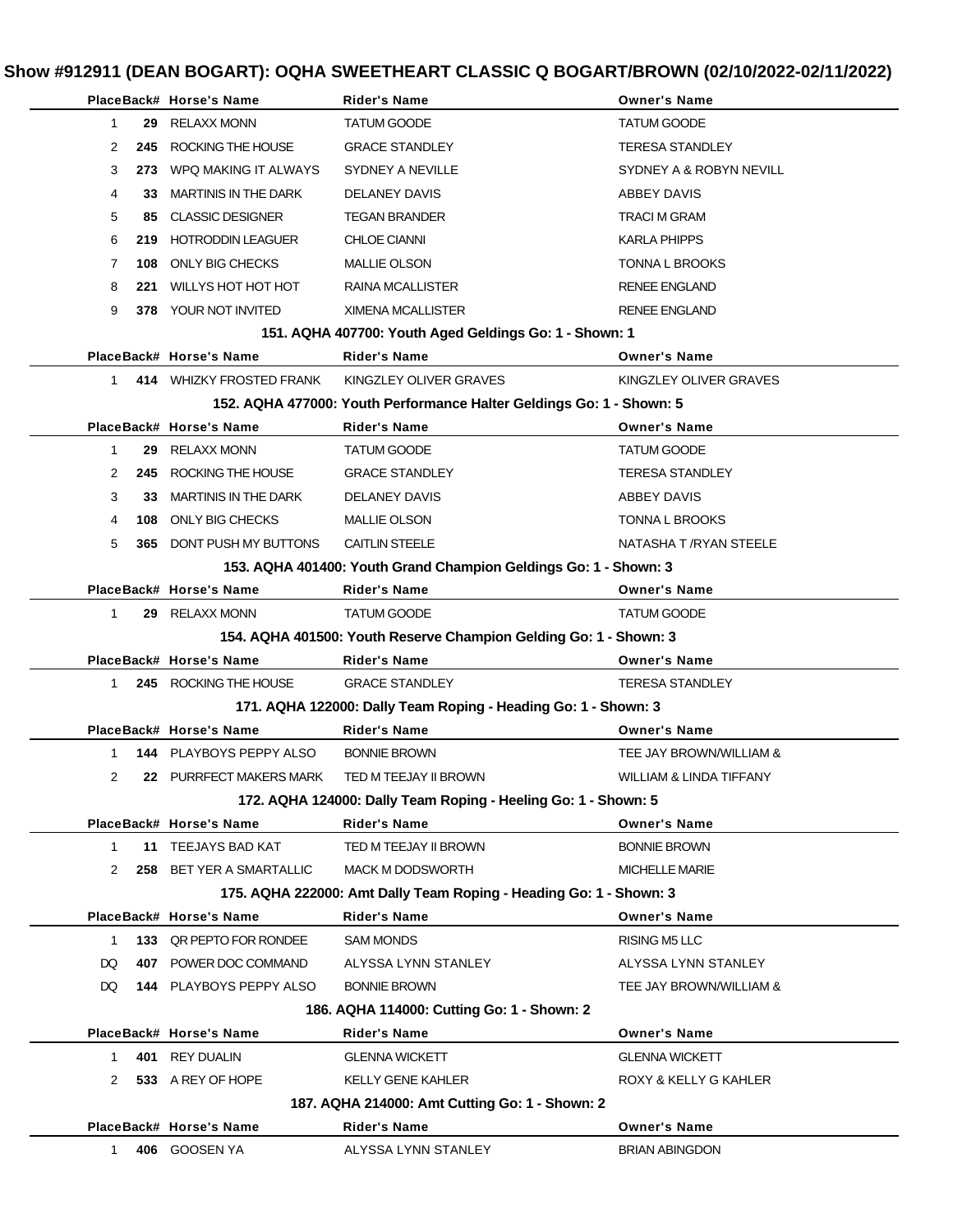|              |     | 2 384 TICKING TIME BOMB     | PEGEEN ANDERSON                                            | PEGEEN ANDERSON             |
|--------------|-----|-----------------------------|------------------------------------------------------------|-----------------------------|
|              |     |                             | 200. AQHA 116000: Working Cow Horse Go: 1 - Shown: 1       |                             |
|              |     | PlaceBack# Horse's Name     | <b>Rider's Name</b>                                        | <b>Owner's Name</b>         |
| 1.           |     | 233 UNO SMART FRITZ         | <b>SUE SULTZE</b>                                          | <b>JOHN B SEMRAU</b>        |
|              |     |                             | 201. AQHA 216000: Amt Working Cow Horse Go: 1 - Shown: 1   |                             |
|              |     | PlaceBack# Horse's Name     | <b>Rider's Name</b>                                        | <b>Owner's Name</b>         |
| $\mathbf{1}$ |     | 101 TEQUILA N TANG          | EDWARD L WALSH                                             | EDWARD L WALSH              |
|              |     |                             | 231. AQHA 143004: L1 Ranch Riding Go: 1 - Shown: 5         |                             |
|              |     | PlaceBack# Horse's Name     | <b>Rider's Name</b>                                        | <b>Owner's Name</b>         |
| $\mathbf{1}$ |     | 274 SHINERS LIL WHIZ        | <b>CHRISSA M WESTBROOKS</b>                                | RICHARD & PAMELA MILLER     |
| 2            | 267 | <b>WHIZKEYS CASH BANDIT</b> | TONNA L BROOKS                                             | LINDSEY PAUL                |
| 3            | 45. | CHOCOLATE CHICLET           | SAVANNAH C MCGUIRE                                         | <b>NEIL SWANSON</b>         |
| 4            | 380 | <b>WIMPYS STEPPIN UP</b>    | SUE SULTZE                                                 | LINDA NEUNZIG               |
| 5            |     | 112 SMART SASSALENA         | <b>ELAINE GRIMPS</b>                                       | NANCY STOLZ PETTERSON       |
|              |     |                             | 232. AQHA 243001: RK Amt Ranch Riding Go: 1 - Shown: 3     |                             |
|              |     | PlaceBack# Horse's Name     | <b>Rider's Name</b>                                        | <b>Owner's Name</b>         |
| $\mathbf 1$  |     | 267 WHIZKEYS CASH BANDIT    | <b>LINDSEY PAUL</b>                                        | <b>LINDSEY PAUL</b>         |
| 2            | 274 | SHINERS LIL WHIZ            | PAMELA A MILLER                                            | RICHARD & PAMELA MILLER     |
| 3            |     | 363 MADD SKILLZ             | <b>KATHIANNE LEWIS</b>                                     | <b>KATHIANNE LEWIS</b>      |
|              |     |                             | 234. AQHA 243002: L1 Amt Ranch Riding Go: 1 - Shown: 3     |                             |
|              |     | PlaceBack# Horse's Name     | Rider's Name                                               | <b>Owner's Name</b>         |
| 1            |     | 267 WHIZKEYS CASH BANDIT    | LINDSEY PAUL                                               | <b>LINDSEY PAUL</b>         |
| 2            | 274 | SHINERS LIL WHIZ            | PAMELA A MILLER                                            | RICHARD & PAMELA MILLER     |
| 3            |     | 363 MADD SKILLZ             | <b>KATHIANNE LEWIS</b>                                     | <b>KATHIANNE LEWIS</b>      |
|              |     |                             | 240. AQHA 243800: Amt Select Ranch Riding Go: 1 - Shown: 2 |                             |
|              |     | PlaceBack# Horse's Name     | <b>Rider's Name</b>                                        | <b>Owner's Name</b>         |
| 1            |     | 10 RWS CUTTIN CLASS         | <b>ADRIANNE STEWART</b>                                    | <b>JACQUELINE POTWORA</b>   |
| 2            |     | 274 SHINERS LIL WHIZ        | PAMELA A MILLER                                            | RICHARD & PAMELA MILLER     |
|              |     |                             | 241. AQHA 443000: Youth Ranch Riding Go: 1 - Shown: 2      |                             |
|              |     | PlaceBack# Horse's Name     | <b>Rider's Name</b>                                        | <b>Owner's Name</b>         |
| $\mathbf{1}$ |     | 285 GIBANJO                 | <b>KENNEDY MARSHALL</b>                                    | <b>KENNEDY MARSHALL</b>     |
| DQ           |     | 236 POPPIN TAGS             | RACHEL SEMRAU                                              | JOHN B SEMRAU               |
|              |     |                             | 242. AQHA 143000: Ranch Riding Go: 1 - Shown: 5            |                             |
|              |     | PlaceBack# Horse's Name     | <b>Rider's Name</b>                                        | <b>Owner's Name</b>         |
| 1            |     | 366 SMART CHROMED RINGO     | <b>CHRISSA M WESTBROOKS</b>                                | <b>VICTORIA MARIE DAVIS</b> |
| 2            |     | 274 SHINERS LIL WHIZ        | <b>CHRISSA M WESTBROOKS</b>                                | RICHARD & PAMELA MILLER     |
| 3            | 10  | <b>RWS CUTTIN CLASS</b>     | ADRIANNE STEWART                                           | <b>JACQUELINE POTWORA</b>   |
| OP14         |     | 236 POPPIN TAGS             | RACHEL SEMRAU                                              | JOHN B SEMRAU               |
| OP15         |     | 250 TUF N COMMAND           | ROBERT C HARTLEY                                           | SHAUNA GARZA                |
|              |     |                             | 266. AQHA 138004: L1 Trail Go: 1 - Shown: 11               |                             |
|              |     | PlaceBack# Horse's Name     | Rider's Name                                               | <b>Owner's Name</b>         |
| 1            |     | <b>70 ONLY WAY TO LOPE</b>  | SAVANNAH C MCGUIRE                                         | <b>JERI L BUCKWALTER</b>    |
| 2            | 27  | ZIPPIN ON GOODLOVE          | <b>JAROD W WRIGHT</b>                                      | PAYTYN C STINNETT           |
| 3            | 229 | NEVER DOUBT A COWBOY        | MICHAEL R DAVIS                                            | ESPERANZA TERVALON-         |
| 4            | 33  | <b>MARTINIS IN THE DARK</b> | <b>JAROD W WRIGHT</b>                                      | ABBEY DAVIS                 |
| 5            |     | 245 ROCKING THE HOUSE       | <b>GRACE STANDLEY</b>                                      | <b>TERESA STANDLEY</b>      |
|              |     |                             |                                                            |                             |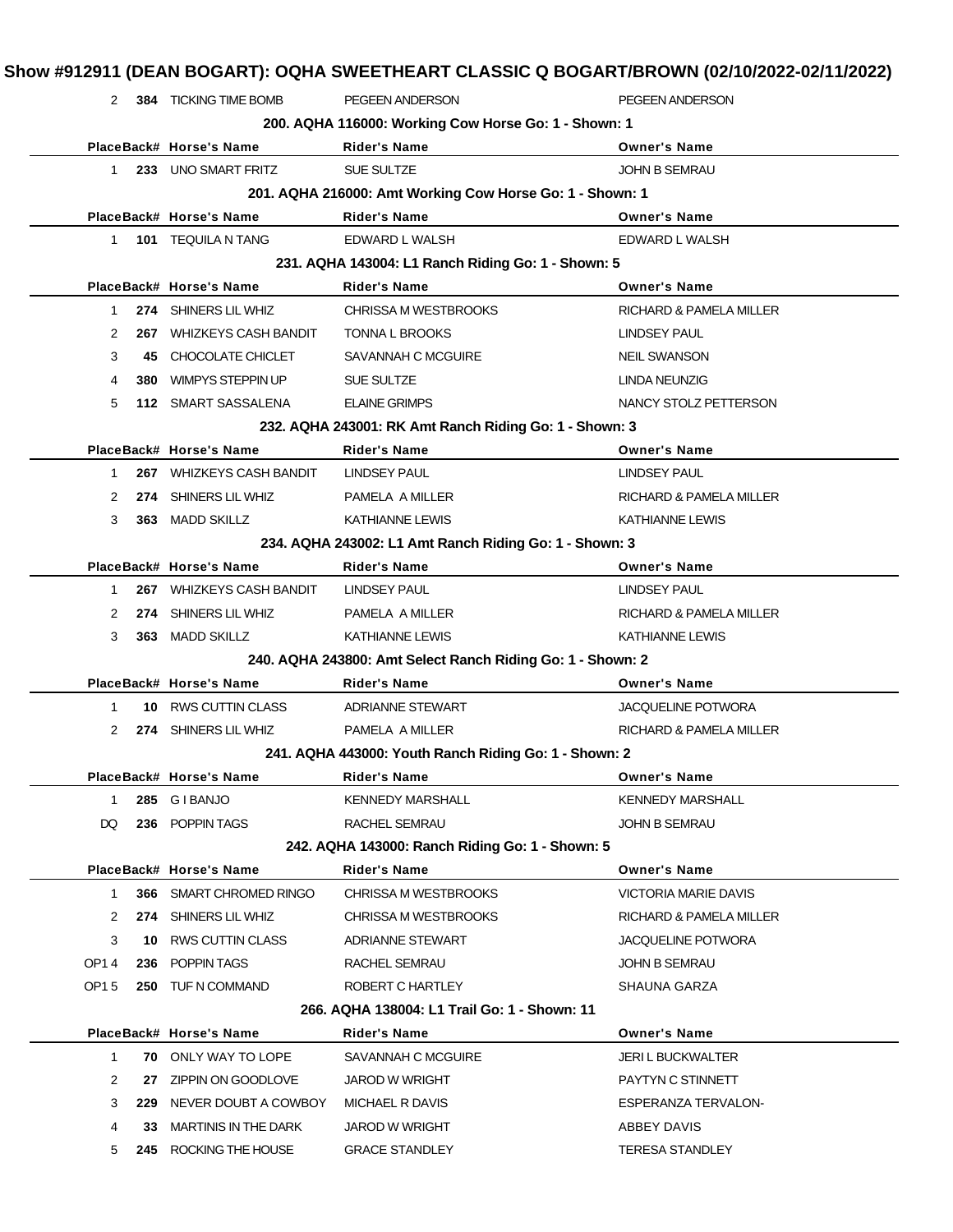|              |           |                                |                                                                              | how #912911 (BRENDAN BROWN): OQHA SWEETHEART CLASSIC Q BOGART/BROWN (02/10/2022-02/11/2022) |
|--------------|-----------|--------------------------------|------------------------------------------------------------------------------|---------------------------------------------------------------------------------------------|
| 6            |           | 40 SUGGEST AN OPEN BAR         | <b>JAROD W WRIGHT</b>                                                        | <b>REESE KUNITZER</b>                                                                       |
| 7            |           | 47 HUNTIN FOR MY HARLEY        | MICHAEL R DAVIS                                                              | ANNETTE VAUGHAN                                                                             |
| 8            |           | 273 WPQ MAKING IT ALWAYS       | <b>ALLISON FREEMAN</b>                                                       | SYDNEY A & ROBYN NEVILL                                                                     |
| 9            |           | <b>31 RIGHTEOUS BROTHA</b>     | KYLER NALL                                                                   | <b>TRACI M GRAM</b>                                                                         |
|              |           |                                | 267, AQHA 438001: RK Youth Trail Go: 1 - Shown: 2                            |                                                                                             |
|              |           | PlaceBack# Horse's Name        | <b>Rider's Name</b>                                                          | <b>Owner's Name</b>                                                                         |
| $\mathbf{1}$ |           | 85 CLASSIC DESIGNER            | <b>TEGAN BRANDER</b>                                                         | <b>TRACI M GRAM</b>                                                                         |
| 2            |           | 27 ZIPPIN ON GOODLOVE          | PAYTYN C STINNETT                                                            | PAYTYN C STINNETT                                                                           |
|              |           |                                | 268. AQHA 238001: RK Amt Trail Go: 1 - Shown: 2                              |                                                                                             |
|              |           | PlaceBack# Horse's Name        | <b>Rider's Name</b>                                                          | <b>Owner's Name</b>                                                                         |
| $\mathbf{1}$ |           | 37 ROCKIN IT GOOD              | <b>SUZANNE HARRIS</b>                                                        | <b>SUZANNE HARRIS</b>                                                                       |
| 2            |           | 3 LUCKY IN KENTUCKY            | <b>JOYCE SORENSEN</b>                                                        | <b>JOYCE SORENSEN</b>                                                                       |
|              |           |                                | 269. AQHA 438002: L1 Youth Trail Go: 1 - Shown: 1                            |                                                                                             |
|              |           | PlaceBack# Horse's Name        | <b>Rider's Name</b>                                                          | <b>Owner's Name</b>                                                                         |
| $\mathbf{1}$ |           | 27 ZIPPIN ON GOODLOVE          | PAYTYN C STINNETT                                                            | PAYTYN C STINNETT                                                                           |
|              |           |                                | 271, AQHA 238002: L1 Amt Trail Go: 1 - Shown: 3                              |                                                                                             |
|              |           | PlaceBack# Horse's Name        | <b>Rider's Name</b>                                                          | <b>Owner's Name</b>                                                                         |
|              | $1 \quad$ | 365 DONT PUSH MY BUTTONS       | NATASHA T STEELE                                                             | NATASHA T /RYAN STEELE                                                                      |
| 2            |           | 3 LUCKY IN KENTUCKY            | <b>JOYCE SORENSEN</b>                                                        | <b>JOYCE SORENSEN</b>                                                                       |
| 3            |           | 8 DOUBT IM INVITED             | <b>JENNIFER T REEVES</b>                                                     | <b>JENNIFER T REEVES</b>                                                                    |
|              |           |                                | 277, AQHA 238800: Amt Select Trail Go: 1 - Shown: 1                          |                                                                                             |
|              |           | PlaceBack# Horse's Name        | <b>Rider's Name</b>                                                          | <b>Owner's Name</b>                                                                         |
|              |           | DQ 242 TOO HOT FOR SLEEPING    | LYNDA C GRESS                                                                | <b>LYNDA C GRESS</b>                                                                        |
|              |           |                                | 288. AQHA 144004: L1 Hunter Under Saddle Go: 1 - Shown: 1                    |                                                                                             |
|              |           | PlaceBack# Horse's Name        | <b>Rider's Name</b>                                                          | <b>Owner's Name</b>                                                                         |
|              |           | 1 388 SHESREDWHITENBLUE        | <b>BRITTNEY MELLOR BARR</b>                                                  | <b>PAISLEY THOM</b>                                                                         |
|              |           |                                | 290, AQHA 444001: RK Youth Hunter Under Saddle Go: 1 - Shown: 5              |                                                                                             |
|              |           | PlaceBack# Horse's Name        | <b>Rider's Name</b>                                                          | <b>Owner's Name</b>                                                                         |
|              |           | 1 245 ROCKING THE HOUSE        | <b>GRACE STANDLEY</b>                                                        | <b>TERESA STANDLEY</b>                                                                      |
| 2            |           | 219 HOTRODDIN LEAGUER          | <b>CHLOE CIANNI</b>                                                          | <b>KARLA PHIPPS</b>                                                                         |
| 3            | 27        | ZIPPIN ON GOODLOVE             | PAYTYN C STINNETT                                                            | PAYTYN C STINNETT                                                                           |
| 4            |           | <b>385 SUN TANS SCOTCH BAR</b> | <b>BRIAHNA LEDBETTER</b>                                                     | <b>TONY FITZJARRELL</b>                                                                     |
| 5            |           | 40 SUGGEST AN OPEN BAR         | <b>REESE KUNITZER</b>                                                        | <b>REESE KUNITZER</b>                                                                       |
|              |           |                                | 291. AQHA 444802: L1 Youth Hunter Under Saddle (14-18) Go: 1 - Shown: 2      |                                                                                             |
|              |           | PlaceBack# Horse's Name        | <b>Rider's Name</b>                                                          | <b>Owner's Name</b>                                                                         |
| 1            |           | 29 RELAXX MONN                 | <b>TATUM GOODE</b>                                                           | <b>TATUM GOODE</b>                                                                          |
| 2            |           | 245 ROCKING THE HOUSE          | <b>GRACE STANDLEY</b>                                                        | <b>TERESA STANDLEY</b>                                                                      |
|              |           |                                | 292. AQHA 444702: L1 Youth Hunter Under Saddle (13 & Under) Go: 1 - Shown: 3 |                                                                                             |
|              |           | PlaceBack# Horse's Name        | <b>Rider's Name</b>                                                          | <b>Owner's Name</b>                                                                         |
| 1            |           | 219 HOTRODDIN LEAGUER          | <b>CHLOE CIANNI</b>                                                          | KARLA PHIPPS                                                                                |
| 2            |           | 27 ZIPPIN ON GOODLOVE          | PAYTYN C STINNETT                                                            | PAYTYN C STINNETT                                                                           |
| 3            |           | 23 JETS PRINCIPLE STAR         | <b>KENNEDY WRIGHT</b>                                                        | <b>JAROD W WRIGHT</b>                                                                       |
|              |           |                                | 293. AQHA 444000: Youth Hunter Under Saddle Go: 1 - Shown: 3                 |                                                                                             |
|              |           | PlaceBack# Horse's Name        | Rider's Name                                                                 | <b>Owner's Name</b>                                                                         |
| 1            |           | 273 WPQ MAKING IT ALWAYS       | SYDNEY A NEVILLE                                                             | SYDNEY A & ROBYN NEVILL                                                                     |
| 2            | 29        | RELAXX MONN                    | TATUM GOODE                                                                  | <b>TATUM GOODE</b>                                                                          |
|              |           |                                |                                                                              |                                                                                             |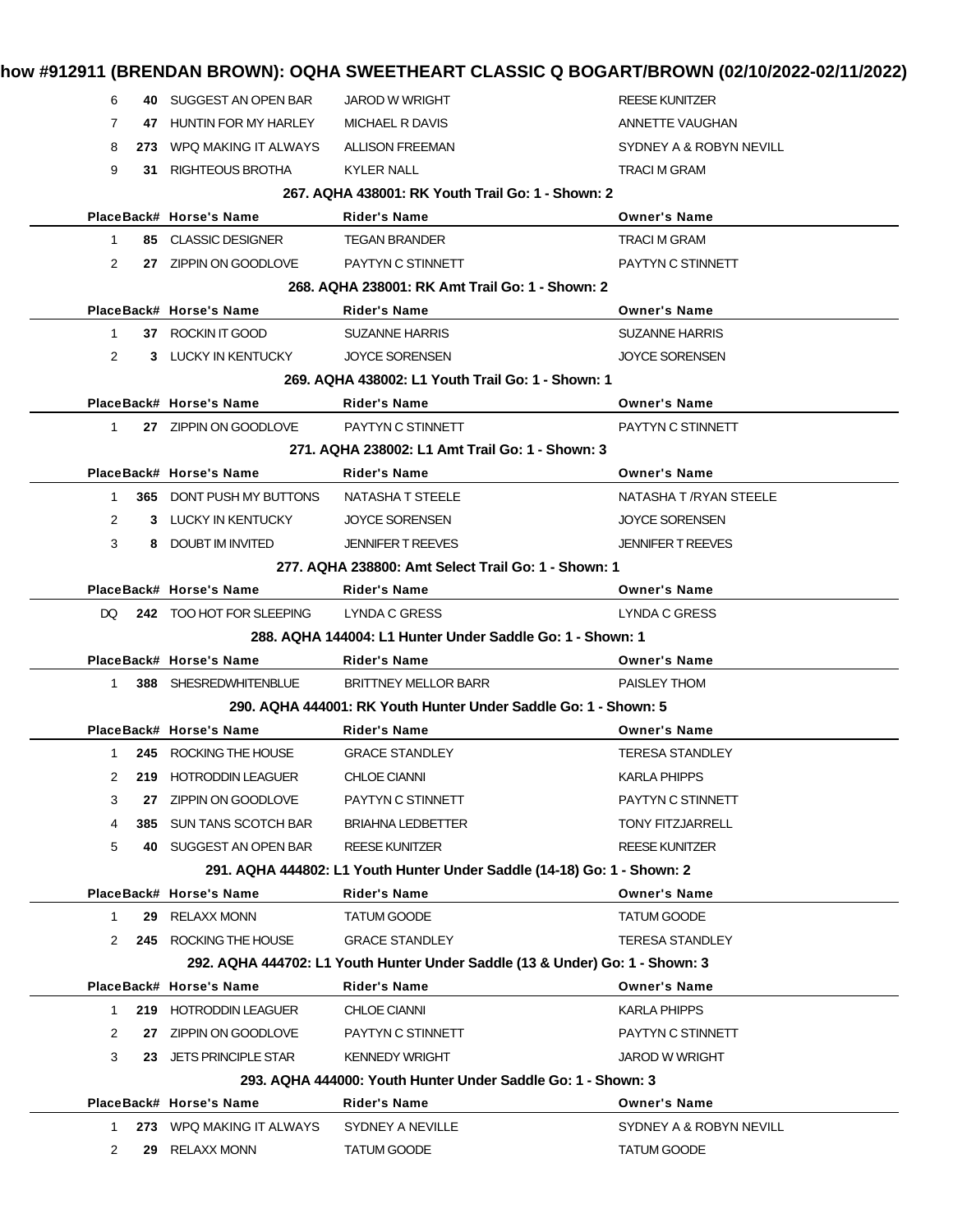|                |      | 3 245 ROCKING THE HOUSE  | <b>GRACE STANDLEY</b>                                                    | <b>TERESA STANDLEY</b>                                                        |
|----------------|------|--------------------------|--------------------------------------------------------------------------|-------------------------------------------------------------------------------|
|                |      |                          | 295. AQHA 244001: RK Amt Hunter Under Saddle Go: 1 - Shown: 2            |                                                                               |
|                |      | PlaceBack# Horse's Name  | <b>Rider's Name</b>                                                      | <b>Owner's Name</b>                                                           |
| 1              | 30 - | <b>RIGHTEOUS ROMANCE</b> | <b>ROBIN MARTSOLF-</b>                                                   | <b>ROBIN MARTSOLF-</b>                                                        |
| 2              |      | 162 GETTHISGIRLASCOTCH   | RACHEL DAVIDSON                                                          | RACHEL DAVIDSON                                                               |
|                |      |                          | 298. AQHA 144000: Hunter Under Saddle Go: 1 - Shown: 1                   |                                                                               |
|                |      | PlaceBack# Horse's Name  | <b>Rider's Name</b>                                                      | <b>Owner's Name</b>                                                           |
| $1 \quad$      |      | 273 WPQ MAKING IT ALWAYS | <b>ALLISON FREEMAN</b>                                                   | SYDNEY A & ROBYN NEVILL                                                       |
|                |      |                          | 318. AQHA 452001: RK Youth Hunt Seat Equitation Go: 1 - Shown: 5         |                                                                               |
|                |      | PlaceBack# Horse's Name  | <b>Rider's Name</b>                                                      | <b>Owner's Name</b>                                                           |
| $\mathbf{1}$   |      | 27 ZIPPIN ON GOODLOVE    | PAYTYN C STINNETT                                                        | PAYTYN C STINNETT                                                             |
| 2              |      | 273 WPQ MAKING IT ALWAYS | SYDNEY A NEVILLE                                                         | SYDNEY A & ROBYN NEVILL                                                       |
| 3              | 219  | <b>HOTRODDIN LEAGUER</b> | <b>CHLOE CIANNI</b>                                                      | <b>KARLA PHIPPS</b>                                                           |
| 4              | 385  | SUN TANS SCOTCH BAR      | <b>BRIAHNA LEDBETTER</b>                                                 | <b>TONY FITZJARRELL</b>                                                       |
| 5              | 40   | SUGGEST AN OPEN BAR      | <b>REESE KUNITZER</b>                                                    | <b>REESE KUNITZER</b>                                                         |
|                |      |                          | 319. AQHA 452802: L1 Youth Hunt Seat Equitation (14-18) Go: 1 - Shown: 3 |                                                                               |
|                |      | PlaceBack# Horse's Name  | <b>Rider's Name</b>                                                      | <b>Owner's Name</b>                                                           |
| $\mathbf{1}$   | 108  | <b>ONLY BIG CHECKS</b>   | <b>MALLIE OLSON</b>                                                      | <b>TONNA L BROOKS</b>                                                         |
| $\overline{2}$ | 29   | <b>RELAXX MONN</b>       | <b>TATUM GOODE</b>                                                       | <b>TATUM GOODE</b>                                                            |
| 3              |      | 40 SUGGEST AN OPEN BAR   | <b>REESE KUNITZER</b>                                                    | <b>REESE KUNITZER</b>                                                         |
|                |      |                          |                                                                          | 320. AQHA 452702: L1 Youth Hunt Seat Equitation (13 & Under) Go: 1 - Shown: 2 |
|                |      | PlaceBack# Horse's Name  | <b>Rider's Name</b>                                                      | <b>Owner's Name</b>                                                           |
| 1.             |      | 27 ZIPPIN ON GOODLOVE    | PAYTYN C STINNETT                                                        | PAYTYN C STINNETT                                                             |
| 2              |      | 219 HOTRODDIN LEAGUER    | <b>CHLOE CIANNI</b>                                                      | <b>KARLA PHIPPS</b>                                                           |
|                |      |                          | 321. AQHA 452000: Youth Hunt Seat Equitation Go: 1 - Shown: 3            |                                                                               |
|                |      | PlaceBack# Horse's Name  | <b>Rider's Name</b>                                                      | <b>Owner's Name</b>                                                           |
| 1.             |      | 108 ONLY BIG CHECKS      | <b>MALLIE OLSON</b>                                                      | <b>TONNA L BROOKS</b>                                                         |
| 2              | 29   | <b>RELAXX MONN</b>       | <b>TATUM GOODE</b>                                                       | TATUM GOODE                                                                   |
| 3              | 40   | SUGGEST AN OPEN BAR      | <b>REESE KUNITZER</b>                                                    | <b>REESE KUNITZER</b>                                                         |
|                |      |                          | 322. AQHA 252001: RK Amt Hunt Seat Equitation Go: 1 - Shown: 2           |                                                                               |
|                |      | PlaceBack# Horse's Name  | <b>Rider's Name</b>                                                      | <b>Owner's Name</b>                                                           |
| 1.             | 365  | DONT PUSH MY BUTTONS     | <b>NATASHA T STEELE</b>                                                  | NATASHA T /RYAN STEELE                                                        |
| 2              |      | 162 GETTHISGIRLASCOTCH   | RACHEL DAVIDSON                                                          | RACHEL DAVIDSON                                                               |
|                |      |                          | 323. AQHA 252002: L1 Amt Hunt Seat Equitation Go: 1 - Shown: 2           |                                                                               |
|                |      | PlaceBack# Horse's Name  | <b>Rider's Name</b>                                                      | <b>Owner's Name</b>                                                           |
| 1.             |      | 10 RWS CUTTIN CLASS      | <b>ADRIANNE STEWART</b>                                                  | <b>JACQUELINE POTWORA</b>                                                     |
| 2              |      | 365 DONT PUSH MY BUTTONS | NATASHA T STEELE                                                         | NATASHA T /RYAN STEELE                                                        |
|                |      |                          | 345, AQHA 110909: Ranch Trail Go: 1 - Shown: 1                           |                                                                               |
|                |      | PlaceBack# Horse's Name  | Rider's Name                                                             | <b>Owner's Name</b>                                                           |
| $\mathbf{1}$   |      | 10 RWS CUTTIN CLASS      | <b>ADRIANNE STEWART</b>                                                  | <b>JACQUELINE POTWORA</b>                                                     |
|                |      |                          | 346. AQHA 210900: AQHA RANCH TRAIL AMATEUR Go: 1 - Shown: 2              |                                                                               |
|                |      | PlaceBack# Horse's Name  | Rider's Name                                                             | <b>Owner's Name</b>                                                           |
| $\mathbf{1}$   |      | 10 RWS CUTTIN CLASS      | ADRIANNE STEWART                                                         | <b>JACQUELINE POTWORA</b>                                                     |
| 2              | 363  | <b>MADD SKILLZ</b>       | <b>KATHIANNE LEWIS</b>                                                   | KATHIANNE LEWIS                                                               |
|                |      |                          | 347. AQHA 410900: AQHA RANCH TRAIL YOUTH Go: 1 - Shown: 2                |                                                                               |
|                |      | PlaceBack# Horse's Name  | <b>Rider's Name</b>                                                      | <b>Owner's Name</b>                                                           |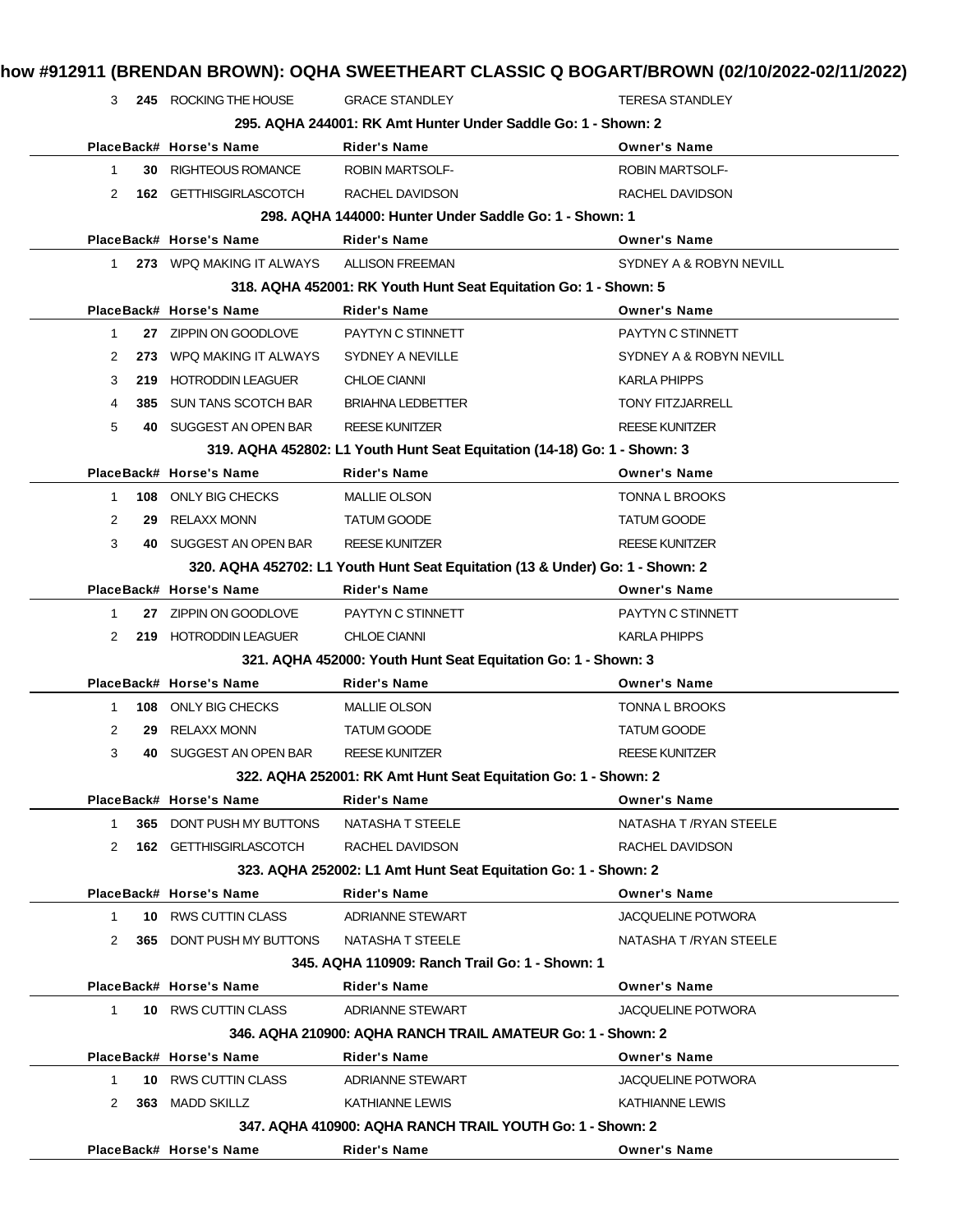| Show #912911 (DEAN BOGART): OQHA SWEETHEART CLASSIC Q BOGART/BROWN (02/10/2022-02/11/2022) |  |  |
|--------------------------------------------------------------------------------------------|--|--|
|--------------------------------------------------------------------------------------------|--|--|

| 1           |     | 285 GIBANJO                              | <b>KENNEDY MARSHALL</b>                                                | <b>KENNEDY MARSHALL</b> |
|-------------|-----|------------------------------------------|------------------------------------------------------------------------|-------------------------|
| 2           |     | 236 POPPIN TAGS                          | RACHEL SEMRAU                                                          | <b>JOHN B SEMRAU</b>    |
|             |     |                                          |                                                                        |                         |
|             |     | PlaceBack# Horse's Name                  | 357. AQHA 134004: L1 Reining Go: 1 - Shown: 5<br><b>Rider's Name</b>   | <b>Owner's Name</b>     |
| $\mathbf 1$ |     | 399 GUNNA BE TRASHY                      | <b>CHRISSA M WESTBROOKS</b>                                            | ANDREW J RABUNG         |
| 2           |     | 112 SMART SASSALENA                      | <b>ELAINE GRIMPS</b>                                                   | NANCY STOLZ PETTERSON   |
| 3           |     | 274 SHINERS LIL WHIZ                     | CHRISSA M WESTBROOKS                                                   | RICHARD & PAMELA MILLER |
|             |     |                                          | 358. AQHA 434001: RK Youth Reining Go: 1 - Shown: 1                    |                         |
|             |     | PlaceBack# Horse's Name                  | <b>Rider's Name</b>                                                    | <b>Owner's Name</b>     |
| DQ.         |     | 409 SASSALENA                            | <b>PAIGE STAFEK</b>                                                    | CHARLES C JR HADAWAY    |
|             |     |                                          | 359. AQHA 234001: RK Amt Reining Go: 1 - Shown: 3                      |                         |
|             |     | PlaceBack# Horse's Name                  | <b>Rider's Name</b>                                                    | <b>Owner's Name</b>     |
| 1.          |     | 188 ACE OF JADES                         | <b>KAITLIN JOHNSTON</b>                                                | <b>KAITLIN JOHNSTON</b> |
| DQ.         |     | 414 WHIZKY FROSTED FRANK                 | KAITLIN JOHNSTON                                                       | KINGZLEY OLIVER GRAVES  |
| DQ.         |     | 274 SHINERS LIL WHIZ                     | PAMELA A MILLER                                                        | RICHARD & PAMELA MILLER |
|             |     |                                          | 360. AQHA 434002: L1 Youth Reining Go: 1 - Shown: 1                    |                         |
|             |     | PlaceBack# Horse's Name                  | <b>Rider's Name</b>                                                    | <b>Owner's Name</b>     |
|             |     | DQ 285 GIBANJO                           | <b>KENNEDY MARSHALL</b>                                                | <b>KENNEDY MARSHALL</b> |
|             |     |                                          | 361. AQHA 234002: L1 Amt Reining Go: 1 - Shown: 4                      |                         |
|             |     | PlaceBack# Horse's Name                  | <b>Rider's Name</b>                                                    | <b>Owner's Name</b>     |
| $\mathbf 1$ |     | 411 REST AWHILE                          | <b>HEATHER SMARTT</b>                                                  | <b>JOEY MILLER</b>      |
| 2           |     | 274 SHINERS LIL WHIZ                     | PAMELA A MILLER                                                        | RICHARD & PAMELA MILLER |
| 3           |     | 188 ACE OF JADES                         | <b>KAITLIN JOHNSTON</b>                                                | KAITLIN JOHNSTON        |
|             |     |                                          | 362. AQHA 434000: Youth Reining Go: 1 - Shown: 2                       |                         |
|             |     | PlaceBack# Horse's Name                  | <b>Rider's Name</b>                                                    | <b>Owner's Name</b>     |
| 1           |     | 236 POPPIN TAGS                          | RACHEL SEMRAU                                                          | <b>JOHN B SEMRAU</b>    |
| DQ.         |     | 285 GIBANJO                              | <b>KENNEDY MARSHALL</b>                                                | <b>KENNEDY MARSHALL</b> |
|             |     |                                          | 365. AQHA 134000: Reining Go: 1 - Shown: 4                             |                         |
|             |     | PlaceBack# Horse's Name                  | <b>Rider's Name</b>                                                    | <b>Owner's Name</b>     |
|             |     | 233 UNO SMART FRITZ                      | SUE SULTZE                                                             | JOHN B SEMRAU           |
| DQ.         | 399 | <b>GUNNA BE TRASHY</b>                   | CHRISSA M WESTBROOKS                                                   | ANDREW J RABUNG         |
| DQ.         |     | 246 SMOKUM HOLLY TIME                    | <b>KRISTINA WALL</b>                                                   | <b>KRISTINA WALL</b>    |
| DQ.         |     | 398 MOBSTERS PEA EYE                     | CHRISSA M WESTBROOKS                                                   | ABIGAIL R ANDERSON      |
|             |     |                                          | 380. AQHA 136004: L1 Western Riding Go: 1 - Shown: 1                   |                         |
|             |     | PlaceBack# Horse's Name                  | <b>Rider's Name</b>                                                    | <b>Owner's Name</b>     |
| $1 \quad$   |     | 229 NEVER DOUBT A COWBOY MICHAEL R DAVIS |                                                                        | ESPERANZA TERVALON-     |
|             |     |                                          | 387. AQHA 136000: Western Riding Go: 1 - Shown: 1                      |                         |
|             |     | PlaceBack# Horse's Name                  | Rider's Name                                                           | <b>Owner's Name</b>     |
| DQ          |     | 90 INVITE WHO                            | CHELSEA E CARLSON                                                      | <b>KATRINA BILIC</b>    |
|             |     |                                          | 397. AQHA 142004: L1 Western Pleasure Go: 1 - Shown: 3                 |                         |
|             |     | PlaceBack# Horse's Name                  | Rider's Name                                                           | <b>Owner's Name</b>     |
| 1           |     | 388 SHESREDWHITENBLUE                    | <b>BRITTNEY MELLOR BARR</b>                                            | PAISLEY THOM            |
| 2           |     | 51 YOU WILLY WANT THIS                   | SAVANNAH C MCGUIRE                                                     | SYDNEY WINTER           |
| 3           |     | 229 NEVER DOUBT A COWBOY                 | MICHAEL R DAVIS                                                        | ESPERANZA TERVALON-     |
|             |     |                                          | 398. AQHA 442102: L1 Youth Walk Trot Western Pleasure Go: 1 - Shown: 3 |                         |
|             |     | PlaceBack# Horse's Name                  | Rider's Name                                                           | <b>Owner's Name</b>     |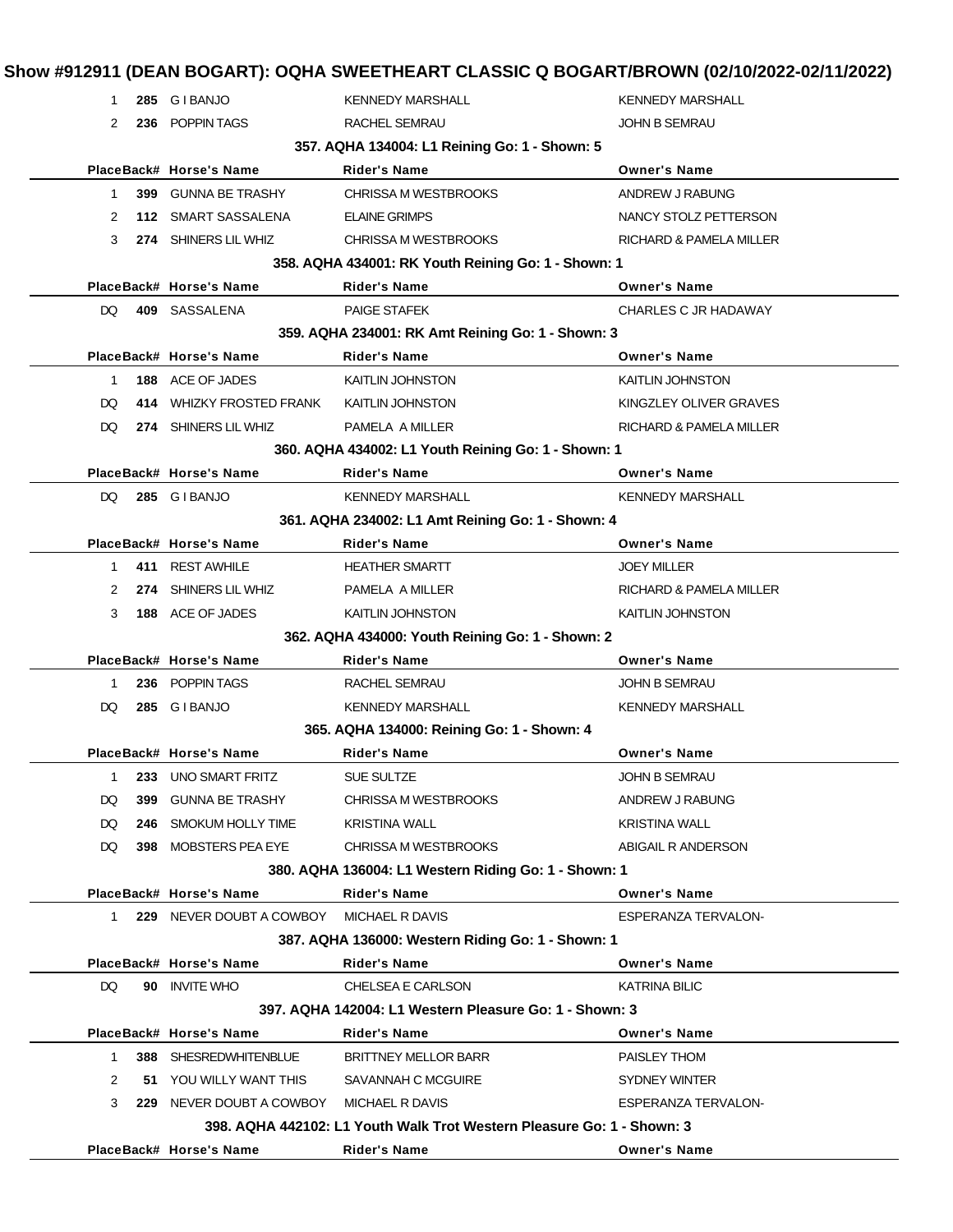|              |     | PlaceBack# Horse's Name         | Rider's Name                                                                                 | <b>Owner's Name</b>                        |
|--------------|-----|---------------------------------|----------------------------------------------------------------------------------------------|--------------------------------------------|
|              |     |                                 | 426. OQHA LEADLN: OQHA LEADLINE Go: 1 - Shown: 1                                             |                                            |
| 2            |     | 178 CERTAINLY A GOODBAR         | <b>MELLODY MERESSE</b>                                                                       | <b>MELLODY MERESSE</b>                     |
| $\mathbf{1}$ |     | 23 JETS PRINCIPLE STAR          | <b>KENNEDY WRIGHT</b>                                                                        | <b>JAROD W WRIGHT</b>                      |
|              |     | PlaceBack# Horse's Name         | Rider's Name                                                                                 | <b>Owner's Name</b>                        |
| DQ           |     | 8 DOUBT IM INVITED              | <b>JENNIFER T REEVES</b><br>411, OQHA SFWP: OQHA SMALL FRY WESTERN PLEASURE Go: 1 - Shown: 2 | <b>JENNIFER T REEVES</b>                   |
| 3            | 88. | <b>WATCH THIS MACHINE</b>       | CINDY L KUENZI                                                                               | DAN & CINDY KUENZI                         |
| 2            | 30  | RIGHTEOUS ROMANCE               | <b>ROBIN MARTSOLF-</b>                                                                       | <b>ROBIN MARTSOLF-</b>                     |
| $\mathbf{1}$ | 68  | BEST TO BE HOT                  | <b>LONNIE K ANNAS</b>                                                                        | LONNIE K ANNAS                             |
|              |     | PlaceBack# Horse's Name         | Rider's Name                                                                                 | <b>Owner's Name</b>                        |
|              |     |                                 | 407, AQHA 242800: Amt Select Western Pleasure Go: 1 - Shown: 4                               |                                            |
| 6            |     | 3 LUCKY IN KENTUCKY             | <b>JOYCE SORENSEN</b>                                                                        | <b>JOYCE SORENSEN</b>                      |
| 5            | 8   | DOUBT IM INVITED                | <b>JENNIFER T REEVES</b>                                                                     | <b>JENNIFER T REEVES</b>                   |
| 4            | 365 | DONT PUSH MY BUTTONS            | NATASHA T STEELE                                                                             | NATASHA T /RYAN STEELE                     |
| 3            | 30  | <b>RIGHTEOUS ROMANCE</b>        | <b>ROBIN MARTSOLF-</b>                                                                       | <b>ROBIN MARTSOLF-</b>                     |
| 2            | 68  | BEST TO BE HOT                  | LONNIE K ANNAS                                                                               | LONNIE K ANNAS                             |
| 1            |     | 51 YOU WILLY WANT THIS          | SYDNEY WINTER                                                                                | <b>SYDNEY WINTER</b>                       |
|              |     | PlaceBack# Horse's Name         | <b>Rider's Name</b>                                                                          | <b>Owner's Name</b>                        |
|              |     |                                 | 406, AQHA 242002: L1 Amt Western Pleasure Go: 1 - Shown: 6                                   |                                            |
| 7            | 105 | RIGHTEOUS JEWEL                 | <b>CRESSANDRA</b>                                                                            | <b>KAREN SENGER</b>                        |
| 6            | 31. | RIGHTEOUS BROTHA                | <b>TRACI M GRAM</b>                                                                          | <b>TRACI M GRAM</b>                        |
| 5            |     | 3 LUCKY IN KENTUCKY             | <b>JOYCE SORENSEN</b>                                                                        | <b>JOYCE SORENSEN</b>                      |
| 4            |     | 368 MACS GOOD N DYNAMIC         | <b>KAREN SENGER</b>                                                                          | <b>CRESSANDRA</b>                          |
| 3            |     | 162 GETTHISGIRLASCOTCH          | RACHEL DAVIDSON                                                                              | RACHEL DAVIDSON                            |
| 2            | 365 | DONT PUSH MY BUTTONS            | NATASHA T STEELE                                                                             | NATASHA T /RYAN STEELE                     |
| $\mathbf 1$  |     | 37 ROCKIN IT GOOD               | <b>SUZANNE HARRIS</b>                                                                        | <b>SUZANNE HARRIS</b>                      |
|              |     | PlaceBack# Horse's Name         | <b>Rider's Name</b>                                                                          | <b>Owner's Name</b>                        |
|              |     |                                 | 405. AQHA 242001: RK Amt Western Pleasure Go: 1 - Shown: 7                                   |                                            |
| 2            |     | 359 ZIPPOS GOLDEN FAME          | <b>JEANETTE JOHNSTON</b>                                                                     | <b>KAITLIN JOHNSTON</b>                    |
| 1            |     | 47 HUNTIN FOR MY HARLEY         | ANNETTE VAUGHAN                                                                              | ANNETTE VAUGHAN                            |
|              |     | PlaceBack# Horse's Name         | <b>Rider's Name</b>                                                                          | <b>Owner's Name</b>                        |
|              |     |                                 | 404. AQHA 242102: L1 Amt Walk Trot Western Pleasure Go: 1 - Shown: 2                         |                                            |
| $\mathbf{1}$ |     | 29 RELAXX MONN                  | <b>TATUM GOODE</b>                                                                           | <b>TATUM GOODE</b>                         |
|              |     | PlaceBack# Horse's Name         | Rider's Name                                                                                 | <b>Owner's Name</b>                        |
|              |     |                                 | 402. AQHA 442000: Youth Western Pleasure Go: 1 - Shown: 1                                    |                                            |
| 5            |     | 221 WILLYS HOT HOT HOT          | RAINA MCALLISTER                                                                             | <b>RENEE ENGLAND</b>                       |
| 4            | 385 | SUN TANS SCOTCH BAR             | <b>BRIAHNA LEDBETTER</b>                                                                     | <b>TONY FITZJARRELL</b>                    |
| 3            |     | 27 ZIPPIN ON GOODLOVE           | PAYTYN C STINNETT                                                                            | PAYTYN C STINNETT                          |
| 2            |     | 273 WPQ MAKING IT ALWAYS        | SYDNEY A NEVILLE                                                                             | SYDNEY A & ROBYN NEVILL                    |
| $\mathbf 1$  |     | 85 CLASSIC DESIGNER             | Rider's Name<br><b>TEGAN BRANDER</b>                                                         | <b>Owner's Name</b><br><b>TRACI M GRAM</b> |
|              |     | PlaceBack# Horse's Name         | 399. AQHA 442001: RK Youth Western Pleasure Go: 1 - Shown: 5                                 |                                            |
| 3            |     | 178 CERTAINLY A GOODBAR         | <b>MELLODY MERESSE</b>                                                                       | <b>MELLODY MERESSE</b>                     |
| 2            |     | 378 YOUR NOT INVITED            | <b>XIMENA MCALLISTER</b>                                                                     | <b>RENEE ENGLAND</b>                       |
|              |     | <b>365 DONT PUSH MY BUTTONS</b> | <b>CAITLIN STEELE</b>                                                                        |                                            |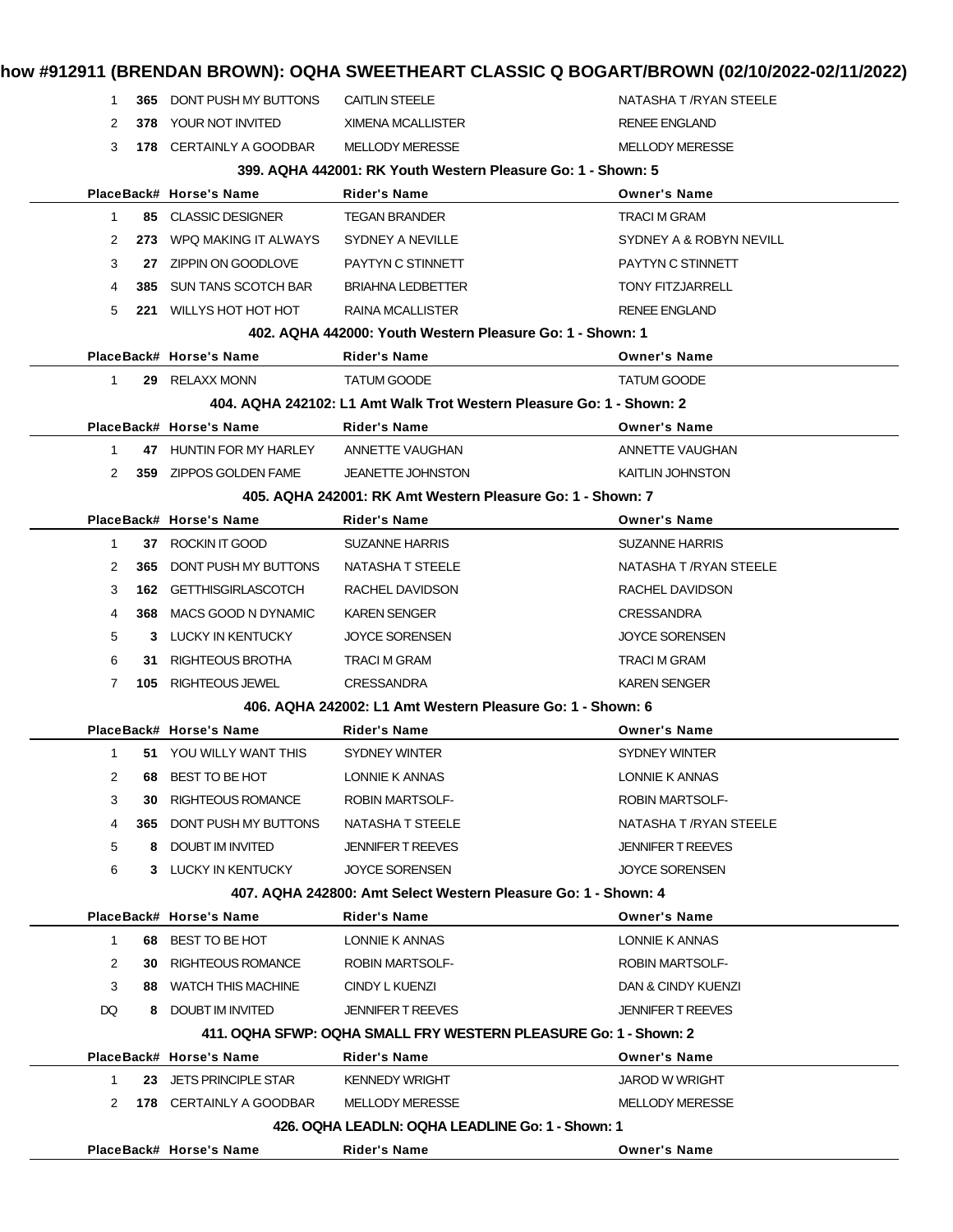| $\mathbf{1}$   |     | 178 CERTAINLY A GOODBAR     | <b>COLT LAWSON</b>                                                          | <b>MELLODY MERESSE</b>  |
|----------------|-----|-----------------------------|-----------------------------------------------------------------------------|-------------------------|
|                |     |                             | 427, OQHA SFHRMS: OQHA SMALL FRY HORSEMANSHIP Go: 1 - Shown: 3              |                         |
|                |     | PlaceBack# Horse's Name     | <b>Rider's Name</b>                                                         | <b>Owner's Name</b>     |
| $\mathbf{1}$   |     | 414 WHIZKY FROSTED FRANK    | KINGZLEY OLIVER GRAVES                                                      | KINGZLEY OLIVER GRAVES  |
| 2              | 23  | <b>JETS PRINCIPLE STAR</b>  | <b>KENNEDY WRIGHT</b>                                                       | <b>JAROD W WRIGHT</b>   |
| 3              |     | 178 CERTAINLY A GOODBAR     | <b>MELLODY MERESSE</b>                                                      | <b>MELLODY MERESSE</b>  |
|                |     |                             | 428. AQHA 440102: L1 Youth Walk Trot Horsemanship Go: 1 - Shown: 4          |                         |
|                |     | PlaceBack# Horse's Name     | Rider's Name                                                                | <b>Owner's Name</b>     |
| $\mathbf{1}$   | 395 | <b>MOONLIT REMINIC</b>      | ANGELINA QUINTERO                                                           | SOPHIE GIBSON           |
| 2              | 414 | WHIZKY FROSTED FRANK        | KINGZLEY OLIVER GRAVES                                                      | KINGZLEY OLIVER GRAVES  |
| 3              | 365 | DONT PUSH MY BUTTONS        | <b>CAITLIN STEELE</b>                                                       | NATASHA T /RYAN STEELE  |
| 4              |     | 178 CERTAINLY A GOODBAR     | <b>MELLODY MERESSE</b>                                                      | <b>MELLODY MERESSE</b>  |
|                |     |                             | 430. AQHA 440001: RK Youth Western Horsemanship Go: 1 - Shown: 10           |                         |
|                |     | PlaceBack# Horse's Name     | <b>Rider's Name</b>                                                         | <b>Owner's Name</b>     |
| 0              |     | 395 MOONLIT REMINIC         | ANGELINA QUINTERO                                                           | SOPHIE GIBSON           |
| $\mathbf{1}$   | 245 | ROCKING THE HOUSE           | <b>GRACE STANDLEY</b>                                                       | <b>TERESA STANDLEY</b>  |
| 2              | 219 | <b>HOTRODDIN LEAGUER</b>    | <b>CHLOE CIANNI</b>                                                         | <b>KARLA PHIPPS</b>     |
| 3              | 85  | <b>CLASSIC DESIGNER</b>     | <b>TEGAN BRANDER</b>                                                        | <b>TRACI M GRAM</b>     |
| 4              | 385 | SUN TANS SCOTCH BAR         | <b>BRIAHNA LEDBETTER</b>                                                    | <b>TONY FITZJARRELL</b> |
| 5              | 378 | YOUR NOT INVITED            | XIMENA MCALLISTER                                                           | <b>RENEE ENGLAND</b>    |
| 6              | 221 | WILLYS HOT HOT HOT          | RAINA MCALLISTER                                                            | <b>RENEE ENGLAND</b>    |
| $\overline{7}$ | 27  | ZIPPIN ON GOODLOVE          | PAYTYN C STINNETT                                                           | PAYTYN C STINNETT       |
| 8              | 40  | SUGGEST AN OPEN BAR         | <b>REESE KUNITZER</b>                                                       | <b>REESE KUNITZER</b>   |
| 9              |     | 273 WPQ MAKING IT ALWAYS    | SYDNEY A NEVILLE                                                            | SYDNEY A & ROBYN NEVILL |
|                |     |                             | 431. AQHA 440802: L1 Youth Western Horsemanship 14 - 18 Go: 1 - Shown: 6    |                         |
|                |     | PlaceBack# Horse's Name     | <b>Rider's Name</b>                                                         | <b>Owner's Name</b>     |
| $\mathbf 1$    |     | 108 ONLY BIG CHECKS         | <b>MALLIE OLSON</b>                                                         | <b>TONNA L BROOKS</b>   |
| $\overline{2}$ | 29  | <b>RELAXX MONN</b>          | TATUM GOODE                                                                 | <b>TATUM GOODE</b>      |
| 3              | 33  | MARTINIS IN THE DARK        | DELANEY DAVIS                                                               | ABBEY DAVIS             |
| 4              | 221 | WILLYS HOT HOT HOT          | RAINA MCALLISTER                                                            | <b>RENEE ENGLAND</b>    |
| 5              | 40  | SUGGEST AN OPEN BAR         | <b>REESE KUNITZER</b>                                                       | <b>REESE KUNITZER</b>   |
| 6              | 245 | ROCKING THE HOUSE           | <b>GRACE STANDLEY</b>                                                       | <b>TERESA STANDLEY</b>  |
|                |     |                             | 432. AQHA 440702: L1 Youth Western Horsemanship 13 & Under Go: 1 - Shown: 3 |                         |
|                |     | PlaceBack# Horse's Name     | <b>Rider's Name</b>                                                         | <b>Owner's Name</b>     |
| 1              | 27  | ZIPPIN ON GOODLOVE          | PAYTYN C STINNETT                                                           | PAYTYN C STINNETT       |
| 2              | 219 | <b>HOTRODDIN LEAGUER</b>    | <b>CHLOE CIANNI</b>                                                         | <b>KARLA PHIPPS</b>     |
| 3              |     | <b>378 YOUR NOT INVITED</b> | <b>XIMENA MCALLISTER</b>                                                    | <b>RENEE ENGLAND</b>    |
|                |     |                             | 433. AQHA 440000: Youth Western Horsemanship Go: 1 - Shown: 5               |                         |
|                |     | PlaceBack# Horse's Name     | Rider's Name                                                                | <b>Owner's Name</b>     |
| $\mathbf{1}$   |     | 108 ONLY BIG CHECKS         | <b>MALLIE OLSON</b>                                                         | <b>TONNA L BROOKS</b>   |
| 2              | 33  | <b>MARTINIS IN THE DARK</b> | DELANEY DAVIS                                                               | ABBEY DAVIS             |
| 3              |     | ROCKING THE HOUSE           | <b>GRACE STANDLEY</b>                                                       |                         |
|                | 245 |                             |                                                                             | <b>TERESA STANDLEY</b>  |
| 4              | 40  | SUGGEST AN OPEN BAR         | <b>REESE KUNITZER</b>                                                       | <b>REESE KUNITZER</b>   |
| DQ             | 29  | <b>RELAXX MONN</b>          | <b>TATUM GOODE</b>                                                          | <b>TATUM GOODE</b>      |
|                |     |                             | 434. AQHA 240001: RK Amt Western Horsemanship Go: 1 - Shown: 9              |                         |
|                |     | PlaceBack# Horse's Name     | Rider's Name                                                                | <b>Owner's Name</b>     |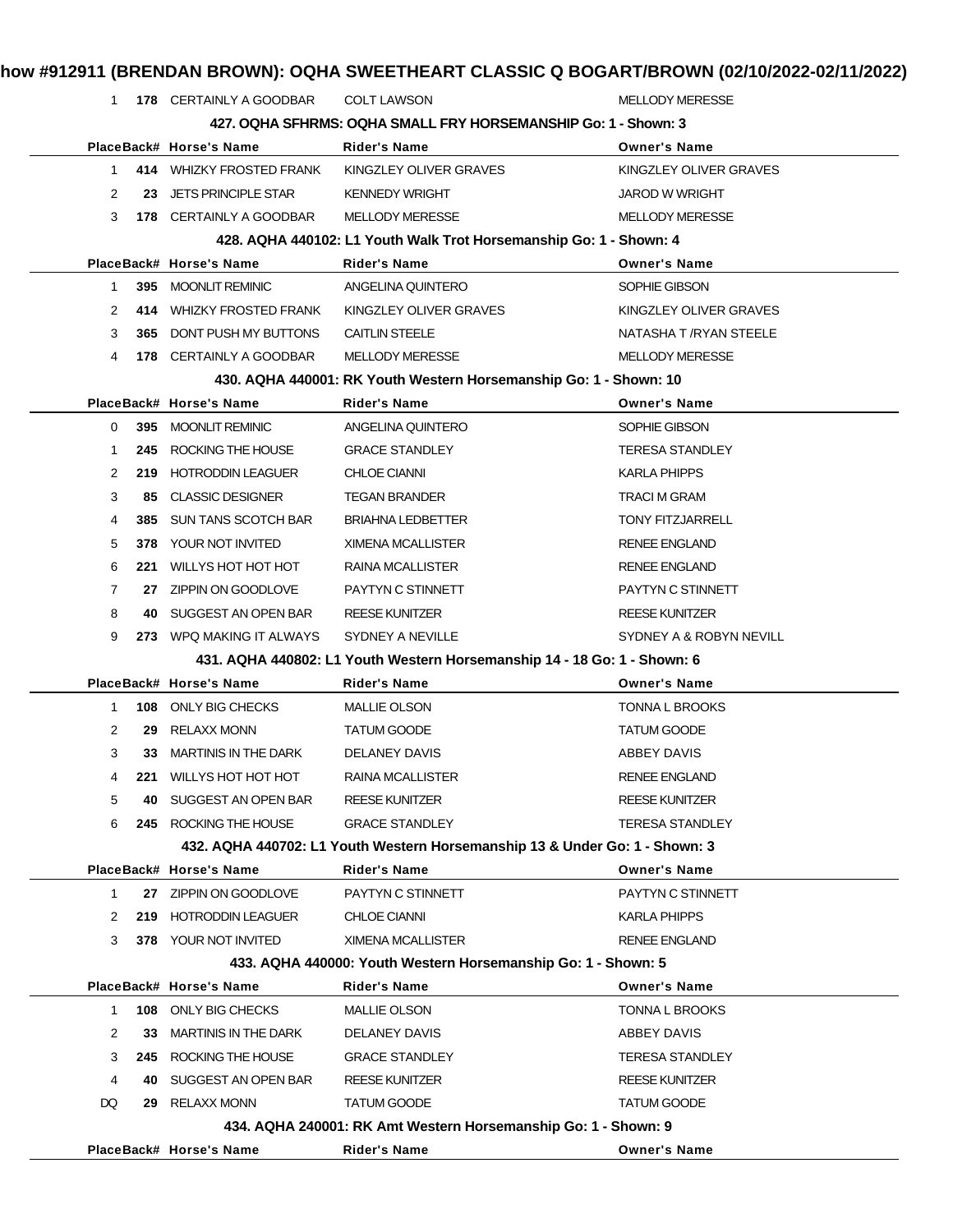| 1              |     | 267 WHIZKEYS CASH BANDIT   | LINDSEY PAUL                                                       | LINDSEY PAUL             |
|----------------|-----|----------------------------|--------------------------------------------------------------------|--------------------------|
| 2              | 37  | ROCKIN IT GOOD             | <b>SUZANNE HARRIS</b>                                              | <b>SUZANNE HARRIS</b>    |
| 3              |     | 162 GETTHISGIRLASCOTCH     | RACHEL DAVIDSON                                                    | RACHEL DAVIDSON          |
| 4              | 368 | MACS GOOD N DYNAMIC        | <b>KAREN SENGER</b>                                                | <b>CRESSANDRA</b>        |
| 5              | 31  | RIGHTEOUS BROTHA           | TRACI M GRAM                                                       | <b>TRACI M GRAM</b>      |
| 6              | 365 | DONT PUSH MY BUTTONS       | NATASHA T STEELE                                                   | NATASHA T / RYAN STEELE  |
| 7              |     | 359 ZIPPOS GOLDEN FAME     | <b>JEANETTE JOHNSTON</b>                                           | <b>KAITLIN JOHNSTON</b>  |
| 8              | 3   | LUCKY IN KENTUCKY          | <b>JOYCE SORENSEN</b>                                              | <b>JOYCE SORENSEN</b>    |
| DQ             | 105 | RIGHTEOUS JEWEL            | <b>CRESSANDRA</b>                                                  | <b>KAREN SENGER</b>      |
|                |     |                            | 435. AQHA 240002: L1 Amt Western Horsemanship Go: 1 - Shown: 8     |                          |
|                |     | PlaceBack# Horse's Name    | <b>Rider's Name</b>                                                | <b>Owner's Name</b>      |
| $\mathbf{1}$   |     | 51 YOU WILLY WANT THIS     | SYDNEY WINTER                                                      | <b>SYDNEY WINTER</b>     |
| 2              | 70  | ONLY WAY TO LOPE           | <b>JERI L BUCKWALTER</b>                                           | <b>JERI L BUCKWALTER</b> |
| 3              | 365 | DONT PUSH MY BUTTONS       | <b>NATASHA T STEELE</b>                                            | NATASHA T / RYAN STEELE  |
| 4              | 30  | RIGHTEOUS ROMANCE          | <b>ROBIN MARTSOLF-</b>                                             | <b>ROBIN MARTSOLF-</b>   |
| 5              | 68  | BEST TO BE HOT             | LONNIE K ANNAS                                                     | LONNIE K ANNAS           |
| 6              |     | 359 ZIPPOS GOLDEN FAME     | <b>JEANETTE JOHNSTON</b>                                           | <b>KAITLIN JOHNSTON</b>  |
| $\overline{7}$ | 8   | <b>DOUBT IM INVITED</b>    | <b>JENNIFER T REEVES</b>                                           | <b>JENNIFER T REEVES</b> |
| 8              |     | 3 LUCKY IN KENTUCKY        | <b>JOYCE SORENSEN</b>                                              | <b>JOYCE SORENSEN</b>    |
|                |     |                            | 436. AQHA 240800: Amt Select Western Horsemanship Go: 1 - Shown: 4 |                          |
|                |     | PlaceBack# Horse's Name    | <b>Rider's Name</b>                                                | <b>Owner's Name</b>      |
| $\mathbf{1}$   |     | <b>70 ONLY WAY TO LOPE</b> | <b>JERI L BUCKWALTER</b>                                           | <b>JERI L BUCKWALTER</b> |
| 2              | 88  | WATCH THIS MACHINE         | CINDY L KUENZI                                                     | DAN & CINDY KUENZI       |
| 3              | 8   | DOUBT IM INVITED           | <b>JENNIFER T REEVES</b>                                           | <b>JENNIFER T REEVES</b> |
| 4              | 68  | BEST TO BE HOT             | LONNIE K ANNAS                                                     | LONNIE K ANNAS           |
|                |     |                            | 451. AQHA 230000: Amt Pole Bending Go: 1 - Shown: 1                |                          |
|                |     | PlaceBack# Horse's Name    | Rider's Name                                                       | <b>Owner's Name</b>      |
| 1              |     | 327 A FRENCHMANS FANCY     | RACHAEL MACDONALD                                                  | RACHAEL MACDONALD        |
|                |     |                            | 452. AQHA 130000: Pole Bending Go: 1 - Shown: 1                    |                          |
|                |     | PlaceBack# Horse's Name    | <b>Rider's Name</b>                                                | <b>Owner's Name</b>      |
|                |     | 1 327 A FRENCHMANS FANCY   | RACHAEL MACDONALD                                                  | RACHAEL MACDONALD        |
|                |     |                            | 456. AQHA 432000: Youth Stake Race Go: 1 - Shown: 2                |                          |
|                |     | PlaceBack# Horse's Name    | <b>Rider's Name</b>                                                | <b>Owner's Name</b>      |
| $1 \quad$      |     | 414 WHIZKY FROSTED FRANK   | KINGZLEY OLIVER GRAVES                                             | KINGZLEY OLIVER GRAVES   |
|                |     | 2 178 CERTAINLY A GOODBAR  | <b>MELLODY MERESSE</b>                                             | <b>MELLODY MERESSE</b>   |
|                |     |                            | 457, AQHA 232000: Amt Stake Race Go: 1 - Shown: 1                  |                          |
|                |     | PlaceBack# Horse's Name    | <b>Rider's Name</b>                                                | <b>Owner's Name</b>      |
|                |     | 1 327 A FRENCHMANS FANCY   | RACHAEL MACDONALD                                                  | RACHAEL MACDONALD        |
|                |     |                            | 458. AQHA 428000: Youth Barrel Racing Go: 1 - Shown: 2             |                          |
|                |     | PlaceBack# Horse's Name    | <b>Rider's Name</b>                                                | <b>Owner's Name</b>      |
| 1              |     | 414 WHIZKY FROSTED FRANK   | KINGZLEY OLIVER GRAVES                                             | KINGZLEY OLIVER GRAVES   |
| 2              |     | 178 CERTAINLY A GOODBAR    | <b>MELLODY MERESSE</b>                                             | <b>MELLODY MERESSE</b>   |
|                |     |                            | 459. AQHA 228000: Amt Barrel Racing Go: 1 - Shown: 1               |                          |
|                |     | PlaceBack# Horse's Name    | <b>Rider's Name</b>                                                | <b>Owner's Name</b>      |
| $1 \quad$      |     | 327 A FRENCHMANS FANCY     | RACHAEL MACDONALD                                                  | RACHAEL MACDONALD        |
|                |     |                            | 460. AQHA 128000: Barrel Racing Go: 1 - Shown: 1                   |                          |

**460. AQHA 128000: Barrel Racing Go: 1 - Shown: 1**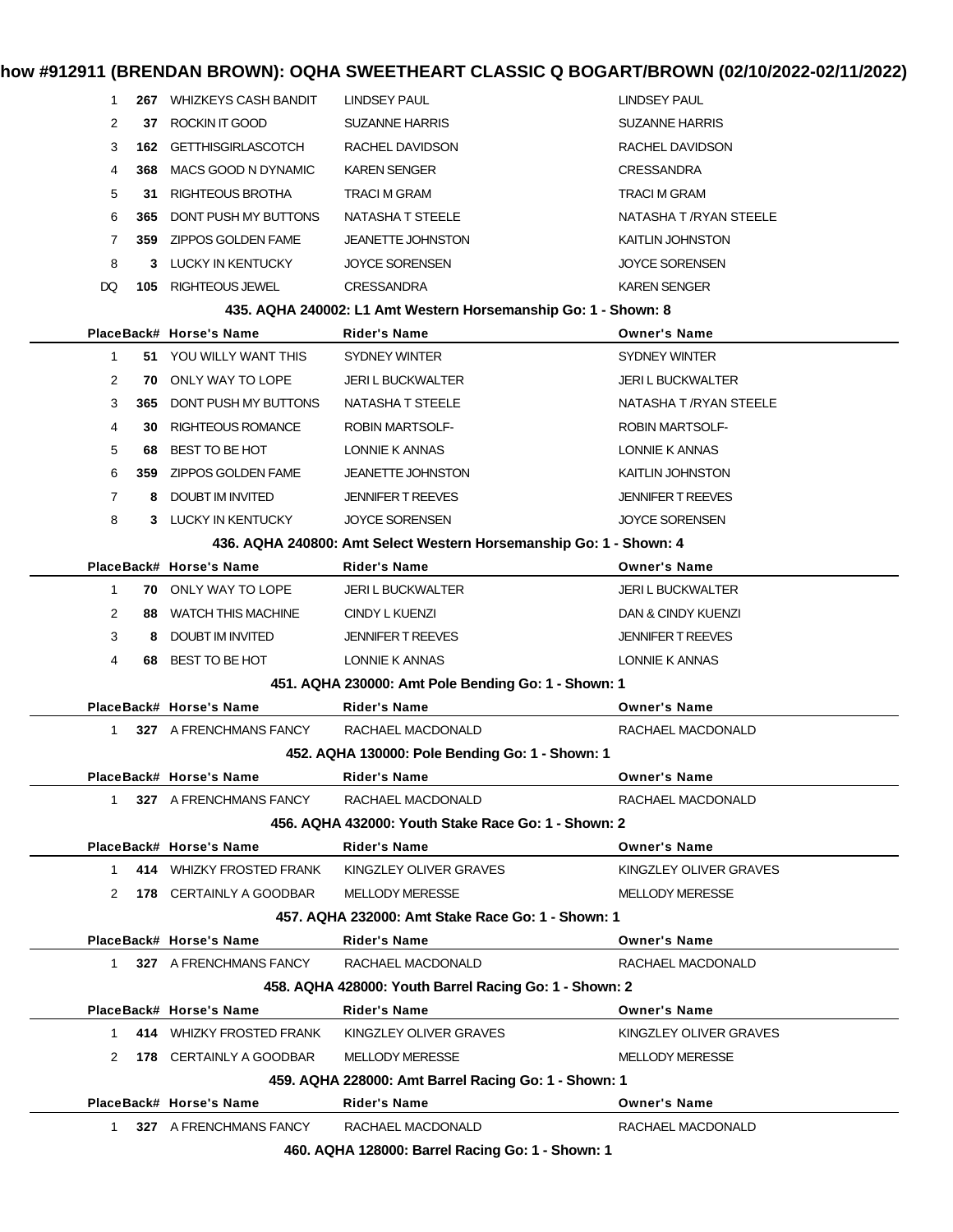|              | PlaceBack# Horse's Name                  | <b>Rider's Name</b>                                                   | <b>Owner's Name</b>         |
|--------------|------------------------------------------|-----------------------------------------------------------------------|-----------------------------|
|              | 1 327 A FRENCHMANS FANCY                 | RACHAEL MACDONALD                                                     | RACHAEL MACDONALD           |
|              |                                          | 570. ALBR ABRR19: ALL BREED RANCH RIDING 19 & OVER Go: 1 - Shown: 2   |                             |
|              | PlaceBack# Horse's Name                  | <b>Rider's Name</b>                                                   | <b>Owner's Name</b>         |
| 1            | 112 SMART SASSALENA                      | <b>ELAINE GRIMPS</b>                                                  | NANCY STOLZ PETTERSON       |
| 2            | 366 SMART CHROMED RINGO                  | CHRISSA M WESTBROOKS                                                  | VICTORIA MARIE DAVIS        |
|              |                                          | 572. ALBR ABRRO: ALL BREED RANCH RIDING OPEN Go: 1 - Shown: 1         |                             |
|              | PlaceBack# Horse's Name                  | <b>Rider's Name</b>                                                   | <b>Owner's Name</b>         |
|              | 1 112 SMART SASSALENA                    | <b>ELAINE GRIMPS</b>                                                  | NANCY STOLZ PETTERSON       |
|              |                                          | 574. ALBR ABHS18: ALL BREED HUNTER UND SADDLE 18 & U Go: 1 - Shown: 1 |                             |
|              | PlaceBack# Horse's Name                  | <b>Rider's Name</b>                                                   | <b>Owner's Name</b>         |
| 1            | 29 RELAXX MONN                           | <b>TATUM GOODE</b>                                                    | <b>TATUM GOODE</b>          |
|              |                                          | 579. ALBR ABSH19: ALL BREED SHOWMANSHIP 19 & O Go: 1 - Shown: 3       |                             |
|              | PlaceBack# Horse's Name                  | <b>Rider's Name</b>                                                   | <b>Owner's Name</b>         |
| $\mathbf{1}$ | <b>100 WILLY GONNA LOVE YA</b>           | KARI A BINEK                                                          | KARI A BINEK                |
|              |                                          |                                                                       |                             |
| 2            | 103 YA THINK IM GOOD                     | <b>FALLON CRAWFORD</b>                                                | <b>FALLON CRAWFORD</b>      |
| 3            | 61 VS LADY IN LACE                       | <b>SUSAN PERRY</b>                                                    | <b>SUSAN PERRY</b>          |
|              |                                          | 580. ALBR ABSH18: ALL BREED SHOWMANSHIP 18 & UNDER Go: 1 - Shown: 1   |                             |
|              | PlaceBack# Horse's Name                  | <b>Rider's Name</b>                                                   | <b>Owner's Name</b>         |
| $1 \quad$    | 206 THE NEXT EPISODE                     | RACHEL CASPER                                                         | RACHEL CASPER               |
|              |                                          | 581. ALBR ABSHO: ALL BREED SHOWMANSHIP OPEN Go: 1 - Shown: 2          |                             |
|              | PlaceBack# Horse's Name                  | <b>Rider's Name</b>                                                   | <b>Owner's Name</b>         |
| 1            | 397 A SPECIAL WORK OF ART                | <b>JEANNIE JOSEPH GRETZ</b>                                           | <b>JEANNIE JOSEPH GRETZ</b> |
| 2            | <b>103</b> YA THINK IM GOOD              | <b>FALLON CRAWFORD</b>                                                | <b>FALLON CRAWFORD</b>      |
|              |                                          | 582, ALBR ABRT19: ALL BREED RANCH TRAIL 19 & OVER Go: 1 - Shown: 1    |                             |
|              | PlaceBack# Horse's Name                  | <b>Rider's Name</b>                                                   | <b>Owner's Name</b>         |
| 1            | 10 RWS CUTTIN CLASS                      | ADRIANNE STEWART                                                      | <b>JACQUELINE POTWORA</b>   |
|              |                                          | 585, ALBR ABRN19: ALL BREED REINING 19 & OVER Go: 1 - Shown: 1        |                             |
|              | PlaceBack# Horse's Name                  | <b>Rider's Name</b>                                                   | <b>Owner's Name</b>         |
| 0            | 112 SMART SASSALENA                      | ELAINE GRIMPS                                                         | NANCY STOLZ PETTERSON       |
|              |                                          | 587, ALBR ABRNO: ALL BREED REINING OPEN Go: 1 - Shown: 2              |                             |
|              | PlaceBack# Horse's Name                  | <b>Rider's Name</b>                                                   | <b>Owner's Name</b>         |
| $1 \quad$    | 405 SHINE WONT RUST                      | ROBERT C HARTLEY                                                      | PERFORMANCE HORSE           |
|              |                                          | 592. ALBR ABWR19: ALL BREED WESTERN RIDING 19 & OVER Go: 1 - Shown: 2 |                             |
|              | PlaceBack# Horse's Name                  | <b>Rider's Name</b>                                                   | <b>Owner's Name</b>         |
| $\Omega$     | 229 NEVER DOUBT A COWBOY MICHAEL R DAVIS |                                                                       | ESPERANZA TERVALON-         |
| 0            | 90 INVITE WHO                            | CHELSEA E CARLSON                                                     | <b>KATRINA BILIC</b>        |
|              |                                          | 598. ALBR ABHM19: ALL BREED HORSEMANSHIP 19 & OVER Go: 1 - Shown: 1   |                             |
|              | PlaceBack# Horse's Name                  | Rider's Name                                                          | <b>Owner's Name</b>         |
|              | 1 103 YA THINK IM GOOD                   | <b>FALLON CRAWFORD</b>                                                | <b>FALLON CRAWFORD</b>      |
|              |                                          | 599. ALBR ABHM18: ALL BREED HORSEMANSHIP 18 & UNDER Go: 1 - Shown: 1  |                             |
|              | PlaceBack# Horse's Name                  | <b>Rider's Name</b>                                                   | <b>Owner's Name</b>         |
| $\Omega$     | 33 MARTINIS IN THE DARK                  | <b>DELANEY DAVIS</b>                                                  | ABBEY DAVIS                 |
|              |                                          |                                                                       |                             |
|              |                                          | 600. ALBR ABHMO: ALL BREED HORSEMANSHIP OPEN Go: 1 - Shown: 1         |                             |
|              | PlaceBack# Horse's Name                  | Rider's Name                                                          | <b>Owner's Name</b>         |
| $1 \quad$    | 206 THE NEXT EPISODE                     | RACHEL CASPER                                                         | RACHEL CASPER               |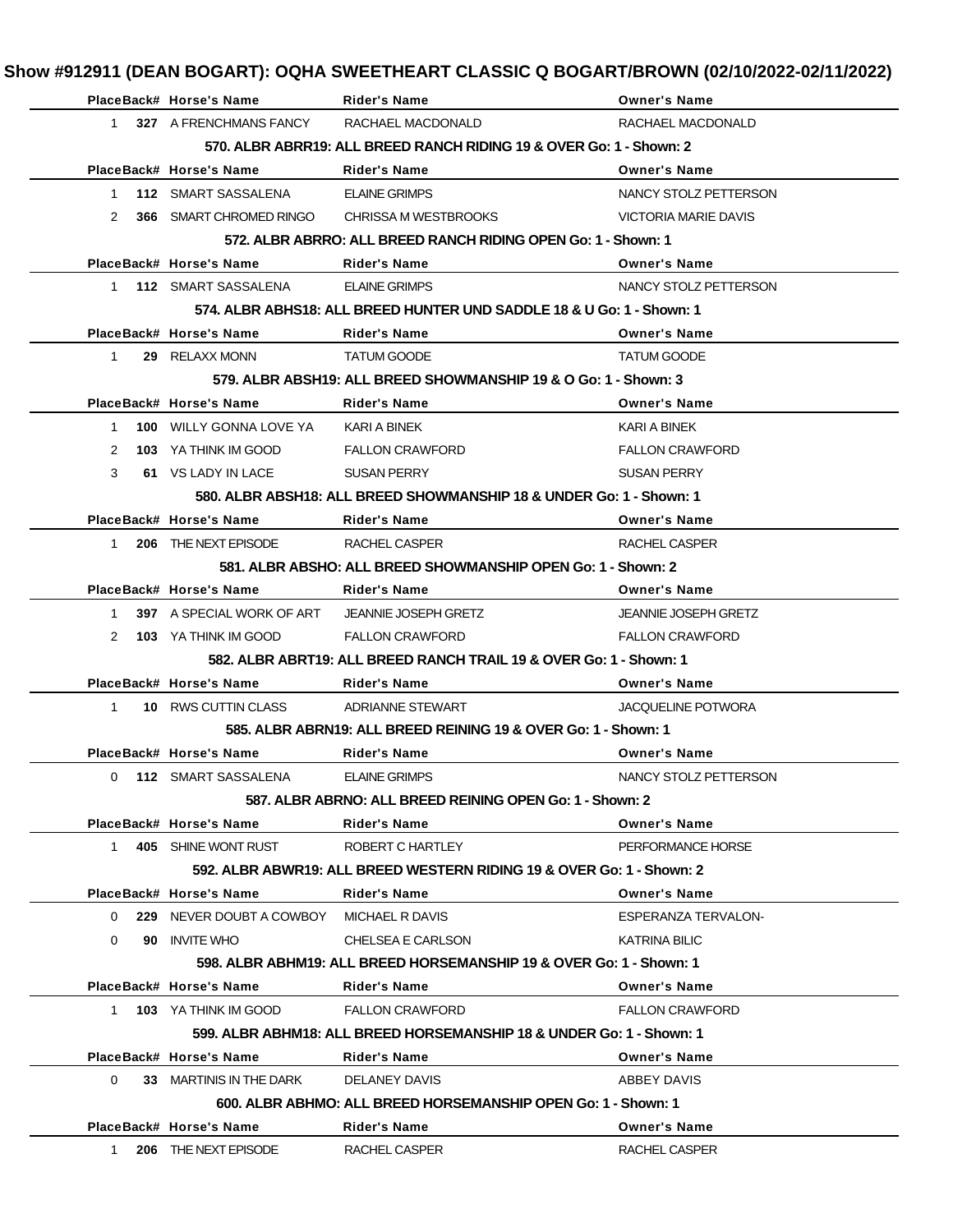#### **717. OQHA AJPHDA: APHA JACKPOT HEADING AMA Go: 1 - Shown: 1**

|              |     | PlaceBack# Horse's Name                                    | <b>Rider's Name</b>                                           | <b>Owner's Name</b>                |
|--------------|-----|------------------------------------------------------------|---------------------------------------------------------------|------------------------------------|
|              |     | 0 144 PLAYBOYS PEPPY ALSO                                  | <b>BONNIE BROWN</b>                                           | TEE JAY BROWN/WILLIAM &            |
|              |     |                                                            | 776, OQHA JPHDO: OQHA JACKPOT HEADING OPEN Go: 1 - Shown: 3   |                                    |
|              |     | PlaceBack# Horse's Name                                    | Rider's Name                                                  | <b>Owner's Name</b>                |
| 0            |     | 375 GUNNA SMOKE BUGS                                       | <b>MACK M DODSWORTH</b>                                       | <b>MACK &amp; GRETCHEN</b>         |
| $\Omega$     |     | 22 PURRFECT MAKERS MARK                                    | TED M TEEJAY II BROWN                                         | <b>WILLIAM &amp; LINDA TIFFANY</b> |
| $\Omega$     |     | <b>144 PLAYBOYS PEPPY ALSO</b>                             | <b>BONNIE BROWN</b>                                           | TEE JAY BROWN/WILLIAM &            |
|              |     |                                                            | 777, OQHA JPHLO: OQHA JACKPOT HEELING OPEN Go: 1 - Shown: 5   |                                    |
|              |     | PlaceBack# Horse's Name                                    | <b>Rider's Name</b>                                           | <b>Owner's Name</b>                |
| $\mathbf{1}$ |     | 11 TEEJAYS BAD KAT                                         | TED M TEEJAY II BROWN                                         | <b>BONNIE BROWN</b>                |
| 2            |     | <b>258 BET YER A SMARTALLIC</b>                            | <b>MACK M DODSWORTH</b>                                       | <b>MICHELLE MARIE</b>              |
|              |     | 780. OQHA JPHDA: OQHA JACKPOT HEADING AMA Go: 1 - Shown: 3 |                                                               |                                    |
|              |     | PlaceBack# Horse's Name                                    | <b>Rider's Name</b>                                           | <b>Owner's Name</b>                |
|              |     | 0 133 QR PEPTO FOR RONDEE                                  | <b>SAM MONDS</b>                                              | <b>RISING M5 LLC</b>               |
| $\Omega$     |     | <b>407 POWER DOC COMMAND</b>                               | ALYSSA LYNN STANLEY                                           | ALYSSA LYNN STANLEY                |
| $\Omega$     |     | <b>144 PLAYBOYS PEPPY ALSO</b>                             | <b>BONNIE BROWN</b>                                           | TEE JAY BROWN/WILLIAM &            |
|              |     |                                                            | 1401. AQHA 442002: L1 Youth Western Pleasure Go: 1 - Shown: 3 |                                    |
|              |     | PlaceBack# Horse's Name                                    | <b>Rider's Name</b>                                           | <b>Owner's Name</b>                |
| $\mathbf{1}$ |     | 29 RELAXX MONN                                             | <b>TATUM GOODE</b>                                            | <b>TATUM GOODE</b>                 |
| 2            |     | 27 ZIPPIN ON GOODLOVE                                      | PAYTYN C STINNETT                                             | PAYTYN C STINNETT                  |
| 3            |     | 221 WILLYS HOT HOT HOT                                     | RAINA MCALLISTER                                              | <b>RENEE ENGLAND</b>               |
|              |     |                                                            | 2791, AQHA 138000: Trail Go: 1 - Shown: 3                     |                                    |
|              |     | PlaceBack# Horse's Name                                    | <b>Rider's Name</b>                                           | <b>Owner's Name</b>                |
| $\mathbf{1}$ |     | 40 SUGGEST AN OPEN BAR                                     | <b>JAROD W WRIGHT</b>                                         | <b>REESE KUNITZER</b>              |
| 2            |     | 408 HOT NITE                                               | TRISHA K WRIGHT                                               | TRISHA K WRIGHT                    |
| <b>DQ</b>    |     | 90 INVITE WHO                                              | CHELSEA E CARLSON                                             | <b>KATRINA BILIC</b>               |
|              |     |                                                            | 4091, AQHA 142000: Western Pleasure Go: 1 - Shown: 3          |                                    |
|              |     | PlaceBack# Horse's Name                                    | <b>Rider's Name</b>                                           | <b>Owner's Name</b>                |
| $\mathbf{1}$ |     | 61 VS LADY IN LACE                                         | SAVANNAH C MCGUIRE                                            | <b>SUSAN PERRY</b>                 |
| 2            |     | 51 YOU WILLY WANT THIS                                     | <b>SYDNEY WINTER</b>                                          | <b>SYDNEY WINTER</b>               |
| 3            | 33. | MARTINIS IN THE DARK                                       | JAROD W WRIGHT                                                | ABBEY DAVIS                        |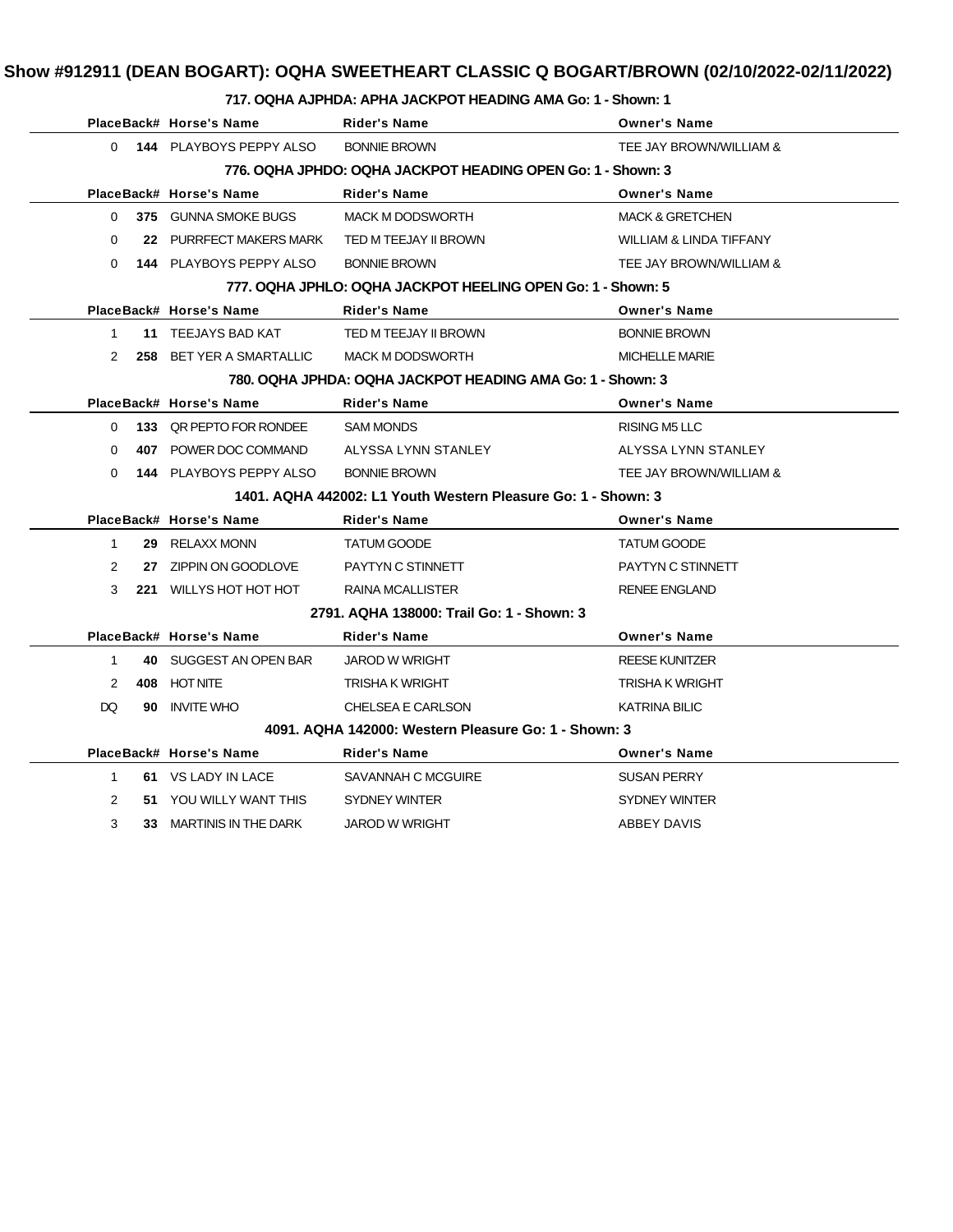## **Show #913702 (BONNIE JO CLAY): OQHA SWEETHEART CLASSIC VRH CLAY (02/10/2022-02/11/2022)**

#### **25. AQHA 288000: VRH Amt Ranch Conformation Go: 1 - Shown: 1**

|              | PlaceBack# Horse's Name                   | Rider's Name                                                           | <b>Owner's Name</b>        |
|--------------|-------------------------------------------|------------------------------------------------------------------------|----------------------------|
| 1            | 243 REDISGRAY                             | <b>BREANNE MENDELL</b>                                                 | <b>BREANNE MENDELL</b>     |
|              |                                           | 27. AQHA 288200: VRH Limited Amt Ranch Conformation Go: 1 - Shown: 4   |                            |
|              | PlaceBack# Horse's Name                   | <b>Rider's Name</b>                                                    | <b>Owner's Name</b>        |
| 1            | 362 PENNYS FROM PRIZE                     | <b>BRUCE BLODGETT</b>                                                  | <b>BRUCE BLODGETT</b>      |
| 2            | 10 RWS CUTTIN CLASS                       | ADRIANNE STEWART                                                       | <b>JACQUELINE POTWORA</b>  |
| 3            | 34 GUNNALIKEME                            | <b>JENIFFER M LEE</b>                                                  | <b>JENIFFER MLEE</b>       |
| 4<br>363     | MADD SKILLZ                               | KATHIANNE LEWIS                                                        | <b>KATHIANNE LEWIS</b>     |
|              |                                           | 28. AQHA 488200: VRH Limited Youth Ranch Conformation Go: 1 - Shown: 2 |                            |
|              | PlaceBack# Horse's Name                   | Rider's Name                                                           | <b>Owner's Name</b>        |
| $\mathbf{1}$ | 403 HR PAYIN BITSY                        | <b>HOPE ROSE HARTLEY</b>                                               | MICHAEL C AND JANET D      |
| 2<br>390     | TIVIOS DRIFTEN STAR                       | <b>RIDLEY FIFE</b>                                                     | RIDLEY FIFE                |
|              |                                           | 29. AQHA 188000: VRH Ranch Conformation Go: 1 - Shown: 5               |                            |
|              | PlaceBack# Horse's Name                   | Rider's Name                                                           | <b>Owner's Name</b>        |
| $\mathbf{1}$ | 405 SHINE WONT RUST                       | ROBERT C HARTLEY                                                       | PERFORMANCE HORSE          |
| 2<br>328     | IMA GRACEFUL CAT                          | <b>JASON BLAINE NAGEL</b>                                              | <b>TRACI SMITH</b>         |
| 3            | 404 HESATUF LEOCOMMANDER STACY JO HARTLEY |                                                                        | <b>HARTLEY PERFORMANCE</b> |
| 4<br>10.     | <b>RWS CUTTIN CLASS</b>                   | <b>ADRIANNE STEWART</b>                                                | <b>JACQUELINE POTWORA</b>  |
| 5            | 257 DUNITWITHMYSLIDERSON                  | DEBBI D OTLEY                                                          | DEBBIE D OTLEY             |
|              |                                           | 193. AQHA 182000: VRH Ranch Cutting Go: 1 - Shown: 4                   |                            |
|              | PlaceBack# Horse's Name                   | <b>Rider's Name</b>                                                    | <b>Owner's Name</b>        |
| 1            | 257 DUNITWITHMYSLIDERSON                  | DEBBI D OTLEY                                                          | DEBBIE D OTLEY             |
| 2            | 101 TEQUILA N TANG                        | EDWARD L WALSH                                                         | EDWARD L WALSH             |
| 3<br>405     | SHINE WONT RUST                           | ROBERT C HARTLEY                                                       | PERFORMANCE HORSE          |
| 4            | 404 HESATUF LEOCOMMANDER STACY JO HARTLEY |                                                                        | <b>HARTLEY PERFORMANCE</b> |
|              |                                           | 194. AQHA 282000: VRH Amt Ranch Cutting Go: 1 - Shown: 3               |                            |
|              | PlaceBack# Horse's Name                   | <b>Rider's Name</b>                                                    | <b>Owner's Name</b>        |
| 1            | 401 REY DUALIN                            | <b>GLENNA WICKETT</b>                                                  | <b>GLENNA WICKETT</b>      |
| 2<br>243     | REDISGRAY                                 | <b>BREANNE MENDELL</b>                                                 | <b>BREANNE MENDELL</b>     |
| 3<br>101     | <b>TEQUILA N TANG</b>                     | EDWARD L WALSH                                                         | EDWARD L WALSH             |
|              |                                           | 196. AQHA 282200: VRH Limited Amt Ranch Cutting Go: 1 - Shown: 4       |                            |
|              | PlaceBack# Horse's Name                   | <b>Rider's Name</b>                                                    | <b>Owner's Name</b>        |
| 1.           | 384 TICKING TIME BOMB                     | PEGEEN ANDERSON                                                        | PEGEEN ANDERSON            |
| 2            | 34 GUNNALIKEME                            | <b>JENIFFER M LEE</b>                                                  | <b>JENIFFER M LEE</b>      |
| 3            | 362 PENNYS FROM PRIZE                     | <b>BRUCE BLODGETT</b>                                                  | <b>BRUCE BLODGETT</b>      |
| 4            | <b>134 FIFTY SHADES SMARTER</b>           | KATIE SCHROEDER                                                        | DEBBI D OTLEY              |
|              |                                           | 197. AQHA 482200: VRH Limited Youth Ranch Cutting Go: 1 - Shown: 2     |                            |
|              | PlaceBack# Horse's Name                   | <b>Rider's Name</b>                                                    | <b>Owner's Name</b>        |
| $\mathbf 1$  | 403 HR PAYIN BITSY                        | <b>HOPE ROSE HARTLEY</b>                                               | MICHAEL C AND JANET D      |
| 2<br>390     | <b>TIVIOS DRIFTEN STAR</b>                | <b>RIDLEY FIFE</b>                                                     | <b>RIDLEY FIFE</b>         |
|              |                                           | 211. AQHA 283000: VRH Amt Working Ranch Horse Go: 1 - Shown: 2         |                            |
|              | PlaceBack# Horse's Name                   | <b>Rider's Name</b>                                                    | <b>Owner's Name</b>        |
| 1.           | 243 REDISGRAY                             | <b>BREANNE MENDELL</b>                                                 | <b>BREANNE MENDELL</b>     |
| 2<br>101     | <b>TEQUILA N TANG</b>                     | EDWARD L WALSH                                                         | EDWARD L WALSH             |
|              |                                           | 213. AQHA 183000: VRH Ranch Cow Work Go: 1 - Shown: 4                  |                            |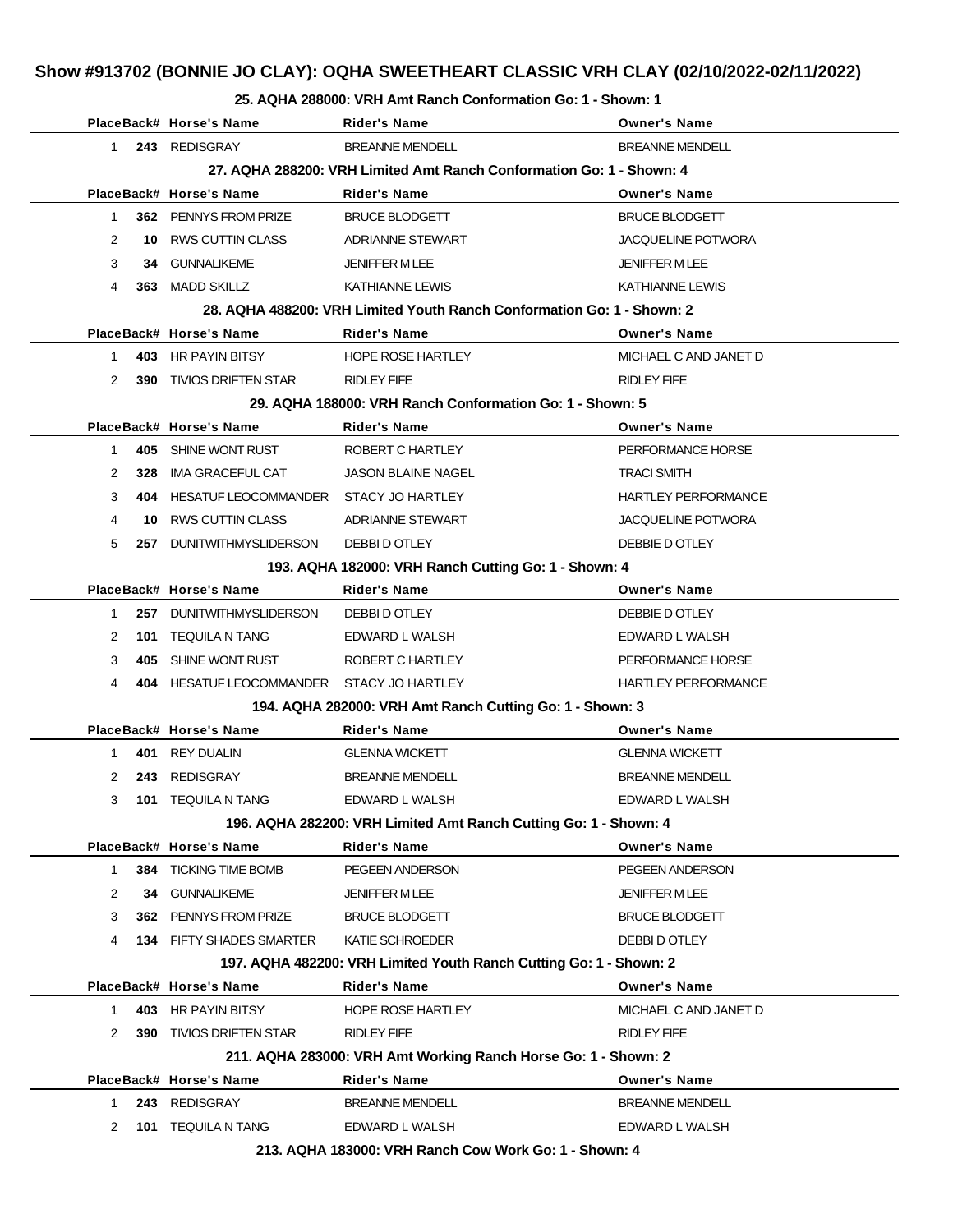# **Show #913702 (BONNIE JO CLAY): OQHA SWEETHEART CLASSIC VRH CLAY (02/10/2022-02/11/2022)**

|                                                        |     | PlaceBack# Horse's Name                   | <b>Rider's Name</b>                                                                      | <b>Owner's Name</b>        |  |
|--------------------------------------------------------|-----|-------------------------------------------|------------------------------------------------------------------------------------------|----------------------------|--|
| 1                                                      |     | 257 DUNITWITHMYSLIDERSON                  | DEBBI D OTLEY                                                                            | DEBBIE D OTLEY             |  |
| 2                                                      | 328 | IMA GRACEFUL CAT                          | <b>JASON BLAINE NAGEL</b>                                                                | <b>TRACI SMITH</b>         |  |
| 3                                                      |     | 405 SHINE WONT RUST                       | ROBERT C HARTLEY                                                                         | PERFORMANCE HORSE          |  |
| DQ.                                                    |     | 404 HESATUF LEOCOMMANDER STACY JO HARTLEY |                                                                                          |                            |  |
|                                                        |     |                                           |                                                                                          | <b>HARTLEY PERFORMANCE</b> |  |
|                                                        |     | PlaceBack# Horse's Name                   | 214, AQHA 285000: VRH Limited Amt Ranch Cow Work Go: 1 - Shown: 3<br><b>Rider's Name</b> | <b>Owner's Name</b>        |  |
|                                                        |     |                                           |                                                                                          |                            |  |
| $\mathbf{1}$                                           |     | <b>134 FIFTY SHADES SMARTER</b>           | KATIE SCHROEDER                                                                          | DEBBI D OTLEY              |  |
| 2                                                      |     | 34 GUNNALIKEME                            | <b>JENIFFER MLEE</b>                                                                     | <b>JENIFFER M LEE</b>      |  |
| 3                                                      |     | 362 PENNYS FROM PRIZE                     | <b>BRUCE BLODGETT</b>                                                                    | <b>BRUCE BLODGETT</b>      |  |
|                                                        |     |                                           | 215, AQHA 485000: VRH Limited Youth Ranch Cow Work Go: 1 - Shown: 2                      |                            |  |
|                                                        |     | PlaceBack# Horse's Name                   | <b>Rider's Name</b>                                                                      | <b>Owner's Name</b>        |  |
| 1                                                      |     | <b>390 TIVIOS DRIFTEN STAR</b>            | RIDLEY FIFE                                                                              | RIDLEY FIFE                |  |
| 2                                                      |     | 403 HR PAYIN BITSY                        | <b>HOPE ROSE HARTLEY</b>                                                                 | MICHAEL C AND JANET D      |  |
|                                                        |     |                                           | 249. AQHA 280000: VRH Amt Ranch Riding Go: 1 - Shown: 1                                  |                            |  |
|                                                        |     | PlaceBack# Horse's Name                   | <b>Rider's Name</b>                                                                      | <b>Owner's Name</b>        |  |
| $\mathbf{1}$                                           |     | 243 REDISGRAY                             | <b>BREANNE MENDELL</b>                                                                   | <b>BREANNE MENDELL</b>     |  |
|                                                        |     |                                           | 251. AQHA 280200: VRH Limited Amt Ranch Riding Go: 1 - Shown: 4                          |                            |  |
|                                                        |     | PlaceBack# Horse's Name                   | <b>Rider's Name</b>                                                                      | <b>Owner's Name</b>        |  |
| $\mathbf 1$                                            |     | 10 RWS CUTTIN CLASS                       | ADRIANNE STEWART                                                                         | <b>JACQUELINE POTWORA</b>  |  |
| 2                                                      |     | 362 PENNYS FROM PRIZE                     | <b>BRUCE BLODGETT</b>                                                                    | <b>BRUCE BLODGETT</b>      |  |
| 3                                                      |     | 363 MADD SKILLZ                           | KATHIANNE LEWIS                                                                          | <b>KATHIANNE LEWIS</b>     |  |
| 4                                                      |     | <b>34 GUNNALIKEME</b>                     | <b>JENIFFER MLEE</b>                                                                     | <b>JENIFFER M LEE</b>      |  |
|                                                        |     |                                           | 252. AQHA 480200: VRH Limited Youth Ranch Riding Go: 1 - Shown: 2                        |                            |  |
|                                                        |     | PlaceBack# Horse's Name                   | <b>Rider's Name</b>                                                                      | <b>Owner's Name</b>        |  |
| 1                                                      |     | 403 HR PAYIN BITSY                        | <b>HOPE ROSE HARTLEY</b>                                                                 | MICHAEL C AND JANET D      |  |
| 2                                                      |     | <b>390 TIVIOS DRIFTEN STAR</b>            | RIDLEY FIFE                                                                              | <b>RIDLEY FIFE</b>         |  |
|                                                        |     |                                           | 253. AQHA 180000: VRH Ranch Riding Go: 1 - Shown: 4                                      |                            |  |
|                                                        |     | PlaceBack# Horse's Name                   | <b>Rider's Name</b>                                                                      | <b>Owner's Name</b>        |  |
|                                                        |     | 1 328 IMA GRACEFUL CAT                    | TONNA L BROOKS                                                                           | TRACI SMITH                |  |
| 2                                                      |     | 257 DUNITWITHMYSLIDERSON DEBBI DOTLEY     |                                                                                          | DEBBIE D OTLEY             |  |
| 3                                                      |     | 405 SHINE WONT RUST                       | ROBERT C HARTLEY                                                                         | PERFORMANCE HORSE          |  |
| 4                                                      |     | 404 HESATUF LEOCOMMANDER STACY JO HARTLEY |                                                                                          | <b>HARTLEY PERFORMANCE</b> |  |
| 340, AQHA 281000: VRH Amt Ranch Trail Go: 1 - Shown: 1 |     |                                           |                                                                                          |                            |  |
|                                                        |     | PlaceBack# Horse's Name                   | <b>Rider's Name</b>                                                                      | <b>Owner's Name</b>        |  |
|                                                        |     | 1 243 REDISGRAY                           | <b>BREANNE MENDELL</b>                                                                   | <b>BREANNE MENDELL</b>     |  |
|                                                        |     |                                           | 342, AQHA 281200: VRH Limited Amt Ranch Trail Go: 1 - Shown: 5                           |                            |  |
|                                                        |     | PlaceBack# Horse's Name                   | <b>Rider's Name</b>                                                                      | <b>Owner's Name</b>        |  |
| $\mathbf{1}$                                           |     | 10 RWS CUTTIN CLASS                       | ADRIANNE STEWART                                                                         | <b>JACQUELINE POTWORA</b>  |  |
| 2                                                      |     | 362 PENNYS FROM PRIZE                     | <b>BRUCE BLODGETT</b>                                                                    | <b>BRUCE BLODGETT</b>      |  |
| 3                                                      |     | <b>34 GUNNALIKEME</b>                     | <b>JENIFFER M LEE</b>                                                                    | <b>JENIFFER M LEE</b>      |  |
|                                                        |     |                                           |                                                                                          |                            |  |
| 4                                                      |     | 363 MADD SKILLZ                           | KATHIANNE LEWIS                                                                          | KATHIANNE LEWIS            |  |
| 5                                                      |     | 267 WHIZKEYS CASH BANDIT LINDSEY PAUL     |                                                                                          | LINDSEY PAUL               |  |
|                                                        |     |                                           | 343, AQHA 481200: VRH Limited Youth Ranch Trail Go: 1 - Shown: 2                         |                            |  |
|                                                        |     | PlaceBack# Horse's Name                   | <b>Rider's Name</b>                                                                      | <b>Owner's Name</b>        |  |
| $1 \quad$                                              |     | <b>390 TIVIOS DRIFTEN STAR</b>            | RIDLEY FIFE                                                                              | RIDLEY FIFE                |  |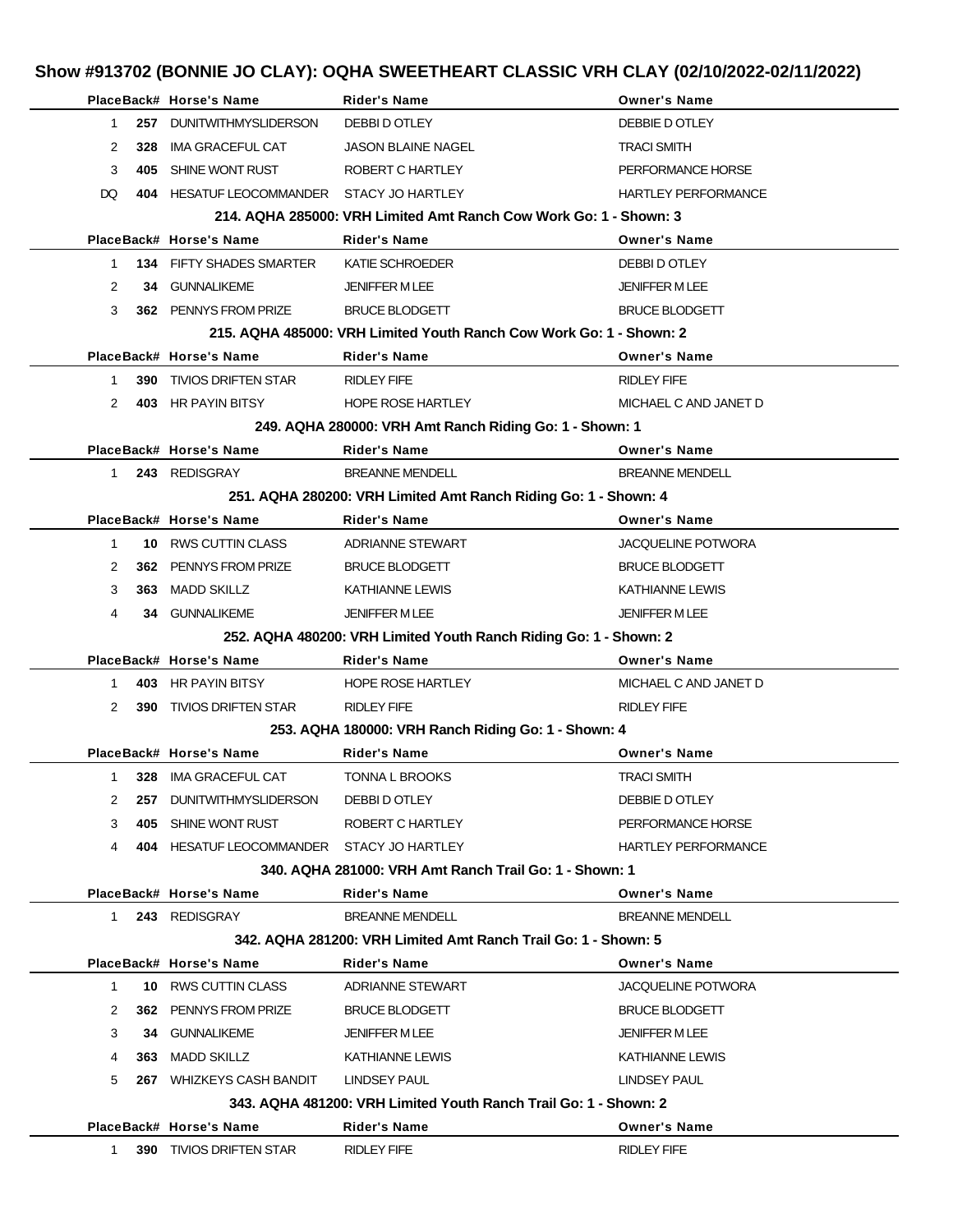# **Show #913702 (BONNIE JO CLAY): OQHA SWEETHEART CLASSIC VRH CLAY (02/10/2022-02/11/2022)**

2 **403** HR PAYIN BITSY HOPE ROSE HARTLEY MICHAEL C AND JANET D

|                | 344, AQHA 181000: VRH Ranch Trail Go: 1 - Shown: 6 |                                           |                                                                      |                            |  |  |
|----------------|----------------------------------------------------|-------------------------------------------|----------------------------------------------------------------------|----------------------------|--|--|
|                |                                                    | PlaceBack# Horse's Name                   | <b>Rider's Name</b>                                                  | <b>Owner's Name</b>        |  |  |
| 1              | 10                                                 | <b>RWS CUTTIN CLASS</b>                   | <b>ADRIANNE STEWART</b>                                              | <b>JACQUELINE POTWORA</b>  |  |  |
| 2              | 257                                                | <b>DUNITWITHMYSLIDERSON</b>               | DEBBI D OTLEY                                                        | DEBBIE D OTLEY             |  |  |
| 3              | 328                                                | <b>IMA GRACEFUL CAT</b>                   | <b>JASON BLAINE NAGEL</b>                                            | <b>TRACI SMITH</b>         |  |  |
| 4              | 405                                                | SHINE WONT RUST                           | ROBERT C HARTLEY                                                     | PERFORMANCE HORSE          |  |  |
| 5              | 267                                                | <b>WHIZKEYS CASH BANDIT</b>               | <b>TONNA L BROOKS</b>                                                | <b>LINDSEY PAUL</b>        |  |  |
| DQ             | 404                                                | HESATUF LEOCOMMANDER STACY JO HARTLEY     |                                                                      | <b>HARTLEY PERFORMANCE</b> |  |  |
|                |                                                    |                                           | 352. AQHA 284000: VRH Amt Ranch Reining Go: 1 - Shown: 1             |                            |  |  |
|                |                                                    | PlaceBack# Horse's Name                   | <b>Rider's Name</b>                                                  | <b>Owner's Name</b>        |  |  |
| 1.             |                                                    | 243 REDISGRAY                             | <b>BREANNE MENDELL</b>                                               | <b>BREANNE MENDELL</b>     |  |  |
|                |                                                    |                                           | 354. AQHA 284200: VRH Limited Amt Ranch Reining Go: 1 - Shown: 3     |                            |  |  |
|                |                                                    | PlaceBack# Horse's Name                   | <b>Rider's Name</b>                                                  | <b>Owner's Name</b>        |  |  |
| $\mathbf 1$    |                                                    | 362 PENNYS FROM PRIZE                     | <b>BRUCE BLODGETT</b>                                                | <b>BRUCE BLODGETT</b>      |  |  |
| $\overline{2}$ |                                                    | 34 GUNNALIKEME                            | <b>JENIFFER M LEE</b>                                                | <b>JENIFFER M LEE</b>      |  |  |
| 3              | 10                                                 | <b>RWS CUTTIN CLASS</b>                   | <b>ADRIANNE STEWART</b>                                              | <b>JACQUELINE POTWORA</b>  |  |  |
|                |                                                    |                                           | 355. AQHA 484200: VRH Limited Youth Ranch Reining Go: 1 - Shown: 2   |                            |  |  |
|                |                                                    | PlaceBack# Horse's Name                   | <b>Rider's Name</b>                                                  | <b>Owner's Name</b>        |  |  |
| 1              |                                                    | 403 HR PAYIN BITSY                        | <b>HOPE ROSE HARTLEY</b>                                             | MICHAEL C AND JANET D      |  |  |
| $\overline{2}$ | 390                                                | <b>TIVIOS DRIFTEN STAR</b>                | <b>RIDLEY FIFE</b>                                                   | <b>RIDLEY FIFE</b>         |  |  |
|                |                                                    |                                           | 356. AQHA 184000: VRH Ranch Reining Go: 1 - Shown: 4                 |                            |  |  |
|                |                                                    | PlaceBack# Horse's Name                   | <b>Rider's Name</b>                                                  | <b>Owner's Name</b>        |  |  |
| 1              | 257                                                | <b>DUNITWITHMYSLIDERSON</b>               | DEBBI D OTLEY                                                        | DEBBIE D OTLEY             |  |  |
| 2              | 404                                                | HESATUF LEOCOMMANDER STACY JO HARTLEY     |                                                                      | <b>HARTLEY PERFORMANCE</b> |  |  |
| 3              | 405                                                | SHINE WONT RUST                           | ROBERT C HARTLEY                                                     | PERFORMANCE HORSE          |  |  |
| DQ             | 328                                                | IMA GRACEFUL CAT                          | <b>JASON BLAINE NAGEL</b>                                            | <b>TRACI SMITH</b>         |  |  |
|                |                                                    |                                           | 801. AQHA 110200: Versatility Ranch Horse Go: 1 - Shown: 4           |                            |  |  |
|                |                                                    | PlaceBack# Horse's Name                   | <b>Rider's Name</b>                                                  | <b>Owner's Name</b>        |  |  |
| 1              | 257                                                | <b>DUNITWITHMYSLIDERSON</b>               | DEBBI D OTLEY                                                        | DEBBIE D OTLEY             |  |  |
| 2              | 405                                                | SHINE WONT RUST                           | ROBERT C HARTLEY                                                     | PERFORMANCE HORSE          |  |  |
| 3              | 328                                                | <b>IMA GRACEFUL CAT</b>                   | TONNA L BROOKS                                                       | <b>TRACI SMITH</b>         |  |  |
| 3              | 328                                                | IMA GRACEFUL CAT                          | <b>JASON BLAINE NAGEL</b>                                            | <b>TRACI SMITH</b>         |  |  |
| 4              |                                                    | 404 HESATUF LEOCOMMANDER STACY JO HARTLEY |                                                                      | <b>HARTLEY PERFORMANCE</b> |  |  |
|                |                                                    |                                           | 804. AQHA 210800: Ltd Amt Versatility Ranch Horse Go: 1 - Shown: 2   |                            |  |  |
|                |                                                    | PlaceBack# Horse's Name                   | <b>Rider's Name</b>                                                  | <b>Owner's Name</b>        |  |  |
| 1.             |                                                    | 362 PENNYS FROM PRIZE                     | <b>BRUCE BLODGETT</b>                                                | <b>BRUCE BLODGETT</b>      |  |  |
| 2              |                                                    | 34 GUNNALIKEME                            | <b>JENIFFER MLEE</b>                                                 | <b>JENIFFER MLEE</b>       |  |  |
|                |                                                    |                                           | 805. AQHA 410800: Ltd Youth Versatility Ranch Horse Go: 1 - Shown: 2 |                            |  |  |
|                |                                                    | PlaceBack# Horse's Name                   | <b>Rider's Name</b>                                                  | <b>Owner's Name</b>        |  |  |
| 1.             |                                                    | 403 HR PAYIN BITSY                        | <b>HOPE ROSE HARTLEY</b>                                             | MICHAEL C AND JANET D      |  |  |
| 2              |                                                    | <b>390 TIVIOS DRIFTEN STAR</b>            | RIDLEY FIFE                                                          | <b>RIDLEY FIFE</b>         |  |  |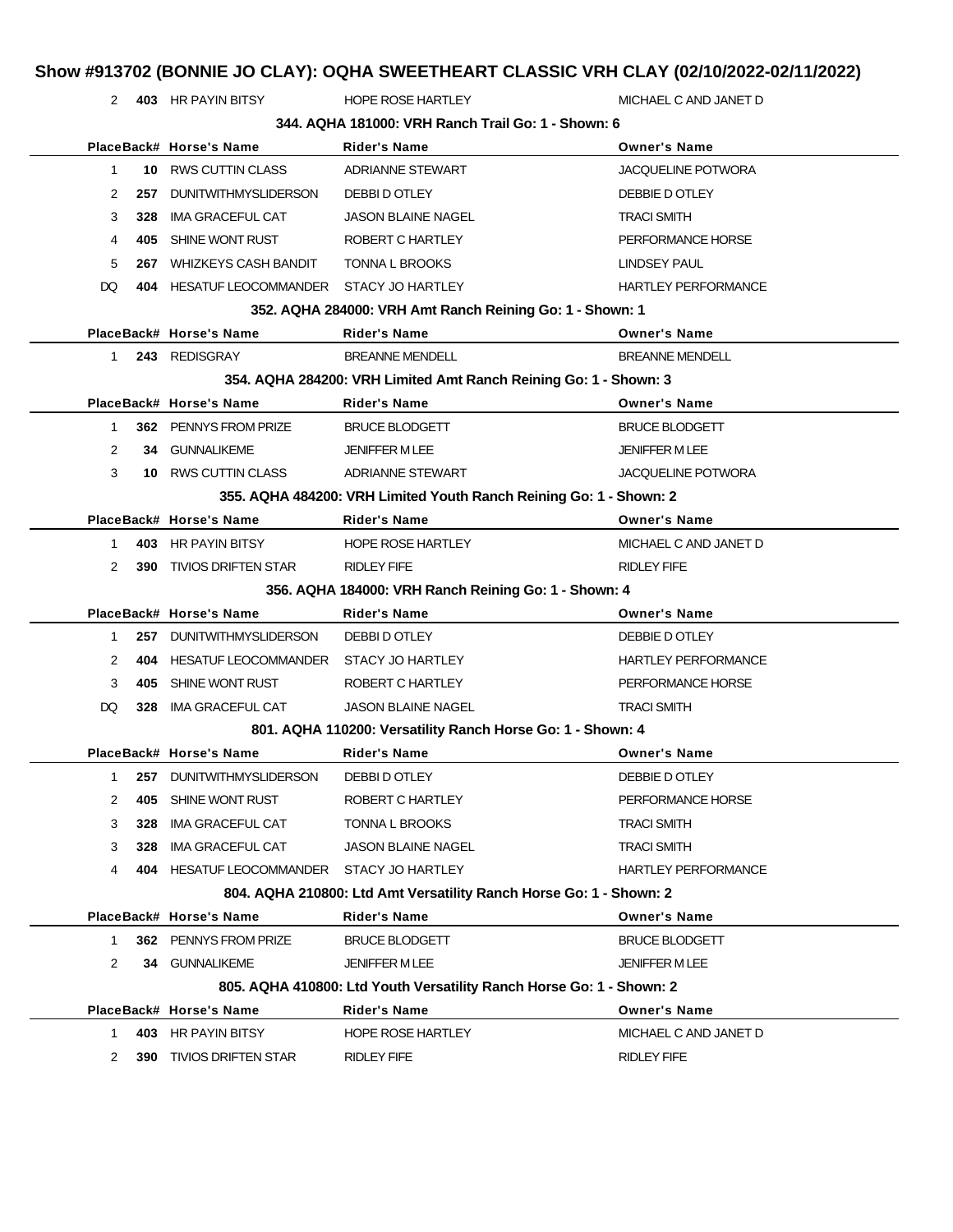#### **25. AQHA 288000: VRH Amt Ranch Conformation Go: 1 - Shown: 1**

|             |     | PlaceBack# Horse's Name                  | <b>Rider's Name</b>                                                    | <b>Owner's Name</b>        |
|-------------|-----|------------------------------------------|------------------------------------------------------------------------|----------------------------|
| 1           |     | 243 REDISGRAY                            | <b>BREANNE MENDELL</b>                                                 | <b>BREANNE MENDELL</b>     |
|             |     |                                          | 27. AQHA 288200: VRH Limited Amt Ranch Conformation Go: 1 - Shown: 4   |                            |
|             |     | PlaceBack# Horse's Name                  | <b>Rider's Name</b>                                                    | <b>Owner's Name</b>        |
| $\mathbf 1$ |     | 10 RWS CUTTIN CLASS                      | ADRIANNE STEWART                                                       | <b>JACQUELINE POTWORA</b>  |
| 2           | 34  | <b>GUNNALIKEME</b>                       | <b>JENIFFER M LEE</b>                                                  | <b>JENIFFER M LEE</b>      |
| 3           |     | 363 MADD SKILLZ                          | KATHIANNE LEWIS                                                        | KATHIANNE LEWIS            |
| 4           |     | 362 PENNYS FROM PRIZE                    | <b>BRUCE BLODGETT</b>                                                  | <b>BRUCE BLODGETT</b>      |
|             |     |                                          | 28. AQHA 488200: VRH Limited Youth Ranch Conformation Go: 1 - Shown: 2 |                            |
|             |     | PlaceBack# Horse's Name                  | <b>Rider's Name</b>                                                    | <b>Owner's Name</b>        |
| $1 \quad$   |     | 403 HR PAYIN BITSY                       | HOPE ROSE HARTLEY                                                      | MICHAEL C AND JANET D      |
| 2           |     | <b>390 TIVIOS DRIFTEN STAR</b>           | RIDLEY FIFE                                                            | RIDLEY FIFE                |
|             |     |                                          | 29. AQHA 188000: VRH Ranch Conformation Go: 1 - Shown: 5               |                            |
|             |     | PlaceBack# Horse's Name                  | <b>Rider's Name</b>                                                    | <b>Owner's Name</b>        |
| 1           |     | 405 SHINE WONT RUST                      | ROBERT C HARTLEY                                                       | PERFORMANCE HORSE          |
| 2           | 328 | IMA GRACEFUL CAT                         | <b>JASON BLAINE NAGEL</b>                                              | <b>TRACI SMITH</b>         |
| 3           |     | 10 RWS CUTTIN CLASS                      | ADRIANNE STEWART                                                       | <b>JACQUELINE POTWORA</b>  |
| 4           | 404 | HESATUF LEOCOMMANDER STACY JO HARTLEY    |                                                                        | <b>HARTLEY PERFORMANCE</b> |
| 5           |     | 257 DUNITWITHMYSLIDERSON                 | DEBBI D OTLEY                                                          | DEBBIE D OTLEY             |
|             |     |                                          | 193. AQHA 182000: VRH Ranch Cutting Go: 1 - Shown: 4                   |                            |
|             |     | PlaceBack# Horse's Name                  | <b>Rider's Name</b>                                                    | <b>Owner's Name</b>        |
| 1           |     | 405 SHINE WONT RUST                      | ROBERT C HARTLEY                                                       | PERFORMANCE HORSE          |
| 2           |     | 257 DUNITWITHMYSLIDERSON                 | DEBBI D OTLEY                                                          | DEBBIE D OTLEY             |
| 3           | 404 | HESATUF LEOCOMMANDER    STACY JO HARTLEY |                                                                        | <b>HARTLEY PERFORMANCE</b> |
| 4           |     | <b>101 TEQUILA N TANG</b>                | EDWARD L WALSH                                                         | EDWARD L WALSH             |
|             |     |                                          | 194. AQHA 282000: VRH Amt Ranch Cutting Go: 1 - Shown: 3               |                            |
|             |     | PlaceBack# Horse's Name                  | <b>Rider's Name</b>                                                    | <b>Owner's Name</b>        |
| 1           |     | 243 REDISGRAY                            | <b>BREANNE MENDELL</b>                                                 | <b>BREANNE MENDELL</b>     |
| 2           |     | 401 REY DUALIN                           | <b>GLENNA WICKETT</b>                                                  | <b>GLENNA WICKETT</b>      |
| 3           |     | <b>101 TEQUILA N TANG</b>                | EDWARD L WALSH                                                         | EDWARD L WALSH             |
|             |     |                                          | 196. AQHA 282200: VRH Limited Amt Ranch Cutting Go: 1 - Shown: 4       |                            |
|             |     | PlaceBack# Horse's Name                  | <b>Rider's Name</b>                                                    | <b>Owner's Name</b>        |
| 1           | 384 | TICKING TIME BOMB                        | PEGEEN ANDERSON                                                        | PEGEEN ANDERSON            |
| 2           |     | 34 GUNNALIKEME                           | JENIFFER M LEE                                                         | JENIFFER M LEE             |
| 3           |     | 362 PENNYS FROM PRIZE                    | <b>BRUCE BLODGETT</b>                                                  | <b>BRUCE BLODGETT</b>      |
| 4           |     | <b>134 FIFTY SHADES SMARTER</b>          | KATIE SCHROEDER                                                        | DEBBI D OTLEY              |
|             |     |                                          | 197. AQHA 482200: VRH Limited Youth Ranch Cutting Go: 1 - Shown: 2     |                            |
|             |     | PlaceBack# Horse's Name                  | <b>Rider's Name</b>                                                    | <b>Owner's Name</b>        |
| 1           |     | 403 HR PAYIN BITSY                       | HOPE ROSE HARTLEY                                                      | MICHAEL C AND JANET D      |
| 2           | 390 | <b>TIVIOS DRIFTEN STAR</b>               | RIDLEY FIFE                                                            | RIDLEY FIFE                |
|             |     |                                          | 211. AQHA 283000: VRH Amt Working Ranch Horse Go: 1 - Shown: 2         |                            |
|             |     | PlaceBack# Horse's Name                  | <b>Rider's Name</b>                                                    | <b>Owner's Name</b>        |
| 1           |     | 243 REDISGRAY                            | <b>BREANNE MENDELL</b>                                                 | <b>BREANNE MENDELL</b>     |
| 2           | 101 | <b>TEQUILA N TANG</b>                    | EDWARD L WALSH                                                         | EDWARD L WALSH             |
|             |     |                                          | 213. AQHA 183000: VRH Ranch Cow Work Go: 1 - Shown: 4                  |                            |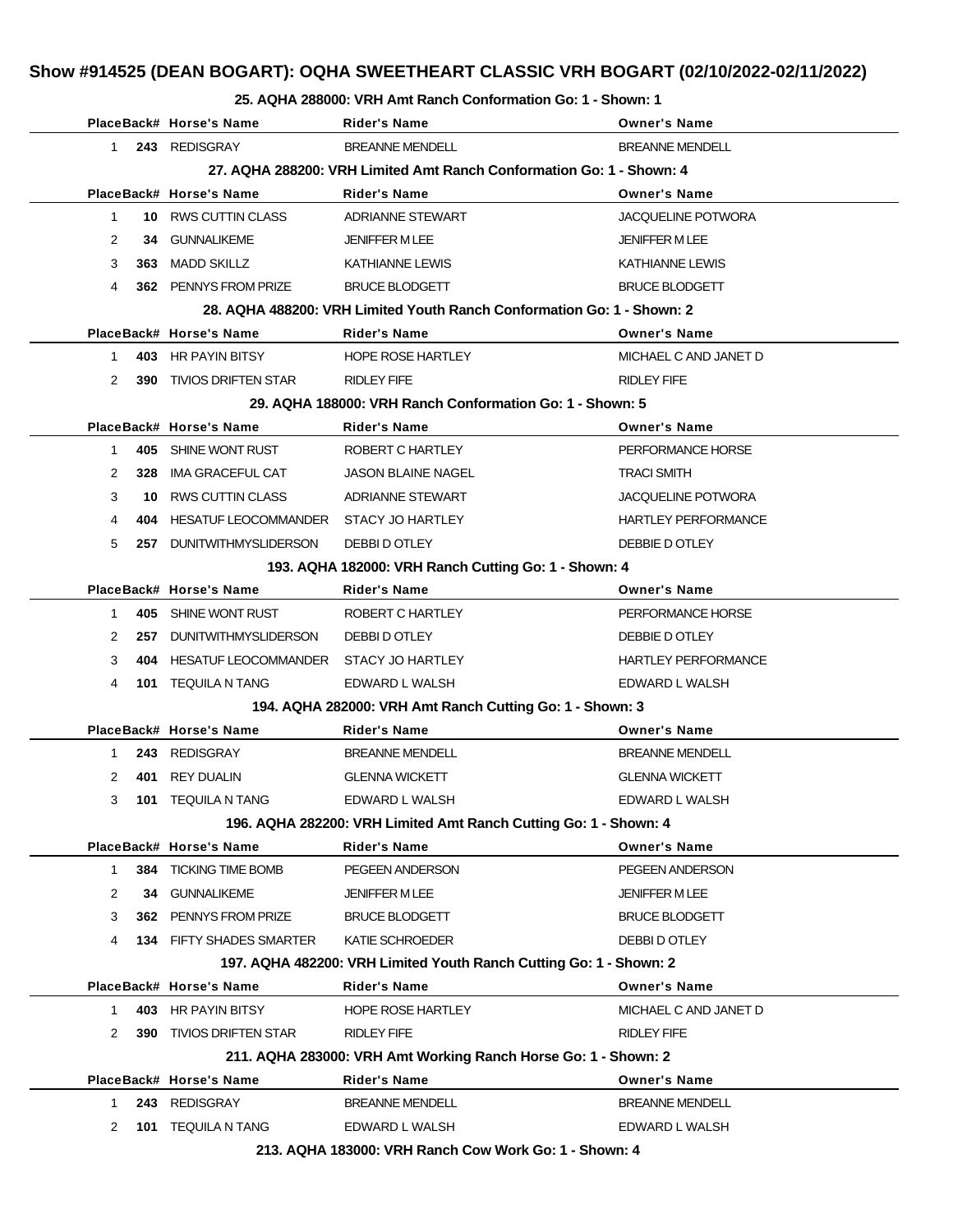|              |     | PlaceBack# Horse's Name                   | <b>Rider's Name</b>                                                 | <b>Owner's Name</b>        |
|--------------|-----|-------------------------------------------|---------------------------------------------------------------------|----------------------------|
| $\mathbf 1$  | 257 | <b>DUNITWITHMYSLIDERSON</b>               | DEBBI D OTLEY                                                       | DEBBIE D OTLEY             |
| 2            | 328 | IMA GRACEFUL CAT                          | <b>JASON BLAINE NAGEL</b>                                           | <b>TRACI SMITH</b>         |
| 3            |     | 405 SHINE WONT RUST                       | ROBERT C HARTLEY                                                    | PERFORMANCE HORSE          |
| DQ.          |     | 404 HESATUF LEOCOMMANDER STACY JO HARTLEY |                                                                     | <b>HARTLEY PERFORMANCE</b> |
|              |     |                                           | 214, AQHA 285000: VRH Limited Amt Ranch Cow Work Go: 1 - Shown: 3   |                            |
|              |     | PlaceBack# Horse's Name                   | <b>Rider's Name</b>                                                 | <b>Owner's Name</b>        |
| 1            |     | 134 FIFTY SHADES SMARTER                  | KATIE SCHROEDER                                                     | <b>DEBBI D OTLEY</b>       |
| 2            |     | 34 GUNNALIKEME                            | <b>JENIFFER M LEE</b>                                               | <b>JENIFFER M LEE</b>      |
| 3            |     | 362 PENNYS FROM PRIZE                     | <b>BRUCE BLODGETT</b>                                               | <b>BRUCE BLODGETT</b>      |
|              |     |                                           | 215. AQHA 485000: VRH Limited Youth Ranch Cow Work Go: 1 - Shown: 2 |                            |
|              |     | PlaceBack# Horse's Name                   | <b>Rider's Name</b>                                                 | <b>Owner's Name</b>        |
| $\mathbf 1$  |     | <b>390 TIVIOS DRIFTEN STAR</b>            | <b>RIDLEY FIFE</b>                                                  | <b>RIDLEY FIFE</b>         |
| 2            |     | 403 HR PAYIN BITSY                        | <b>HOPE ROSE HARTLEY</b>                                            | MICHAEL C AND JANET D      |
|              |     |                                           | 249. AQHA 280000: VRH Amt Ranch Riding Go: 1 - Shown: 1             |                            |
|              |     | PlaceBack# Horse's Name                   | <b>Rider's Name</b>                                                 | <b>Owner's Name</b>        |
| $1 \quad$    |     | 243 REDISGRAY                             | <b>BREANNE MENDELL</b>                                              | <b>BREANNE MENDELL</b>     |
|              |     |                                           | 251. AQHA 280200: VRH Limited Amt Ranch Riding Go: 1 - Shown: 4     |                            |
|              |     | PlaceBack# Horse's Name                   | <b>Rider's Name</b>                                                 | <b>Owner's Name</b>        |
| $\mathbf 1$  |     | 10 RWS CUTTIN CLASS                       | <b>ADRIANNE STEWART</b>                                             | <b>JACQUELINE POTWORA</b>  |
| 2            |     | 362 PENNYS FROM PRIZE                     | <b>BRUCE BLODGETT</b>                                               | <b>BRUCE BLODGETT</b>      |
| 3            |     | 363 MADD SKILLZ                           | <b>KATHIANNE LEWIS</b>                                              | <b>KATHIANNE LEWIS</b>     |
| 4            |     | 34 GUNNALIKEME                            | <b>JENIFFER M LEE</b>                                               | <b>JENIFFER MLEE</b>       |
|              |     |                                           | 252. AQHA 480200: VRH Limited Youth Ranch Riding Go: 1 - Shown: 2   |                            |
|              |     | PlaceBack# Horse's Name                   | <b>Rider's Name</b>                                                 | <b>Owner's Name</b>        |
| 1            |     | 403 HR PAYIN BITSY                        | <b>HOPE ROSE HARTLEY</b>                                            | MICHAEL C AND JANET D      |
| 2            |     | <b>390 TIVIOS DRIFTEN STAR</b>            | <b>RIDLEY FIFE</b>                                                  | <b>RIDLEY FIFE</b>         |
|              |     |                                           | 253. AQHA 180000: VRH Ranch Riding Go: 1 - Shown: 4                 |                            |
|              |     | PlaceBack# Horse's Name                   | <b>Rider's Name</b>                                                 | <b>Owner's Name</b>        |
| $1 \quad$    |     | 328 IMA GRACEFUL CAT                      | <b>TONNA L BROOKS</b>                                               | TRACI SMITH                |
| 2            |     | 405 SHINE WONT RUST                       | ROBERT C HARTLEY                                                    | PERFORMANCE HORSE          |
| 3            |     | 257 DUNITWITHMYSLIDERSON                  | DEBBI D OTLEY                                                       | DEBBIE D OTLEY             |
| 4            |     | 404 HESATUF LEOCOMMANDER STACY JO HARTLEY |                                                                     | <b>HARTLEY PERFORMANCE</b> |
|              |     |                                           | 340. AQHA 281000: VRH Amt Ranch Trail Go: 1 - Shown: 1              |                            |
|              |     | PlaceBack# Horse's Name                   | <b>Rider's Name</b>                                                 | <b>Owner's Name</b>        |
|              |     | 1 243 REDISGRAY                           | <b>BREANNE MENDELL</b>                                              | <b>BREANNE MENDELL</b>     |
|              |     |                                           | 342, AQHA 281200: VRH Limited Amt Ranch Trail Go: 1 - Shown: 5      |                            |
|              |     | PlaceBack# Horse's Name                   | <b>Rider's Name</b>                                                 | <b>Owner's Name</b>        |
| $\mathbf{1}$ |     | 10 RWS CUTTIN CLASS                       | ADRIANNE STEWART                                                    | <b>JACQUELINE POTWORA</b>  |
| 2            |     | 362 PENNYS FROM PRIZE                     | <b>BRUCE BLODGETT</b>                                               | <b>BRUCE BLODGETT</b>      |
| 3            |     | <b>34 GUNNALIKEME</b>                     | <b>JENIFFER M LEE</b>                                               | <b>JENIFFER M LEE</b>      |
| 4            |     | 363 MADD SKILLZ                           | KATHIANNE LEWIS                                                     | KATHIANNE LEWIS            |
| 5            |     | 267 WHIZKEYS CASH BANDIT                  | LINDSEY PAUL                                                        | LINDSEY PAUL               |
|              |     |                                           | 343. AQHA 481200: VRH Limited Youth Ranch Trail Go: 1 - Shown: 2    |                            |
|              |     | PlaceBack# Horse's Name                   | Rider's Name                                                        | <b>Owner's Name</b>        |
| $1 \quad$    |     | 390 TIVIOS DRIFTEN STAR                   | RIDLEY FIFE                                                         | RIDLEY FIFE                |
|              |     |                                           |                                                                     |                            |